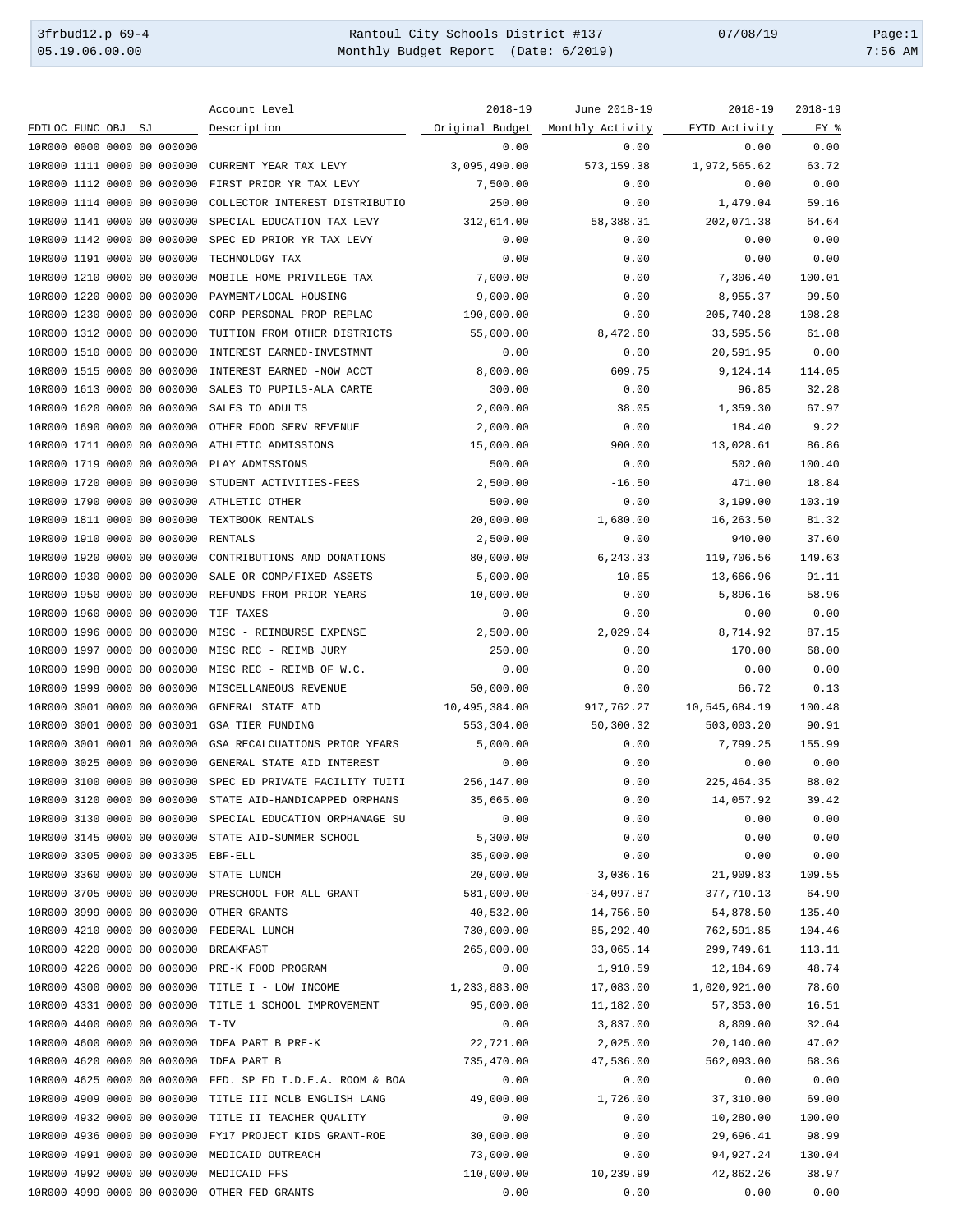| 3frbud12.p 69-4 | Rantoul City Schools District #137   | 07/08/19 | Page:2    |
|-----------------|--------------------------------------|----------|-----------|
| 05.19.06.00.00  | Monthly Budget Report (Date: 6/2019) |          | $7:56$ AM |

|                 |  |    |                            | Account Level                                            | 2018-19         | June 2018-19     | $2018 - 19$     | $2018 - 19$        |
|-----------------|--|----|----------------------------|----------------------------------------------------------|-----------------|------------------|-----------------|--------------------|
| FDTLOC FUNC OBJ |  | SJ |                            | Description                                              | Original Budget | Monthly Activity | FYTD Activity   | FY %               |
| $10R000$ ----   |  |    |                            |                                                          | 19,249,310.00   | 1,817,169.11     | 17, 355, 121.15 | 87.81              |
|                 |  |    |                            |                                                          |                 |                  |                 |                    |
|                 |  |    | 10E000 0000 0000 00 000000 |                                                          | 0.00            | 0.00             | 0.00            | 0.00               |
|                 |  |    | 10E000 0000 1220 00 000000 |                                                          | 0.00            | 0.00             | 0.00            | 0.00               |
|                 |  |    | 10E000 0000 2100 00 000000 |                                                          | 0.00            | 0.00             | 0.00            | 0.00               |
|                 |  |    | 10E000 0000 2110 00 000000 |                                                          | 0.00            | 0.00             | 0.00            | 0.00               |
|                 |  |    | 10E000 0000 2150 00 000000 |                                                          | 0.00            | 0.00             | 0.00            | 0.00               |
|                 |  |    | 10E000 0000 2210 00 000000 |                                                          | 0.00            | 0.00             | 0.00            | 0.00               |
|                 |  |    | 10E000 0000 2220 00 000000 |                                                          | 0.00            | 0.00             | 0.00            | 0.00               |
|                 |  |    | 10E000 0000 2230 00 000000 |                                                          | 0.00            | 0.00             | 0.00            | 0.00               |
|                 |  |    | 10E000 1100 1120 00 000000 | CARE TE SALARIES                                         | 39,657.00       | 3,304.76         | 30,403.76       | 76.67              |
|                 |  |    | 10E000 1100 1121 00 000000 | CARE PROGRAM COORDINATOR                                 | 0.00            | 0.00             | 3,000.00        | 100.00             |
|                 |  |    | 10E000 1100 1160 00 000000 | CARE TE AIDE SALARIES                                    | 18,870.00       | 1,572.50         | 15,725.00       | 83.33              |
|                 |  |    | 10E000 1100 1220 00 000000 | CARE SUBS                                                | 1,000.00        | 0.00             | 0.00            | 0.00               |
|                 |  |    | 10E000 1100 2110 00 000000 | CARE THIS                                                | 857.00          | 85.60            | 865.27          | 93.95              |
|                 |  |    | 10E000 1100 2150 00 000000 | CARE NEC                                                 | 230.00          | 23.00            | 232.46          | 92.98              |
|                 |  |    | 10E000 1100 2210 00 000000 | CARE LIFE INS                                            | 90.00           | 7.28             | 72.80           | 80.89              |
|                 |  |    | 10E000 1100 2220 00 000000 | CARE MED INS                                             | 16,000.00       | 1,179.36         | 12,063.04       | 100.00             |
|                 |  |    | 10E000 1100 2230 00 000000 | CARE DENTAL                                              | 600.00          | 49.64            | 496.40          | 82.73              |
|                 |  |    | 10E000 1100 3320 00 000000 | CARE TRAVEL                                              | 600.00          | 44.52            | 332.12          | 55.35              |
|                 |  |    | 10E000 1100 4120 00 000000 | CARE SUPPLIES                                            | 3,000.00        | 156.39           | 2,638.51        | 87.95              |
|                 |  |    | 10E000 1100 4121 00 000000 | CARE SUPPLIES                                            | 0.00            | 0.00             | 0.00            | 0.00               |
|                 |  |    | 10E000 1110 1220 00 000000 | DISTRICT SUB SALARIES                                    | 0.00            | 0.00             | 0.00            | 0.00               |
|                 |  |    | 10E000 1110 4120 00 000000 | DISTRIC INSTRUCTIONAL SUPPLIES                           | 0.00            | 0.00             | 0.00            | 0.00               |
|                 |  |    | 10E000 1110 4120 00 003001 | EBF INSTRUCTIONAL SUPPLIES                               | 0.00            | 0.00             | 0.00            | 0.00               |
|                 |  |    | 10E000 1110 4121 00 000000 | DO NOT USE                                               | 0.00            | 0.00             | 0.00            | 0.00               |
|                 |  |    | 10E000 1110 5500 00 004991 | MEDICAID INSTRUCTIONAL EQUIP                             | 2,981.00        | 0.00             | 0.00            | 0.00               |
|                 |  |    | 10E000 1125 1120 00 000000 | REG PRE-K TEACHER SALARIES                               | 0.00            | 0.00             | 26, 220. 72     | 100.00             |
|                 |  |    | 10E000 1125 1160 00 000000 | REG PRE-K TEACHER AIDE SALARY                            | 0.00            | 0.00             | 9,125.22        | 100.00             |
|                 |  |    | 10E000 1125 2110 00 000000 | REG PRE-K TRS THIS                                       | 0.00            | 0.00             | 0.00            | 0.00               |
|                 |  |    | 10E000 1125 2150 00 000000 | REG PRE-K TRS NEC                                        | 0.00            | 0.00             | 0.00            | 0.00               |
|                 |  |    | 10E000 1125 2210 00 000000 | REG PRE-K LIFE INS                                       | 0.00            | 0.00             |                 | 99.27              |
|                 |  |    | 10E000 1125 2220 00 000000 | REG PRE-K MED INS                                        | 0.00            | 0.00             | 43.68           | 4,675.20 ????????? |
|                 |  |    |                            |                                                          | 0.00            |                  |                 |                    |
|                 |  |    | 10E000 1125 2230 00 000000 | REG PRE-K DENTAL INS                                     |                 | 0.00             | 285.43          | 100.15             |
|                 |  |    | 10E000 1125 3120 00 000000 | REG PRE-K PROF DEV                                       | 0.00            | 0.00             | 0.00            | 0.00               |
|                 |  |    |                            | 10E000 1125 3140 00 000000 REG PRE-K PROF SERVICES       | 0.00            | 0.00             | 0.00            | 0.00               |
|                 |  |    | 10E000 1125 4120 00 000000 | REG PRE-K INSTR SUPPLIES                                 | 0.00            | 0.00             | 19.18           | 100.95             |
|                 |  |    | 10E000 1125 4121 00 000000 | PRE-K SNACKS                                             | 0.00            | 42.53            | 8,505.49        | 39.56              |
|                 |  |    | 10E000 1125 5500 00 000000 | REG PRE-K EOUIPMENT                                      | 0.00            | 0.00             | 0.00            | 0.00               |
|                 |  |    | 10E000 1215 1110 00 000000 | OLD SP ED DIRECTOR SALARIES                              | 0.00            | 0.00             | 0.00            | 0.00               |
|                 |  |    | 10E000 1215 1120 00 000000 | SP ED TEACHER SALARIES                                   | 83,439.00       | 2,285.14         | 180,797.69      | 90.40              |
|                 |  |    | 10E000 1215 1121 00 000000 | SP ED STIPENDS                                           | 2,000.00        | 0.00             | 0.00            | 0.00               |
|                 |  |    | 10E000 1215 1160 00 000000 | SP ED AIDES SALARIES                                     | 0.00            | 0.00             | 66,092.94       | 100.00             |
|                 |  |    | 10E000 1215 1220 00 000000 | SP ED SUBS                                               | 0.00            | 0.00             | 180.00          | 0.00               |
|                 |  |    |                            | 10E000 1215 2100 00 000000 SP ED TRS 9.4%                | 0.00            | 0.00             | 657.85          | 36.51              |
|                 |  |    | 10E000 1215 2110 00 000000 | SP ED TRS THIS                                           | 1,802.00        | 59.20            | 1,227.01        | 27.27              |
|                 |  |    | 10E000 1215 2130 00 000000 | SP ED FED TRS                                            | 0.00            | 0.00             | 675.25          | 100.04             |
|                 |  |    | 10E000 1215 2150 00 000000 | SP ED TRS NEC                                            | 484.00          | 15.90            | 329.60          | 27.47              |
|                 |  |    | 10E000 1215 2210 00 000000 | SP ED LIFE INSURANCE                                     | 135.00          | 1.82             | 275.90          | 95.14              |
|                 |  |    | 10E000 1215 2220 00 000000 | SP ED MEDICAL INSURANCE                                  | 24,000.00       | 0.00             | 32, 414.72      | 100.00             |
|                 |  |    | 10E000 1215 2230 00 000000 | SP ED DENTAL INSURANCE                                   | 900.00          | 12.42            | 1,811.96        | 95.67              |
|                 |  |    | 10E000 1215 3120 00 000000 | SP ED PROF DEV                                           | 0.00            | 0.00             | 225.00          | 0.00               |
|                 |  |    |                            | 10E000 1215 3140 00 004992 MEDICAID FFS PUR SERV         | 4,000.00        | 716.84           | 5,009.26        | 125.23             |
|                 |  |    |                            | 10E000 1215 3260 00 000000 HEARING MAINTENANCE AGREEMENT | 1,000.00        | 0.00             | 178.99          | 17.90              |
|                 |  |    |                            | 10E000 1215 3320 00 000000 SP ED TRAVEL                  | 0.00            | 0.00             | 0.00            | 0.00               |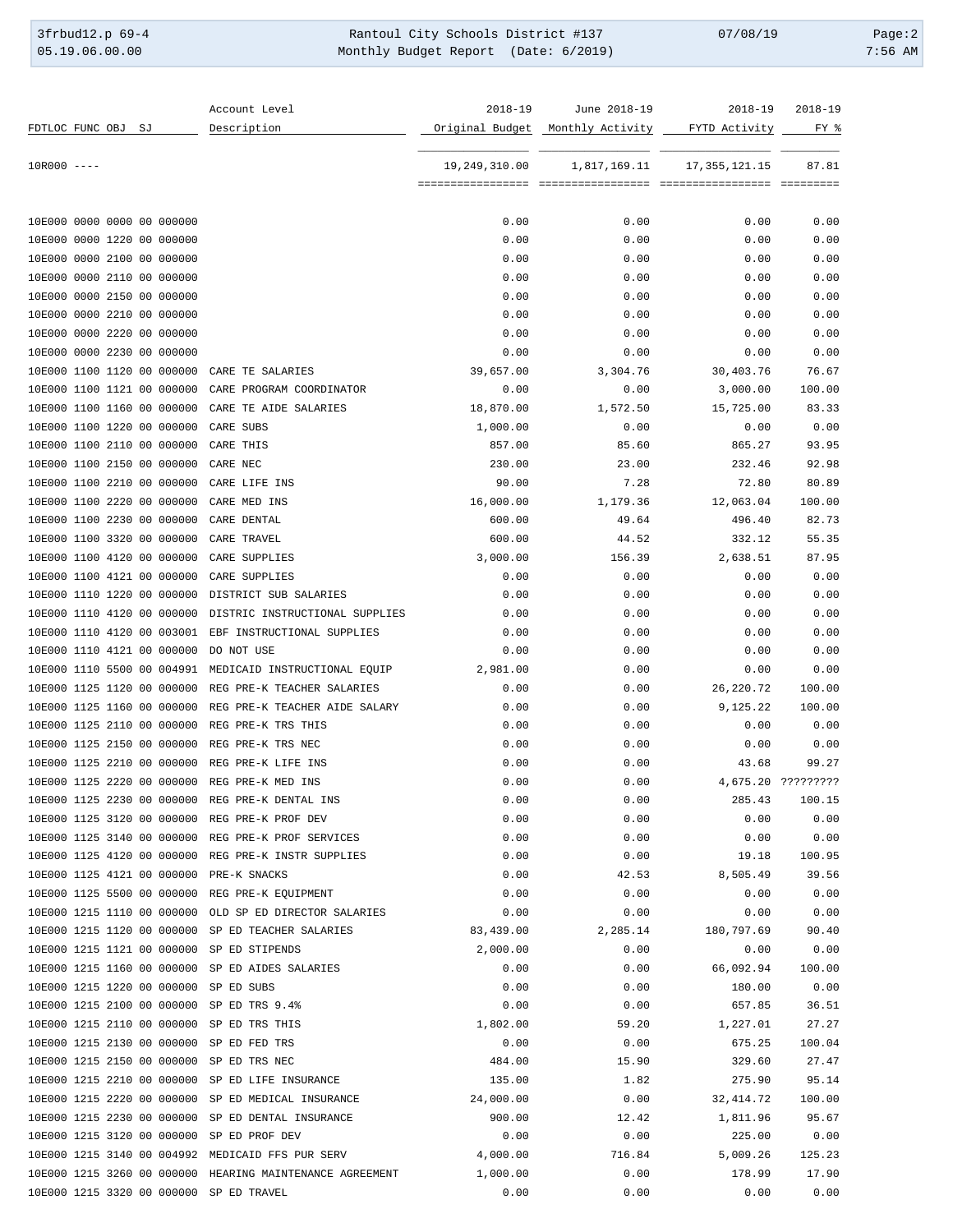3frbud12.p 69-4 Rantoul City Schools District #137 07/08/19 Page:3 Monthly Budget Report (Date: 6/2019)

|                                                     | Account Level                                                                               | 2018-19   | June 2018-19                     | 2018-19       | $2018 - 19$ |
|-----------------------------------------------------|---------------------------------------------------------------------------------------------|-----------|----------------------------------|---------------|-------------|
| FDTLOC FUNC OBJ<br>SJ                               | Description                                                                                 |           | Original Budget Monthly Activity | FYTD Activity | FY %        |
| 10E000 1215 4120 00 000000                          | SP ED SUPPLIES                                                                              | 10,000.00 | 72.31                            | 202.31        | 2.02        |
| 10E000 1215 4210 00 000000                          | SP ED TEXTBOOKS                                                                             | 0.00      | 0.00                             | 0.00          | 0.00        |
| 10E000 1215 5500 00 000000                          | SP ED CAPITALIZED EQUIPMENT                                                                 | 5,000.00  | 0.00                             | 1,244.98      | 24.90       |
| 10E000 1215 6410 00 000000                          | SP ED DUES/FEES                                                                             | 0.00      | 0.00                             | 0.00          | 0.00        |
| 10E000 1610 1110 00 000000                          | SUMMER SCHOOL ADMINISTRATOR SA                                                              | 4,000.00  | 0.00                             | 0.00          | 0.00        |
| 10E000 1610 1120 00 000000                          | SUMMER SCHOOL TEACHER SALARIE                                                               | 1,000.00  | 600.00                           | 600.00        | 60.00       |
| 10E000 1610 1160 00 000000                          | SUMMER SCHOOL TEACHER AIDE SAL                                                              | 250.00    | 810.00                           | 810.00        | 324.00      |
| 10E000 1610 2110 00 000000                          | SUMMER SCHOOL TRS THIS                                                                      | 100.00    | 12.96                            | 12.96         | 12.96       |
| 10E000 1610 2150 00 000000                          | SUMMER SCHOOL TRS NEC                                                                       | 25.00     | 3.48                             | 3.48          | 13.92       |
| 10E000 1800 1110 00 000000                          | BILINGUAL DIRECTOR SALARIES                                                                 | 36,000.00 | 3,000.00                         | 36,000.00     | 100.00      |
| 10E000 1800 1120 00 000000                          | BILINGUAL TEACHERS SALARY                                                                   | 0.00      | 0.00                             | 44,044.33     | 100.00      |
| 10E000 1800 1121 00 000000                          | BILINGUAL STIPENDS                                                                          | 4,000.00  |                                  | 8,000.00      | 100.00      |
|                                                     |                                                                                             |           | 0.00                             |               |             |
| 10E000 1800 1150 00 000000                          | BILINGUAL DIR SECRETARY SALARY                                                              | 3,953.00  | 355.08                           | 4,209.60      | 106.49      |
| 10E000 1800 1160 00 000000                          | BILINGUAL TEACHERS AIDE                                                                     | 0.00      | 0.00                             | 6,086.10      | 100.00      |
| 10E000 1800 2100 00 000000                          | BILINGUAL DIR TRS 9.4%                                                                      | 3,600.00  | 296.70                           | 3,560.40      | 98.90       |
| 10E000 1800 2110 00 000000                          | BILINGUAL TRS THIS                                                                          | 778.00    | 70.50                            | 1,018.80      | 117.78      |
| 10E000 1800 2150 00 000000                          | BILINGUAL TEACHERS TRS NEC                                                                  | 209.00    | 19.12                            | 275.84        | 117.38      |
| 10E000 1800 2210 00 000000                          | BILINGUAL LIFE INSURANCE                                                                    | 41.00     | 1.64                             | 77.92         | 190.05      |
| 10E000 1800 2220 00 000000                          | BILINGUAL MEDICAL INSURANCE                                                                 | 7,200.00  | 265.36                           | 8,885.40      | 100.00      |
| 10E000 1800 2230 00 000000                          | BILINGUAL DENTAL INSURANCE                                                                  | 270.00    | 11.16                            | 493.81        | 182.89      |
| 10E000 1800 3120 00 000000                          | BILINGUAL PROF DEV                                                                          | 0.00      | 0.00                             | 64.62         | 0.00        |
| 10E000 1800 3120 00 003305                          | EBF ELL PROF DEV                                                                            | 0.00      | 0.00                             | 0.00          | 0.00        |
| 10E000 1800 3140 00 000000                          | BILINGUAL PROF SERVICE                                                                      | 0.00      | 0.00                             | 0.00          | 0.00        |
| 10E000 1800 3320 00 000000                          | BILINGUAL TRAVEL                                                                            | 0.00      | 0.00                             | 0.00          | 0.00        |
| 10E000 1800 3320 00 003305                          | EBF ELL TRAVEL                                                                              | 0.00      | 0.00                             | 0.00          | 0.00        |
| 10E000 1800 4120 00 000000                          | BILINGUAL INSTRUCTIONAL SUPPLI                                                              | 0.00      | 0.00                             | 0.00          | 0.00        |
| 10E000 1800 4120 00 003305                          | EBF ELL MATERIALS                                                                           | 0.00      | 0.00                             | 51,727.50     | 100.00      |
| 10E000 2112 1160 00 000000                          | DISTRICT ATTENDANCE SALARIES                                                                | 0.00      | 245.36                           | 2,554.91      | 15.80       |
| 10E000 2112 2210 00 000000                          | DISTRICT ATTENDANCE LIFE INS                                                                | 0.00      | 0.72                             | 6.12          | 17.49       |
| 10E000 2112 2220 00 000000                          | DISTRICT ATTENDANCE HEALTH INS                                                              | 0.00      | 0.00                             | 0.00          | 0.00        |
| 10E000 2112 2230 00 000000                          | DISTRICT ATTENDANCE DENTAL                                                                  | 0.00      | 0.00                             | 0.00          | 0.00        |
| 10E000 2113 1110 00 000000                          | SOCIAL WORK SERVICE SALARES                                                                 | 48,000.00 | 0.00                             | 46,767.43     | 97.43       |
| 10E000 2113 2110 00 000000                          | SOCIAL WORK TRS                                                                             | 1,050.00  | 0.00                             | 144.92        | 13.80       |
| 10E000 2113 2150 00 000000                          | SOCIAL WORK TRS NEC                                                                         | 275.00    | 0.00                             | 32.64         | 11.87       |
| 10E000 2113 2210 00 000000                          |                                                                                             | 45.00     |                                  | 40.04         | 88.98       |
|                                                     | SOCIAL WORK SERVICE LIFE INSUR<br>10E000 2113 2220 00 000000 SOCIAL WORK SERVICE MEDICAL IN | 8,000.00  | 0.00                             | 4,675.20      |             |
|                                                     |                                                                                             |           | 0.00                             |               | 100.00      |
|                                                     | 10E000 2113 2230 00 000000 SOCIAL WORK SERVICE DENTAL INS                                   | 300.00    | 0.00                             | 186.15        | 62.05       |
|                                                     | 10E000 2113 4120 00 000000 SOCIAL WORK SERVICE SUPPLIES                                     | 0.00      | 0.00                             | 0.00          | 0.00        |
| 10E000 2130 1120 00 000000 OT/PT TE SALARIES        |                                                                                             | 55,000.00 | 4,315.08                         | 51,611.60     | 93.84       |
| 10E000 2130 1160 00 000000 OT/PT ASSISTANT SALARIES |                                                                                             | 70,000.00 | 5,625.38                         | 65,176.82     | 93.11       |
| 10E000 2130 2210 00 000000                          | OT/PT LIFE INS                                                                              | 150.00    | 10.92                            | 131.04        | 87.36       |
| 10E000 2130 2220 00 000000                          | OT/PT MED INS                                                                               | 24,000.00 | 1,769.04                         | 21,834.72     | 100.00      |
| 10E000 2130 2230 00 000000                          | OT/PT DENTAL INS                                                                            | 900.00    | 74.46                            | 893.52        | 99.28       |
| 10E000 2130 4120 00 004991 MEDICAID OT SUPPLIES     |                                                                                             | 3,000.00  | 0.00                             | 217.90        | 7.26        |
|                                                     | 10E000 2130 5500 00 004991 MEDICAID OT/PT EQUIPMENT                                         | 18,000.00 | 0.00                             | 0.00          | 0.00        |
| 10E000 2134 1130 00 000000                          | NURSE SERVICES NURSES SALARY                                                                | 0.00      | 0.00                             | 7,200.00      | 100.00      |
| 10E000 2134 2210 00 000000                          | NURSE SERVICES LIFE INSURANCE                                                               | 0.00      | 0.00                             | 7.28          | 104.00      |
| 10E000 2134 2220 00 000000                          | NURSE SERVICES MEDICAL INSURAN                                                              | 0.00      | 0.00                             | 1,246.72      | 99.98       |
| 10E000 2134 2230 00 000000                          | NURSE SERVICES DENTAL INSURANC                                                              | 0.00      | 0.00                             | 49.64         | 99.28       |
| 10E000 2134 3120 00 000000                          | NURSE SERVICES PROF DEV                                                                     | 0.00      | 0.00                             | 1,211.74      | 242.35      |
| 10E000 2134 3140 00 000000                          | NURSE SERVICES PROF SERV                                                                    | 0.00      | 0.00                             | 0.00          | 0.00        |
| 10E000 2134 3240 00 000000                          | NURSE SERVICES R & M EQUIPMENT                                                              | 0.00      | 0.00                             | 0.00          | 0.00        |
| 10E000 2134 4120 00 000000                          | NURSE SERVICES MEDICAL SUPPLIE                                                              | 3,500.00  | 0.00                             | 2,345.32      | 67.01       |
| 10E000 2134 5500 00 000000                          | NURSE SERVICES CAP EQUIPMENT                                                                | 0.00      | 0.00                             | 0.00          | 0.00        |
| 10E000 2134 5500 00 004991 MEDICAID NURSE EQUIPMENT |                                                                                             | 10,000.00 | 0.00                             | 8,544.49      | 85.44       |
|                                                     | 10E000 2134 6410 00 000000 NURSE SERVICES DUES & FEES                                       | 0.00      | 0.00                             | 0.00          | 0.00        |
| 10E000 2140 1120 00 000000 PSYCHOLOGIST SALARIES    |                                                                                             | 0.00      | 0.00                             | 25,468.47     | 100.00      |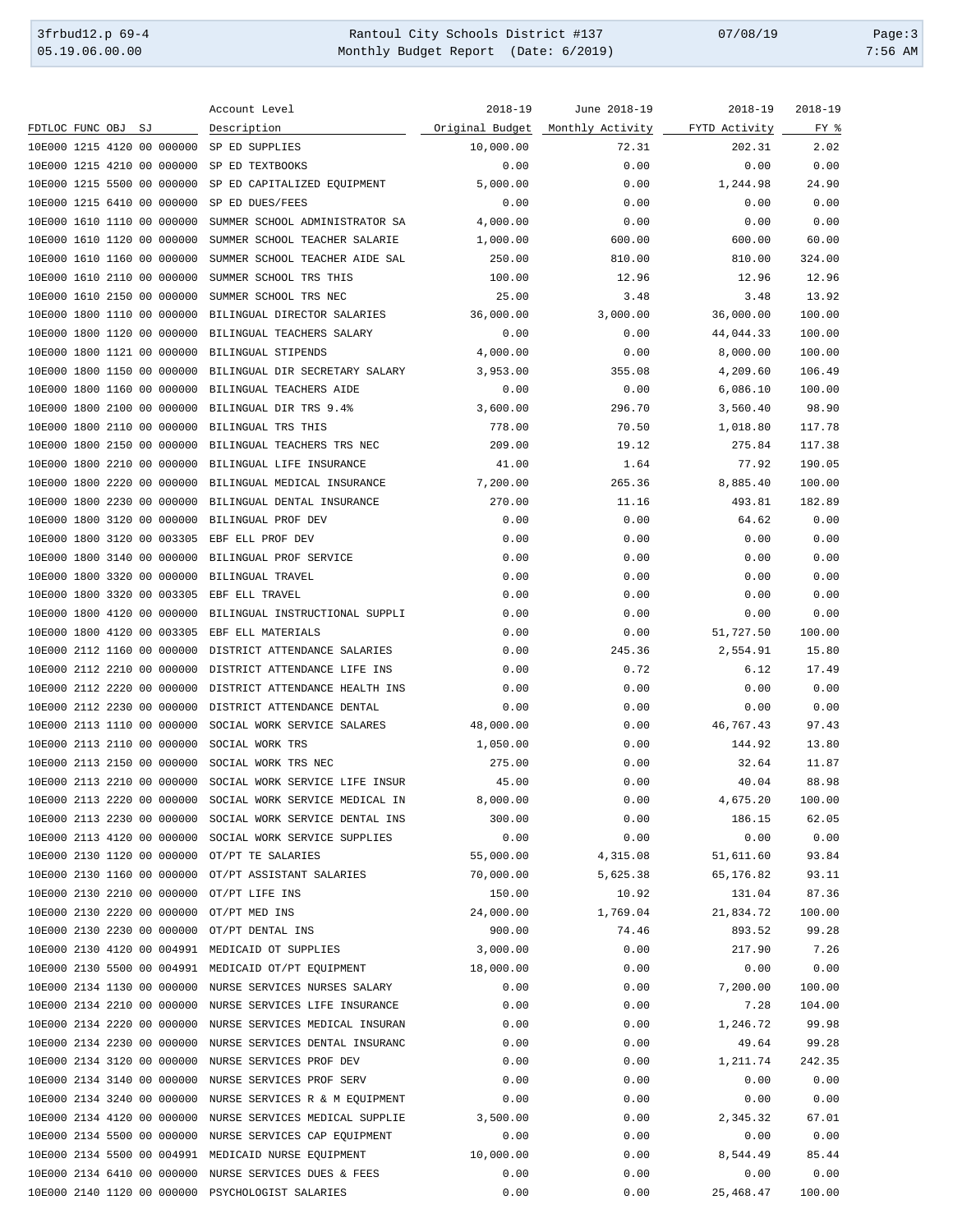3frbud12.p 69-4 Rantoul City Schools District #137 07/08/19 Page:4 Monthly Budget Report (Date: 6/2019)

|                                                    | Account Level                  | $2018 - 19$     | June 2018-19     | $2018 - 19$   | $2018 - 19$ |
|----------------------------------------------------|--------------------------------|-----------------|------------------|---------------|-------------|
| FDTLOC FUNC OBJ<br>SJ                              | Description                    | Original Budget | Monthly Activity | FYTD Activity | FY %        |
| 10E000 2140 2210 00 000000                         | PSYCHOLOGIST LIFE INS          | 0.00            | 0.00             | 16.38         | 102.38      |
| 10E000 2140 2220 00 000000                         | PSYCHOLOGIST MED INS           | 0.00            | 0.00             | 1,870.08      | 100.00      |
| 10E000 2140 2225 00 000000                         | PSYCH MED IN LIEU OF           | 112.00          | 0.00             | 0.00          | 0.00        |
|                                                    |                                |                 |                  |               |             |
| 10E000 2140 2230 00 000000                         | PSYCHOLOGIST DENTAL INS        | 0.00            | 0.00             | 111.69        | 99.72       |
| 10E000 2140 4120 00 004991                         | MEDICAID PSYCH SUPPLIES        | 3,000.00        | 0.00             | 6.85          | 0.23        |
| 10E000 2140 5500 00 004991                         | MEDICAID PSYCH EQUIPMENT       | 5,000.00        | 0.00             | 0.00          | 0.00        |
| 10E000 2150 1120 00 000000                         | SPEECH & LANG TEACHER SALARY   | 0.00            | 200.00           | 24, 241.06    | 100.83      |
| 10E000 2150 2210 00 000000                         | SPEECH & LANG LIFE INS         | 0.00            | 0.00             | 21.84         | 99.27       |
| 10E000 2150 2220 00 000000                         | SPEECH & LANG MEDICAL INS      | 0.00            | 0.00             | 3,740.16      | 100.00      |
| 10E000 2150 2230 00 000000                         | SPEECH & LANG DENTAL INS       | 0.00            | 0.00             | 148.92        | 99.95       |
| 10E000 2150 3120 00 000000                         | SPEECH & LANG PROF DEV         | 0.00            | 0.00             | 0.00          | 0.00        |
| 10E000 2150 3140 00 000000                         | SPEECH & LANG PROF SERVICES    | 0.00            | 0.00             | 0.00          | 0.00        |
| 10E000 2150 3140 00 004992                         | MEDICAID SPEECH FFS            | 8,000.00        | 0.00             | 0.00          | 0.00        |
|                                                    |                                |                 |                  |               |             |
| 10E000 2150 3320 00 000000                         | SPEECH & LANG TRAVEL           | 0.00            | 0.00             | 0.00          | 0.00        |
| 10E000 2150 4120 00 000000                         | SPEECH & LANG SUPPLIES         | 500.00          | 0.00             | 0.00          | 0.00        |
| 10E000 2150 4120 00 004991                         | MEDICAID SPEECH SUPPLIES       | 3,000.00        | 0.00             | 1,692.45      | 56.42       |
| 10E000 2150 5500 00 004991                         | MEDICAID SPEECH EQUIPMENT      | 10,000.00       | 0.00             | 538.02        | 5.38        |
| 10E000 2213 1110 00 000000                         | ADMIN SYSTEMS MANAGER          | 0.00            | 0.00             | 6,703.90      | 100.00      |
| 10E000 2213 1121 00 000000                         | ATTENDANCE STIPENDS            | 0.00            | $-164.88$        | 0.00          | 0.00        |
| 10E000 2213 2100 00 000000                         | ADMIN SYSTEMS MGR TRS          | 0.00            | 0.00             | 663.02        | 99.85       |
| 10E000 2213 2110 00 000000                         | ADMIN SYST MGR TRS THIS        | 0.00            | 0.00             | 157.54        | 99.71       |
| 10E000 2213 2150 00 000000                         | ADMIN SYS MGR TRS NEC          | 0.00            | 0.00             | 42.73         | 99.37       |
| 10E000 2213 2210 00 000000                         | ADMIN SYS MGR LIFE INS         | 0.00            | 0.00             | 3.64          | 91.00       |
| 10E000 2213 2220 00 000000                         | ADMIN SYS MGR MED INS          | 0.00            | 0.00             | 623.36        | 100.06      |
|                                                    |                                |                 |                  |               |             |
| 10E000 2213 2230 00 000000                         | ADMIN SYS MGR DENTAL INS       | 0.00            | 0.00             | 24.82         | 99.28       |
| 10E000 2213 3120 00 003001                         | PROF DEV-EBF                   | 0.00            | 0.00             | 1,472.78      | 99.99       |
| 10E000 2213 4120 00 000000                         | INSTRUCTIONAL PROGRAMS SUPPLIE | 0.00            | 0.00             | 0.00          | 0.00        |
| 10E000 2213 4120 00 003001                         | INSTRUCTIONAL SUPPLIES-EBF     | 0.00            | 0.00             | 4,396.00      | 100.00      |
| 10E000 2226 1120 00 000000                         | TECHNOLOGY COORDINATOR SALARIE | 58,350.00       | 0.00             | 49,980.26     | 85.66       |
| 10E000 2226 1121 00 000000                         | TECH STIPENDS                  | 1,000.00        | 0.00             | 0.00          | 0.00        |
| 10E000 2226 1122 00 000000                         | TECH DIR PHONE STIPENDS        | 600.00          | 0.00             | 525.00        | 87.50       |
| 10E000 2226 1150 00 000000                         | TECHNOLOGY ASST SALARIES       | 20,000.00       | 1,598.80         | 19,032.00     | 95.16       |
| 10E000 2226 2210 00 000000                         | TECHNOLOGY LIFE INS            | 70.00           | 1.82             | 61.88         | 88.40       |
| 10E000 2226 2220 00 000000                         | TECHNOLOGY MED INS             | 12,000.00       | 294.84           | 10,327.68     | 94.60       |
| 10E000 2226 2230 00 000000                         | TECHNOLOGY DENTAL              | 450.00          | 12.40            | 421.82        | 93.74       |
| 10E000 2226 3100 00 000000                         | TECHNOLOGY PROF SERVICES       | 25,000.00       | 495.00           | 31,384.99     | 125.54      |
|                                                    |                                |                 |                  |               |             |
| 10E000 2226 3110 00 000000 TECHNOLOGY 911 SERVICES |                                | 2,500.00        | 163.26           | 988.09        | 39.52       |
| 10E000 2226 3115 00 000000 TECHNOLOGY FIBER OPTICS |                                | 15,000.00       | 1,161.99         | 13,943.88     | 92.96       |
| 10E000 2226 3120 00 000000 TECHNOLOGY PROF DEV     |                                | 8,000.00        | 0.00             | 2,884.15      | 36.05       |
| 10E000 2226 3140 00 000000                         | TECHNOLOGY REPAIR & MAINT      | 10,000.00       | 60.00            | 3,300.78      | 33.01       |
| 10E000 2226 3260 00 000000                         | TECHNOLOGY MAINT AGREEMENTS    | 18,000.00       | 0.00             | 11,741.10     | 65.23       |
| 10E000 2226 3320 00 000000                         | TECHNOLOGY TRAVEL              | 500.00          | 0.00             | 90.47         | 18.09       |
| 10E000 2226 4120 00 000000                         | TECHNOLOGY SUPPLIES            | 20,000.00       | 627.76           | 14,765.72     | 73.83       |
| 10E000 2226 4700 00 000000                         | TECHNOLOGY SOFTWARE            | 22,000.00       | 0.00             | 19,630.25     | 89.23       |
| 10E000 2226 5500 00 000000                         | TECHNOLOGY EQUIPMENT           | 15,000.00       | 3,532.00         | 8,754.97      | 58.37       |
| 10E000 2226 6410 00 000000                         | TECHNOLOGY DUES & FEES         | 500.00          | 0.00             | 0.00          | 0.00        |
| 10E000 2319 2310 00 000000                         | BRD OF ED HRA BENEFIT          | 40,000.00       | 1,745.68         | 32,693.14     | 81.73       |
|                                                    |                                |                 |                  |               |             |
| 10E000 2319 3100 00 000000                         | BRD OF ED FINGERPRINTING       | 0.00            | $-84.75$         | 0.00          | 0.00        |
| 10E000 2319 3110 00 000000                         | BRD OF ED PROF SERV            | 10,000.00       | 1,887.50         | 17,611.50     | 176.12      |
| 10E000 2319 3120 00 000000                         | BRD OF ED PROV DEV             | 8,000.00        | 450.00           | 7,251.24      | 90.64       |
| 10E000 2319 3170 00 000000                         | BRD OF ED AUDIT/FINANCIAL      | 18,500.00       | 0.00             | 19,000.00     | 102.70      |
| 10E000 2319 3180 00 000000                         | BRD OF ED LEGAL SERVICES       | 40,000.00       | 19,116.42        | 77, 272.51    | 193.18      |
| 10E000 2319 3320 00 000000                         | BRD OF ED TRAVEL               | 100.00          | 0.00             | 0.00          | 0.00        |
| 10E000 2319 3510 00 000000                         | BRD OF ED ADVERTISING          | 3,000.00        | 91.82            | 3,098.70      | 103.29      |
| 10E000 2319 4190 00 000000                         | BRD OF ED SUPPLIES             | 5,000.00        | 0.00             | 9,132.94      | 182.66      |
| 10E000 2319 4420 00 000000                         | BRD OF ED PROFESSIONAL BOOK    | 1,800.00        | 0.00             | 1,645.00      | 91.39       |
| 10E000 2319 6410 00 000000 BRD OF ED DUES & FEES   |                                | 25,000.00       | 6,878.18         | 11,574.08     | 46.30       |
|                                                    |                                |                 |                  |               |             |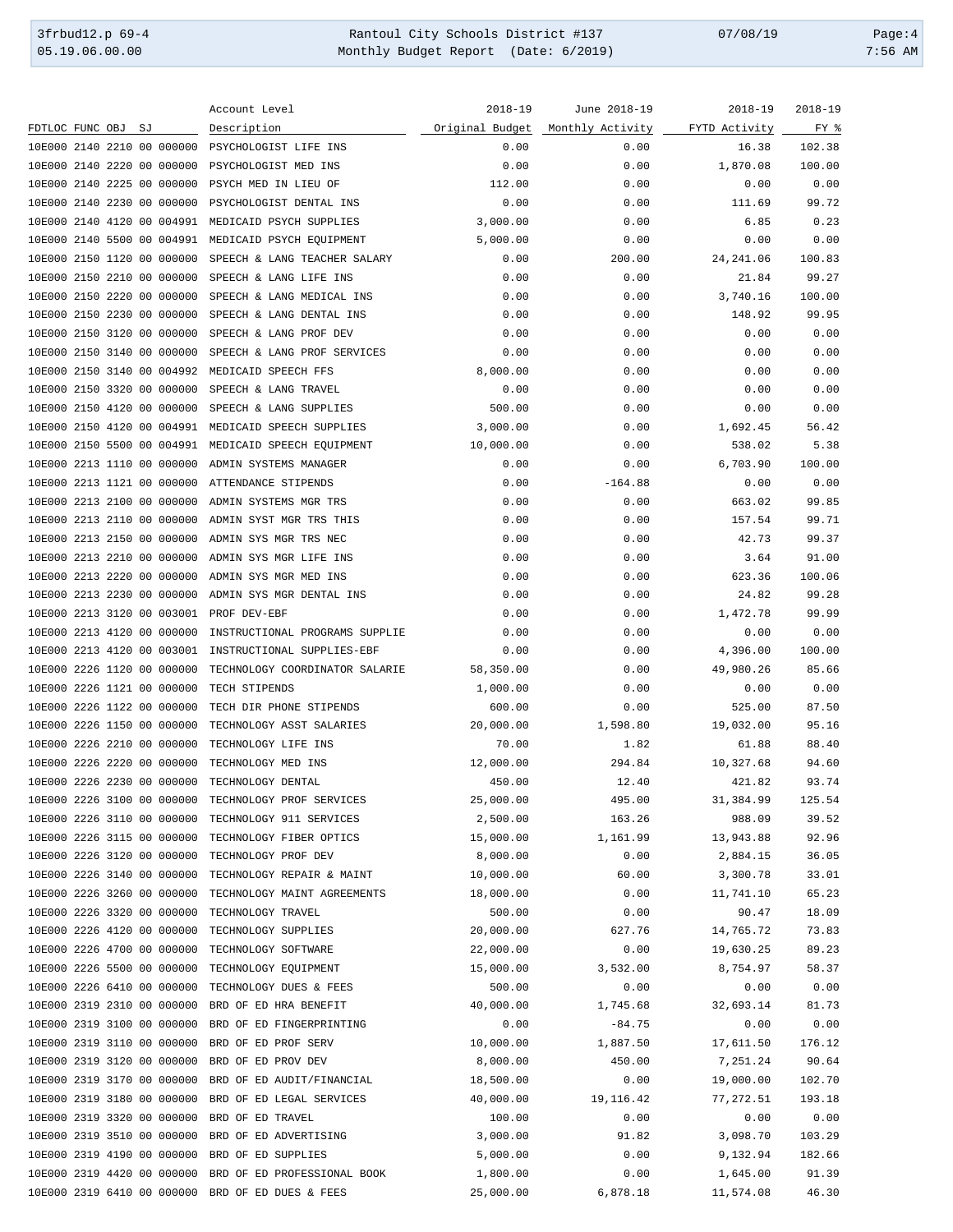3frbud12.p 69-4 Rantoul City Schools District #137 07/08/19 Page:5 Monthly Budget Report (Date: 6/2019)

|                                                     | Account Level                                             | $2018 - 19$     | June 2018-19     | $2018 - 19$   | $2018 - 19$ |
|-----------------------------------------------------|-----------------------------------------------------------|-----------------|------------------|---------------|-------------|
| FDTLOC FUNC OBJ<br>SJ                               | Description                                               | Original Budget | Monthly Activity | FYTD Activity | FY %        |
| 10E000 2321 1110 00 000000                          | SUPERINTENDENT SALARY                                     | 171,410.00      | 14,284.02        | 171,409.34    | 100.00      |
| 10E000 2321 1115 00 000000                          | ASSIST SUPERINTENDENT SALARY                              | 130,000.00      | 10,833.26        | 130,000.00    | 100.00      |
| 10E000 2321 1122 00 000000                          | OFC OF SUPT PHONE STIPENDS                                | 1,200.00        | 100.00           | 1,200.00      | 100.00      |
| 10E000 2321 1150 00 000000                          | OFC OF SUPT OFFICE/CLERICAL SA                            | 50,000.00       | 3,840.75         | 43,755.03     | 87.51       |
| 10E000 2321 1220 00 000000                          | OFC OF SUPT SUBS                                          | 1,000.00        | 0.00             | 0.00          | 0.00        |
| 10E000 2321 2100 00 000000                          | OFC of SUPT TRS 9.4 Bd Paid                               | 30,700.00       | 2,484.13         | 29,809.67     | 97.10       |
| 10E000 2321 2110 00 000000                          | OFC OF SUPT TRS THIS                                      | 6,510.00        | 590.27           | 7,088.10      | 108.88      |
| 10E000 2321 2150 00 000000                          | OFC OF SUPT TRS NEC                                       | 1,750.00        | 160.10           | 1,921.20      | 109.78      |
|                                                     |                                                           |                 |                  |               | 94.72       |
| 10E000 2321 2210 00 000000                          | OFC OF SUPT LIFE INSURANCE                                | 150.00          | 11.84            | 142.08        |             |
| 10E000 2321 2220 00 000000                          | OFC OF SUPT MEDICAL INSURANCE                             | 24,050.00       | 737.10           | 9,097.80      | 100.00      |
| 10E000 2321 2230 00 000000                          | OFC OF SUPT DENTAL INSURANCE                              | 911.00          | 55.84            | 670.08        | 73.55       |
| 10E000 2321 3120 00 000000                          | OFC OF SUPT PROF DEV                                      | 5,000.00        | 722.99           | 4,131.68      | 82.63       |
| 10E000 2321 3190 00 000000                          | OFC OF SUPT OTHER PROF & TECH                             | 15,000.00       | 1,350.00         | 21,736.00     | 144.91      |
| 10E000 2321 3240 00 000000                          | OFC OF SUPT R & M EQUIPMENT                               | 500.00          | 0.00             | 0.00          | 0.00        |
| 10E000 2321 3250 00 000000                          | OFC OF SUPT RENTALS                                       | 7,300.00        | 401.12           | 8,210.54      | 112.47      |
| 10E000 2321 3260 00 000000                          | OFC OF SUPT MAINTENANCE AGREEM                            | 4,000.00        | 181.76           | 2,496.30      | 62.41       |
| 10E000 2321 3320 00 000000                          | OFC OF SUPT TRAVEL                                        | 500.00          | 227.36           | 599.64        | 119.93      |
| 10E000 2321 3410 00 000000                          | OFC OF SUPT TELEPHONE                                     | 12,000.00       | 1,170.61         | 14,062.44     | 117.19      |
| 10E000 2321 3430 00 000000                          | OFC OF SUPT POSTAGE                                       | 1,000.00        | 654.42           | 5,078.80      | 101.58      |
| 10E000 2321 3610 00 000000                          | OFC OF SUPT PRINTING & BINDING                            | 0.00            | 0.00             | 0.00          | 0.00        |
| 10E000 2321 4110 00 000000                          | OFC OF SUPT OFFICE SUPPLIES                               | 8,000.00        | 196.24           | 10,273.12     | 128.41      |
| 10E000 2321 5500 00 000000                          | OFC OF SUPT EQUIPMENT                                     | 1,000.00        | 0.00             | 0.00          | 0.00        |
| 10E000 2321 6410 00 000000                          | OFC OF SUPT DUES & FEES                                   | 3,000.00        | 41.00            | 5,974.03      | 199.13      |
| 10E000 2330 1110 00 000000                          | SP ED DIRECTOR SALARIES                                   | 132,169.00      | 4,571.82         | 144,037.72    | 108.98      |
| 10E000 2330 1115 00 004992                          | ASST SP ED DIRECTOR SALARIES                              | 85,000.00       | 7,083.26         | 86,500.00     | 101.76      |
| 10E000 2330 1121 00 000000                          | SP ED STIPENDS                                            | 0.00            | 0.00             | 1,525.00      | 0.00        |
| 10E000 2330 1122 00 000000                          | SP ED DIRECTOR PHONE STIPEND                              | 600.00          |                  |               | 45.83       |
|                                                     |                                                           |                 | 0.00             | 275.00        |             |
| 10E000 2330 1122 00 004992                          | ASST SP ED DIR PHONE STIPEND                              | 600.00          | 50.00            | 600.00        | 100.00      |
| 10E000 2330 1150 00 004991                          | MEDICAID SEC SALARIES                                     | 0.00            | 528.00           | 1,584.00      | 0.00        |
| 10E000 2330 2100 00 000000                          | SP ED DIRECTOR 9% TRS                                     | 13,072.00       | 130.72           | 7,594.35      | 58.10       |
| 10E000 2330 2100 00 004992                          | ASST SP ED DIRECTOR 9% TRS                                | 8,407.00        | 700.55           | 8,204.66      | 97.59       |
| 10E000 2330 2110 00 000000 SP ED DIRECTOR THIS      |                                                           | 2,855.00        | 31.06            | 1,839.90      | 64.44       |
| 10E000 2330 2110 00 004992 ASST SP ED DIRECTOR THIS |                                                           | 1,836.00        | 166.46           | 1,952.03      | 106.32      |
| 10E000 2330 2130 00 000000                          |                                                           | 0.00            | 156.24           | 624.96        | 0.00        |
|                                                     | 10E000 2330 2130 00 004992 ASST SP ED DIRECTOR FED TRS    | 8,375.00        | 837.24           | 9,209.78      | 109.97      |
| 10E000 2330 2150 00 000000 SP ED DIRECTOR TRS NEC   |                                                           | 767.00          | 8.42             | 498.25        | 64.96       |
| 10E000 2330 2150 00 004992 ASST SP ED DIRECTOR NEC  |                                                           | 493.00          | 45.16            | 528.79        | 107.26      |
| 10E000 2330 2210 00 000000 SP ED DIRECTOR LIFE INS  |                                                           | 45.00           | 0.00             | 21.84         | 48.53       |
| 10E000 2330 2210 00 004991 MEDICAID SEC LIFE INS    |                                                           | 0.00            | 0.54             | 1.62          | 0.00        |
|                                                     | 10E000 2330 2210 00 004992 ASST SP ED DIRECTOR LIFE INS   | 45.00           | 3.64             | 43.68         | 97.07       |
| 10E000 2330 2220 00 000000 SP ED DIRECTOR MED INS   |                                                           | 8,000.00        | 0.00             | 3,740.16      | 100.00      |
| 10E000 2330 2220 00 004991 MEDICAID SEC MED INS     |                                                           | 0.00            | 88.46            | 265.38        | 0.00        |
|                                                     | 10E000 2330 2220 00 004992 ASST SP ED DIRECTOR MED INS    | 8,000.00        | 589.68           | 7,278.24      | 90.98       |
| 10E000 2330 2230 00 000000 SP ED DIRECTOR DENTAL    |                                                           | 300.00          | 0.00             | 148.92        | 49.64       |
| 10E000 2330 2230 00 004991 MEDICAID SEC DENTAL      |                                                           | 0.00            | 3.72             | 11.16         | 0.00        |
|                                                     | 10E000 2330 2230 00 004992 ASST SP ED DIRECTOR DENTAL     | 300.00          | 24.82            | 297.84        | 99.28       |
| 10E000 2330 3120 00 000000 SP ED ADMIN PROF DEV     |                                                           | 0.00            | 0.00             | 0.00          | 0.00        |
| 10E000 2330 3320 00 000000 SP ED ADMIN TRAVEL       |                                                           | 0.00            | 0.00             | 324.17        | 0.00        |
| 10E000 2330 4120 00 000000 SP ED ADMIN SUPPLIES     |                                                           | 0.00            | 0.00             | 25.45         | 0.00        |
| 10E000 2330 5500 00 000000 SP ED ADMIN EQUIPMENT    |                                                           | 0.00            | 0.00             | 0.00          | 0.00        |
|                                                     |                                                           |                 |                  |               |             |
|                                                     | 10E000 2520 1150 00 000000 FISCAL SERVICES SALARIES       | 175,000.00      | 14,393.27        | 166,822.87    | 95.33       |
|                                                     | 10E000 2520 2210 00 000000 FISCAL SERVICES LIFE INSURANCE | 153.00          | 12.38            | 139.46        | 91.15       |
|                                                     | 10E000 2520 2220 00 000000 FISCAL SERVICES MEDICAL INSURA | 27,137.00       | 2,004.92         | 23,187.64     | 100.00      |
|                                                     | 10E000 2520 2230 00 000000 FISCAL SERVICES DENTAL INSURAN | 1,019.00        | 84.40            | 950.75        | 93.30       |
| 10E000 2520 3120 00 000000 FISCAL SERVICES PROF DEV |                                                           | 2,500.00        | 34.80            | 2,419.40      | 96.78       |
|                                                     | 10E000 2520 3190 00 000000 FISCAL SERVICES PROF SERVICES  | 5,000.00        | 329.75           | 7,943.25      | 158.87      |
| 10E000 2520 3240 00 000000 FISCAL SERVICES R & M    |                                                           | 1,000.00        | 0.00             | 0.00          | 0.00        |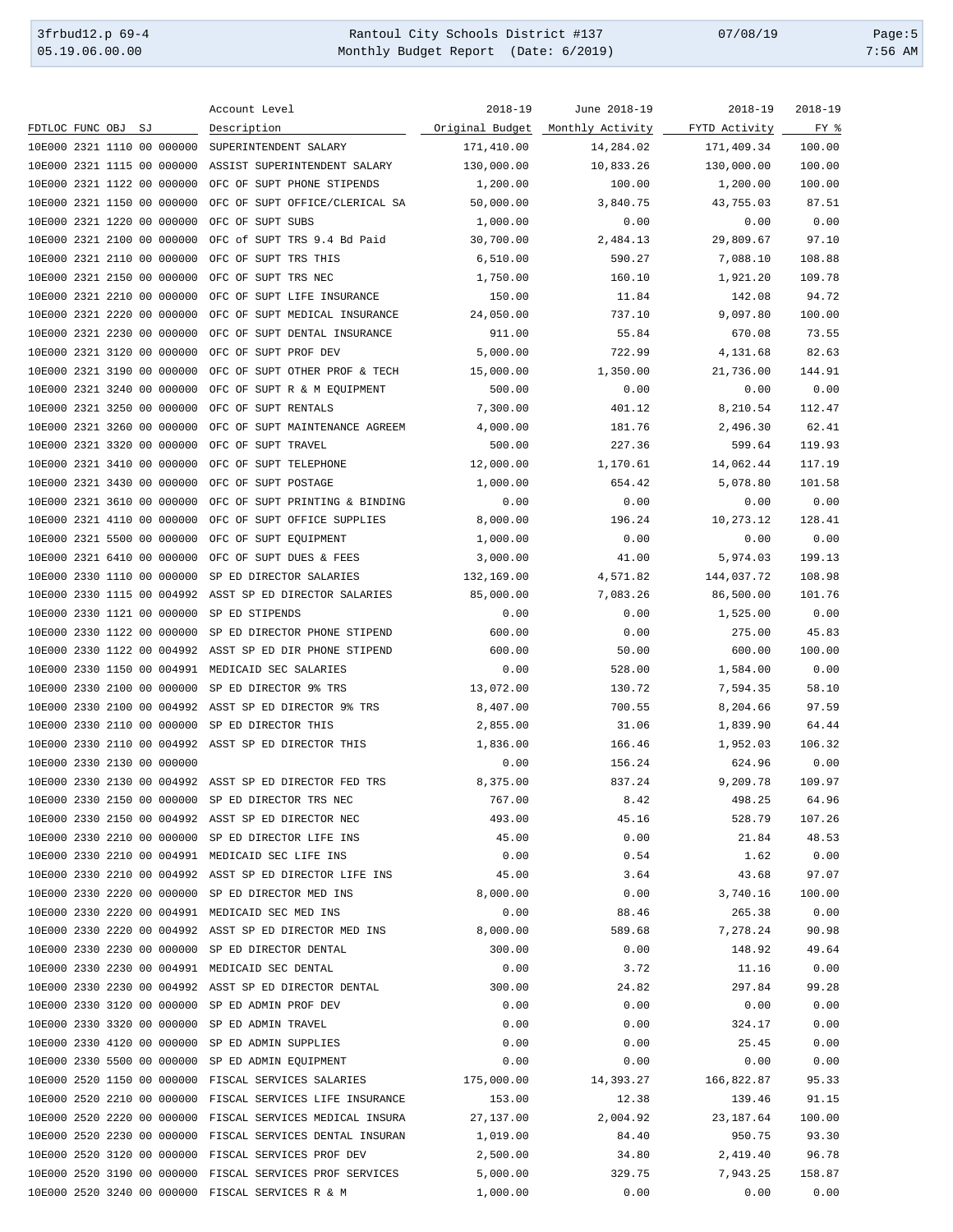3frbud12.p 69-4 Rantoul City Schools District #137 07/08/19 Page:6 Monthly Budget Report (Date: 6/2019)

|                                                     | Account Level                                             | $2018 - 19$     | June 2018-19                         | $2018 - 19$      | $2018 - 19$ |
|-----------------------------------------------------|-----------------------------------------------------------|-----------------|--------------------------------------|------------------|-------------|
| FDTLOC FUNC OBJ<br>SJ                               | Description                                               | Original Budget | Monthly Activity                     | FYTD Activity    | FY %        |
| 10E000 2520 4120 00 000000 FISCAL SERVICES SUPPLIES |                                                           | 5,000.00        | 365.70                               | 1,162.40         | 23.25       |
| 10E000 2520 5500 00 000000                          | FISCAL SERVICES EQUIPMENT                                 | 5,000.00        | 0.00                                 | 0.00             | 0.00        |
| 10E000 2520 6410 00 000000                          | FISCAL SERVICES DUES AND FEES                             | 1,000.00        | 0.00                                 | 855.00           | 85.50       |
| 10E000 2561 1110 00 000000                          | CAFETERIA SUPERVISOR SALARY                               | 59,651.00       | 4,970.92                             | 59,651.04        | 100.00      |
| 10E000 2561 1122 00 000000                          | CAFETERIA PHONE STIPENDS                                  | 480.00          | 40.00                                | 480.00           | 100.00      |
| 10E000 2561 2210 00 000000                          | CAFETERIA SUPERVISOR LIFE INS                             | 45.00           | 3.64                                 | 43.68            | 97.07       |
| 10E000 2561 2220 00 000000                          | CAFETERIA SUPERVISOR MED INS                              | 8,000.00        | 589.68                               | 7,278.24         | 99.99       |
| 10E000 2561 2230 00 000000                          | CAFETERIA SUPERVISOR DENTAL                               | 300.00          | 24.82                                | 297.84           | 99.28       |
| 10E000 2561 3140 00 000000                          | CAFETERIA SUPERVISOR PROF SERV                            | 0.00            | 0.00                                 | 0.00             | 0.00        |
| 10E000 2561 3240 00 000000                          | CAFETERIA SUPERVISOR R&M EQUIP                            | 0.00            | 0.00                                 | 0.00             | 0.00        |
| 10E000 2561 3320 00 000000                          | CAFETERIA SUPERVISOR TRAVEL                               | 500.00          | 0.00                                 | 0.00             | 0.00        |
| 10E000 2561 6410 00 000000                          | CAFETERIA SUPERVISOR DUES/FEES                            | 1,500.00        | 127.00                               | 481.95           | 32.13       |
| 10E000 2562 3240 00 000000                          | CAFETERIA SERV R & M                                      | 30,000.00       | 255.27                               | 14,738.41        | 49.13       |
| 10E000 2562 3260 00 000000                          | CAFETERIA SERV MAINT AGREEMENT                            | 1,500.00        | 0.00                                 | 1,460.70         | 97.38       |
| 10E000 2562 4180 00 000000                          | CAFETERIA SERV STORAGE                                    | 7,000.00        | 0.00                                 | 6,463.28         | 92.33       |
| 10E000 2562 4710 00 000000                          | CAFETERIA SERV MEAT, P                                    | 110,000.00      | 1,923.32                             | 73,270.48        | 66.61       |
| 10E000 2562 4720 00 000000                          | CAFETERIA SERV MILK &                                     | 85,000.00       | 9,013.80                             | 87,728.77        | 103.21      |
| 10E000 2562 4730 00 000000                          | CAFETERIA SERV FOODS                                      | 190,000.00      | 5,135.56                             | 179,958.68       | 94.72       |
| 10E000 2562 4740 00 000000                          | CAFETERIA SERV CAFTERI                                    | 23,200.00       | 567.09                               | 23,462.09        | 101.13      |
| 10E000 2562 4750 00 000000                          | CAFETERIA PRODUCE                                         | 45,000.00       | 2,277.85                             | 30,666.89        | 68.15       |
| 10E000 2562 4760 00 000000                          | CAFETERIA AFTER SCHOOL SNACKS                             | 2,500.00        | 0.00                                 | 1,492.00         | 59.68       |
| 10E000 2562 4790 00 000000                          | CAFETERIA SERV OTHER S                                    | 3,500.00        | 0.00                                 | 1,126.62         | 32.19       |
| 10E000 2562 5500 00 000000                          | CAFETERIA SERVE EQUIPMENT                                 | 17,000.00       | 0.00                                 | 4,105.00         | 24.15       |
| 10E000 2562 6410 00 000000                          | CAFETERIA DUES & FEES                                     | 1,000.00        | 0.00                                 | 1,521.90         | 152.19      |
| 10E000 2573 1122 00 000000                          | WAREHOUSE MGR PHONE STIPEND                               | 480.00          | 40.00                                | 480.00           | 100.00      |
| 10E000 2573 1190 00 000000                          | WAREHOUSE SALARIES                                        | 40,000.00       | 2,969.20                             | 27,691.17        | 69.23       |
| 10E000 2573 2210 00 000000                          | WAREHOUSE LIFE INSURANCE                                  | 45.00           | 3.64                                 | 43.68            | 97.07       |
| 10E000 2573 2220 00 000000                          | WAREHOUSE MEDICAL INSURANCE                               | 8,000.00        | 0.00                                 | 0.00             | 0.00        |
| 10E000 2573 2230 00 000000                          | WAREHOUSE DENTAL INSURANCE                                | 300.00          | 24.82                                | 297.84           | 99.28       |
| 10E000 2573 3240 00 000000                          | WAREHOUSE R & M                                           | 2,000.00        | 0.00                                 | 2,364.25         | 118.21      |
| 10E000 2573 4190 00 000000                          | WAREHOUSE SUPPLIES                                        | 1,000.00        | 0.00                                 | 0.00             | 0.00        |
| 10E000 2573 4510 00 000000                          | WAREHOUSE INVENTORY WRITE OFF                             | 0.00            | 0.00                                 | 17,597.15        | 0.00        |
| 10E000 2573 4610 00 000000                          | WAREHOUSE BOTTLED GAS                                     | 200.00          | 0.00                                 | 306.00           | 153.00      |
| 10E000 2573 4640 00 000000                          | WAREHOUSE GASOLINE & OIL                                  | 1,000.00        | 42.11                                | 960.89           | 96.09       |
| 10E000 2573 4650 00 000000                          | WAREHOUSE NATURAL GAS                                     | 2,000.00        | 0.00                                 | 1,908.88         | 95.44       |
| 10E000 2573 4660 00 000000 WAREHOUSE ELECTRICITY    |                                                           | 7,000.00        | 741.22                               | 11,019.40 157.42 |             |
| 10E000 2573 5500 00 000000 WAREHOUSE EQUIPMENT      |                                                           | 25,000.00       | 0.00                                 | 32,120.40        | 128.48      |
|                                                     | 10E000 2660 1150 00 000000 INFO SYST MANAGER SALARIES     | 64,943.00       | 5,411.92                             | 64,943.04        | 100.00      |
|                                                     | 10E000 2660 2210 00 000000 INFO SYS MGR LIFE INSURANCE    | 45.00           | 3.64                                 | 43.68            | 97.07       |
| 10E000 2660 2220 00 000000 INFO SYS MGR MED INS     |                                                           | 8,000.00        | 0.00                                 | 0.00             | 0.00        |
| 10E000 2660 2230 00 000000 INFO SYS MGR DENTAL      |                                                           | 300.00          | 0.00                                 | 0.00             | 0.00        |
|                                                     | 10E000 2660 3110 00 000000 DATA PROC PROF SERV/ADMIN      | 30,000.00       | 1,303.15                             | 20,128.16        | 67.09       |
| 10E000 2660 3120 00 000000 DATA PROC PROF DEV       |                                                           | 1,000.00        | 0.00                                 | 775.87           | 77.59       |
|                                                     | 10E000 2660 3260 00 000000 DATA PROC MAINTENANCE AGREEMEN | 50,000.00       | 0.00                                 | 45,063.20        | 90.13       |
| 10E000 2660 3320 00 000000 DATA PROC TRAVEL         |                                                           | 0.00            | 0.00                                 | 0.00             | 0.00        |
|                                                     | 10E000 2660 4110 00 000000 DATA PROC OFFICE SUPPLIES      | 0.00            | 0.00                                 | 0.00             | 0.00        |
| 10E000 2660 4120 00 000000 DATA PROC SUPPLIES       |                                                           | 0.00            | 0.00                                 | 0.00             | 0.00        |
| 10E000 2660 4700 00 000000 DATA PROC SOFTWARE       |                                                           | 0.00            | 0.00                                 | 0.00             | 0.00        |
| 10E000 2660 5500 00 000000 DATA PROC EQUIPMENT      |                                                           | 0.00            | 0.00                                 | 0.00             | 0.00        |
| 10E000 3500 3190 00 000000 DISTRICT PROF SERVICES   |                                                           | 0.00            | 0.00                                 | 10,000.00        | 100.00      |
| 10E000 6000 6910 00 000000 CONTINGENCY              |                                                           | 50,000.00       | 0.00                                 | 0.00             | 0.00        |
| $10E000$ ----                                       |                                                           |                 | 2,776,416.00 170,940.48 2,904,073.26 |                  | 90.77       |
|                                                     |                                                           |                 |                                      |                  |             |

\_\_\_\_\_\_\_\_\_\_\_\_\_\_\_\_\_ \_\_\_\_\_\_\_\_\_\_\_\_\_\_\_\_\_ \_\_\_\_\_\_\_\_\_\_\_\_\_\_\_\_\_ \_\_\_\_\_\_\_\_\_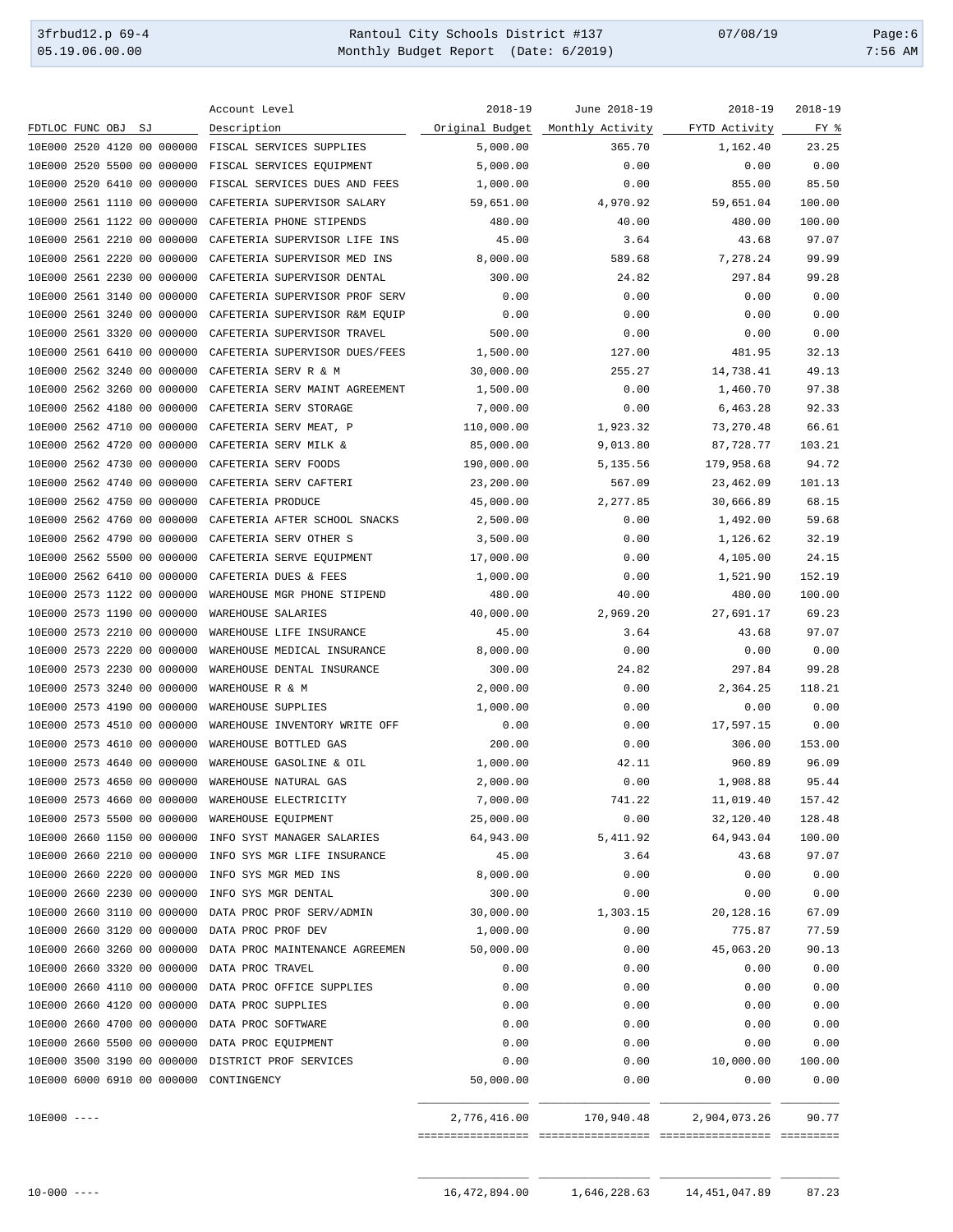3frbud12.p 69-4 Rantoul City Schools District #137 07/08/19 Page:7 Monthly Budget Report (Date: 6/2019)

|                                                    | Account Level                                             | $2018 - 19$     | June 2018-19     | $2018 - 19$   | $2018 - 19$ |
|----------------------------------------------------|-----------------------------------------------------------|-----------------|------------------|---------------|-------------|
| FDTLOC FUNC OBJ SJ                                 | Description                                               | Original Budget | Monthly Activity | FYTD Activity | FY %        |
|                                                    |                                                           |                 |                  |               |             |
|                                                    |                                                           |                 |                  |               |             |
| 10E011 1110 1120 00 000000 BM TEACHERS SALARIES    |                                                           | 955,000.00      | 70,748.64        | 851,282.03    | 89.14       |
| 10E011 1110 1121 00 000000 BM TEACHER STIPENDS     |                                                           | 2,000.00        | 60.00            | 1,695.00      | 84.75       |
|                                                    | 10E011 1110 1121 00 003001 BM TEACHER MENTOR STIPEND      | 0.00            | 0.00             | 579.00        | 100.00      |
| 10E011 1110 1160 00 000000 BM TEACHER AIDE SALARY  |                                                           | 0.00            | 1,331.10         | 10,131.77     | 152.31      |
| 10E011 1110 1220 00 000000 BM SUBS                 |                                                           | 25,000.00       | 2,655.00         | 33,420.00     | 133.68      |
| 10E011 1110 2110 00 000000 BM TRS THIS             |                                                           | 21,455.00       | 1,895.86         | 19,886.23     | 92.69       |
| 10E011 1110 2110 00 003001 BM TEACHER MENTOR THIS  |                                                           | 0.00            | 0.00             | 9.43          | 72.54       |
| 10E011 1110 2150 00 000000 BM TRS NEC              |                                                           | 5,854.00        | 508.21           | 5,336.85      | 91.17       |
| 10E011 1110 2150 00 003001 BM TEACHER MENTOR NEC   |                                                           | 0.00            | 0.00             | 3.70          | 92.50       |
| 10E011 1110 2210 00 000000 BM LIFE INSURANCE       |                                                           | 1,050.00        | 76.44            | 878.15        | 83.63       |
| 10E011 1110 2220 00 000000 BM MEDICAL INSURANCE    |                                                           | 168,000.00      | 10,614.24        | 123,861.80    | 94.55       |
| 10E011 1110 2230 00 000000 BM DENTAL INSURANCE     |                                                           | 6,300.00        | 471.58           | 5,477.23      | 86.94       |
| 10E011 1110 2230 00 003001                         |                                                           |                 |                  |               |             |
|                                                    |                                                           | 0.00            | 0.00             | 1.80          | 0.00        |
| 10E011 1110 3240 00 000000 BM REPAIR & MAINTENANCE |                                                           | 500.00          | 0.00             | 190.00        | 38.00       |
| 10E011 1110 3320 00 000000                         | <b>BM TRAVEL</b>                                          | 100.00          | 0.00             | 0.00          | 0.00        |
| 10E011 1110 3610 00 000000                         | BM PRINTING & BINDING                                     | 350.00          | 0.00             | 0.00          | 0.00        |
| 10E011 1110 4120 00 000000                         | BM INSTRUCTIONAL SUPPLIES                                 | 10,000.00       | 205.78           | 8,241.11      | 82.41       |
| 10E011 1110 4121 00 000000                         | BM ART SUPPLIES                                           | 2,000.00        | 0.00             | 2,010.25      | 100.51      |
| 10E011 1110 4190 00 000000                         | BM OTH INSTR SUPP-GRANTS, ETC                             | 0.00            | 0.00             | 4,097.65      | 204.88      |
|                                                    | 10E011 1110 5500 00 000000 BM INSTRUCTIONAL EQUIPMENT     | 2,000.00        | 0.00             | 0.00          | 0.00        |
|                                                    | 10E011 1125 1120 00 000000 BM REG PRE-K TEACHERS SALARIES | 0.00            | 1,927.80         | 19,147.90     | 83.10       |
|                                                    | 10E011 1125 1160 00 000000 BM REG PRE-K TEACH AIDE SALARY | 0.00            | 1,369.36         | 13,576.30     | 82.76       |
|                                                    | 10E011 1125 1220 00 000000 BM REG PRE-K SUB SALARIES      | 0.00            | 120.00           | 2,902.50      | 290.25      |
| 10E011 1125 2110 00 000000                         | BM REG PRE-K TEACHERS THIS                                | 0.00            | 52.53            | 528.51        | 101.64      |
| 10E011 1125 2150 00 000000                         | BM REG PRE-K TEACHERS NEC                                 | 0.00            | 14.12            | 141.31        | 100.94      |
| 10E011 1125 2210 00 000000                         | BM REG PRE-K LIFE INS                                     | 0.00            | 5.46             | 50.96         | 5.66        |
| 10E011 1125 2220 00 000000                         | BM REG PRE-K TEACHERS MED INS                             | 0.00            | 884.52           | 9,047.28      | 100.00      |
|                                                    | 10E011 1125 2230 00 000000 BM REG PRE-K TEACHERS DENTAL   | 0.00            | 12.42            | 124.19        | 27.60       |
|                                                    | 10E011 1130 1120 00 000000 BM HOMEBOUND TEACHER SALARIES  | 500.00          | 0.00             | 37.50         | 7.50        |
| 10E011 1130 2110 00 000000 BM HOMEBOUND THIS       |                                                           | 11.00           | 0.00             | 0.82          | 7.45        |
| 10E011 1130 2150 00 000000 BM HOMEBOUND TRS NEC    |                                                           | 3.00            | 0.00             | 0.22          | 7.33        |
| 10E011 1130 3320 00 000000 BM HOMEBOUND TRAVEL     |                                                           | 86.00           | 0.00             | 0.00          | 0.00        |
|                                                    | 10E011 1215 1120 00 000000 BM SP ED TEACHER SALARIES      | 160,000.00      | 14,796.62        |               |             |
|                                                    |                                                           |                 |                  | 115,053.67    | 71.91       |
|                                                    | 10E011 1215 1160 00 000000 BM SP ED TEACH AIDE SALARIES   | 108,000.00      | 3,218.54         | 76,788.66     | 71.10       |
| 10E011 1215 1220 00 000000 BM SP ED SUB SALARIES   |                                                           | 3,750.00        | 90.00            | 2,205.00      | 58.80       |
| 10E011 1215 2110 00 000000 BM SP ED THIS           |                                                           | 3,550.00        | 383.22           | 2,987.57      | 84.16       |
| 10E011 1215 2150 00 000000 BM SP ED TRS NEC        |                                                           | 950.00          | 102.98           | 802.81        | 84.51       |
| 10E011 1215 2210 00 000000 BM SP ED LIFE INS       |                                                           | 405.00          | 21.84            | 279.36        | 68.98       |
| 10E011 1215 2220 00 000000 BM SP ED MED INS        |                                                           | 72,000.00       | 1,634.32         | 28, 135.88    | 105.46      |
| 10E011 1215 2230 00 000000 BM SP ED DENTAL         |                                                           | 2,700.00        | 124.10           | 1,656.56      | 61.35       |
| 10E011 1215 4120 00 000000 BM SP ED SUPPLIES       |                                                           | 3,841.00        | 0.00             | 0.00          | 0.00        |
|                                                    | 10E011 1225 1120 00 000000 BM PRE-K SP ED TE SALARIES     | 0.00            | 1,927.78         | 19,147.71     | 83.10       |
|                                                    | 10E011 1225 1150 00 000000 BM PRE-K SP ED TE AID SALARIES | 0.00            | 0.00             | 0.00          | 0.00        |
|                                                    | 10E011 1225 1160 00 000000 BM SP ED PRE-K TA SALARIES     | 15,494.00       | 1,275.96         | 13,579.86     | 82.30       |
| 10E011 1225 1220 00 000000 BM PRE-K SUBS           |                                                           | 0.00            | 0.00             | 1,122.50      | 0.00        |
| 10E011 1225 2110 00 000000 BM PRE-K SP ED TE THIS  |                                                           | 0.00            | 46.90            | 508.76        | 0.00        |
| 10E011 1225 2150 00 000000 BM PRE-K SP ED TE NEC   |                                                           | 0.00            | 13.42            | 136.71        | 0.00        |
| 10E011 1225 2210 00 000000 BM PRE-K SP ED LIFE INS |                                                           | 45.00           | 5.46             | 50.96         | 113.24      |
| 10E011 1225 2220 00 000000 BM PRE-K SP ED MED INS  |                                                           | 8,000.00        | 294.84           | 3,015.76      | 99.99       |
| 10E011 1225 2230 00 000000 BM PRE-K SP ED DENTAL   |                                                           | 300.00          | 37.22            | 372.21        | 124.07      |
|                                                    | 10E011 1800 1120 00 000000 BM BILINGUAL TEACHER SALARIES  | 0.00            | 0.00             | 0.00          | 0.00        |
|                                                    | 10E011 1800 1160 00 000000 BM BILINGUAL TEACH AIDE SALARY | 16,000.00       | 751.76           | 7,494.80      | 46.84       |
| 10E011 1800 1220 00 000000 BM BILINGUAL SUB SALARY |                                                           | 1,000.00        | 0.00             | 0.00          | 0.00        |
| 10E011 1800 2110 00 000000 BM BILINGUAL THIS       |                                                           | 25.00           | 0.00             | 0.00          | 0.00        |
| 10E011 1800 2150 00 000000 BM BILINGUAL TRS NEC    |                                                           | 10.00           | 0.00             | 0.00          | 0.00        |
|                                                    |                                                           |                 |                  |               |             |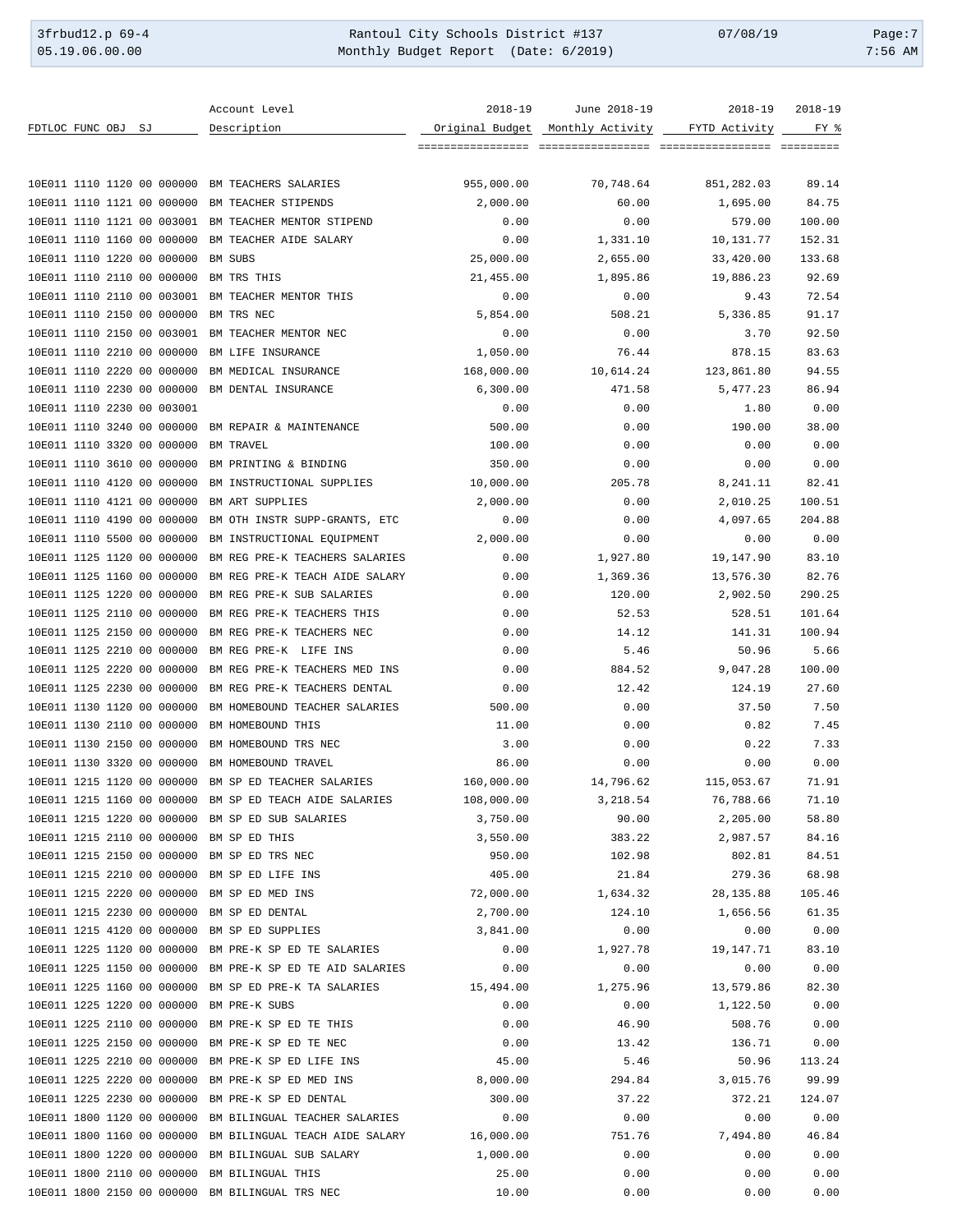3frbud12.p 69-4 Rantoul City Schools District #137 07/08/19 Page:8 Monthly Budget Report (Date: 6/2019)

|                                                    | Account Level                                             | $2018 - 19$ | June 2018-19                                   | $2018 - 19$ | $2018 - 19$ |
|----------------------------------------------------|-----------------------------------------------------------|-------------|------------------------------------------------|-------------|-------------|
| FDTLOC FUNC OBJ<br>SJ                              | Description                                               |             | Original Budget Monthly Activity FYTD Activity |             | FY %        |
| 10E011 1800 2210 00 000000                         | BM BILINGUAL LIFE INS                                     | 45.00       | 3.64                                           | 23.66       | 52.58       |
| 10E011 1800 2220 00 000000                         | BM BILINGUAL MED INS                                      | 8,000.00    | 0.00                                           | 0.00        | 0.00        |
| 10E011 1800 2230 00 000000                         | BM BILINGUAL DENTAL                                       | 300.00      | 24.82                                          | 161.33      | 53.78       |
| 10E011 1800 4120 00 000000                         | BM BILINGUAL SUPPLIES                                     | 0.00        | 0.00                                           | 0.00        | 0.00        |
| 10E011 1800 5500 00 000000                         | BM BILINGUAL CAPITALIZED EQUIP                            | 0.00        | 0.00                                           | 0.00        | 0.00        |
|                                                    |                                                           | 0.00        | 2,890.00                                       |             | 79.34       |
| 10E011 2110 1160 00 000000                         | BEHAVIOR COACH SALARIES                                   |             |                                                | 24,593.90   |             |
| 10E011 2110 2210 00 000000                         | BEHAVIOR COACH LIFE                                       | 0.00        | 3.64                                           | 32.76       | 72.80       |
| 10E011 2110 2220 00 000000                         | BEHAVIOR COACH HEALTH INS                                 | 0.00        | 589.68                                         | 5,408.16    | 99.97       |
| 10E011 2110 2230 00 000000                         | BEHAVIOR COACH DENTAL                                     | 0.00        | 24.82                                          | 223.38      | 74.46       |
| 10E011 2113 1110 00 000000                         | BM SOC WORK SALARIES                                      | 50,000.00   | 4,174.16                                       | 41,741.60   | 83.48       |
| 10E011 2113 2110 00 000000                         | BM SOC WORK THIS                                          | 1,061.00    | 108.12                                         | 1,081.20    | 101.90      |
| 10E011 2113 2150 00 000000                         | BM SOC WORK TRS NEC                                       | 285.00      | 29.06                                          | 290.60      | 101.96      |
| 10E011 2113 2210 00 000000                         | BM SOC WORK LIFE INS                                      | 45.00       | 3.64                                           | 36.40       | 80.89       |
| 10E011 2113 2220 00 000000                         | BM SOC WORK MED INS                                       | 8,000.00    | 589.68                                         | 6,031.52    | 99.94       |
| 10E011 2113 2230 00 000000                         | BM SOC WORK DENTAL                                        | 300.00      | 24.82                                          | 248.20      | 82.73       |
| 10E011 2134 1122 00 000000                         | BM NURSE PHONE STIPENDS                                   | 120.00      | 0.00                                           | 150.00      | 125.00      |
| 10E011 2134 1150 00 000000                         | BM NURSE SALARIES                                         | 22,040.00   | 105.00                                         | 18,927.83   | 85.88       |
| 10E011 2134 2210 00 000000                         | BM NURSE LIFE INS                                         | 23.00       | 0.00                                           | 14.56       | 63.30       |
| 10E011 2134 2220 00 000000                         | BM NURSE MED INS                                          | 4,000.00    | 0.00                                           | 0.00        | 0.00        |
|                                                    |                                                           |             |                                                |             |             |
| 10E011 2134 2230 00 000000                         | BM NURSE DENTAL                                           | 150.00      | 0.00                                           | 0.00        | 0.00        |
| 10E011 2134 3120 00 000000                         | BM NURSE PROF DEV                                         | 250.00      | 0.00                                           | 42.50       | 17.00       |
| 10E011 2134 3320 00 000000                         | BM NURSE MILEAGE                                          | 120.00      | 124.35                                         | 124.35      | 103.63      |
| 10E011 2134 5500 00 000000                         | BM NURSE EQUIPMENT                                        | 1,334.00    | 0.00                                           | 0.00        | 0.00        |
| 10E011 2140 1120 00 000000                         | BM PSYCHOLOGIST SALARIES                                  | 50,000.00   | 4,012.06                                       | 40,120.60   | 80.24       |
| 10E011 2140 2110 00 000000                         | BM PSYCHOLOGIST THIS                                      | 1,040.00    | 103.90                                         | 1,039.00    | 99.90       |
| 10E011 2140 2150 00 000000                         | BM PSYCHOLOGIST TRS NEC                                   | 279.00      | 27.94                                          | 279.40      | 100.14      |
| 10E011 2140 2210 00 000000                         | BM PSYCHOLOGIST LIFE INS                                  | 45.00       | 2.54                                           | 25.40       | 56.44       |
| 10E011 2140 2220 00 000000                         | BM PSYCHOLOGIST MED INS                                   | 8,000.00    | 0.00                                           | 0.00        | 0.00        |
| 10E011 2140 2230 00 000000                         | BM PSYCHOLOGIST DENTAL                                    | 300.00      | 17.38                                          | 173.80      | 57.93       |
| 10E011 2150 1120 00 000000                         | BM SPEECH SALARIES                                        | 42,000.00   | 3,829.76                                       | 38,297.60   | 91.18       |
| 10E011 2150 2110 00 000000                         | BM SPEECH THIS                                            | 893.00      | 99.18                                          | 991.80      | 111.06      |
|                                                    |                                                           | 240.00      |                                                | 266.60      |             |
| 10E011 2150 2150 00 000000                         | BM SPEECH TRS NEC                                         |             | 26.66                                          |             | 111.08      |
| 10E011 2150 2210 00 000000                         | BM SPEECH LIFE INS                                        | 45.00       | 3.64                                           | 36.40       | 80.89       |
| 10E011 2150 2220 00 000000                         | BM SPEECH MED INS                                         | 8,000.00    | 589.68                                         | 6,031.52    | 100.03      |
| 10E011 2150 2230 00 000000                         | BM SPEECH DENTAL                                          | 300.00      | 24.82                                          | 248.20      | 82.73       |
|                                                    | 10E011 2210 1120 00 003001 BM INSTRUCTIONAL COACH SALARIE | 58,686.00   | 4,890.36                                       | 48,903.60   | 83.33       |
| 10E011 2210 2110 00 003001 BM INSTR COACH THIS     |                                                           | 1,268.00    | 126.66                                         | 1,266.60    | 99.89       |
| 10E011 2210 2150 00 003001 BM INSTR COACH TRS NEC  |                                                           | 340.00      | 34.04                                          | 340.40      | 100.12      |
| 10E011 2210 2210 00 003001 BM INSTR COACH LIFE INS |                                                           | 45.00       | 3.64                                           | 36.40       | 80.89       |
| 10E011 2210 2220 00 003001 BM INSTR COACH MED INS  |                                                           | 8,000.00    | 0.00                                           | 0.00        | 0.00        |
| 10E011 2210 2230 00 003001 BM INSTR COACH DENTAL   |                                                           | 300.00      | 0.00                                           | 0.00        | 0.00        |
| 10E011 2222 4190 00 000000 BM LIBRARY SUPPLIES     |                                                           | 0.00        | 0.00                                           | 0.00        | 0.00        |
| 10E011 2222 4310 00 000000 BM LIBRARY BOOKS        |                                                           | 0.00        | 0.00                                           | 425.92      | 0.00        |
| 10E011 2222 4310 00 004999 BM BACK TO BOOKS GRANT  |                                                           | 1,000.00    | 0.00                                           | 1,086.83    | 108.68      |
|                                                    |                                                           | 0.00        | 0.00                                           |             | 0.00        |
| 10E011 2222 5500 00 000000 BM LIBRARY EQUIPMENT    |                                                           |             |                                                | 0.00        |             |
| 10E011 2226 3100 00 000000 BM TECH PROF SERVICES   |                                                           | 0.00        | 0.00                                           | 10,731.00   | 76.65       |
| 10E011 2226 3140 00 000000 BM TECH REPAIR & MNTCE  |                                                           | 14,000.00   | 0.00                                           | 0.00        | 0.00        |
| 10E011 2226 4120 00 000000 BM TECH SUPPLIES        |                                                           | 5,250.00    | 0.00                                           | 1,416.31    | 26.98       |
| 10E011 2226 5500 00 000000 BM TECH EQUIPMENT       |                                                           | 10,500.00   | 0.00                                           | 10,499.98   | 100.00      |
|                                                    | 10E011 2410 1110 00 000000 BM OFC OF PRIN ADMIN SALARIES  | 146,048.00  | 12,202.62                                      | 145,872.86  | 99.88       |
|                                                    | 10E011 2410 1122 00 000000 BM OFC OF PRINC PHONE STIPENDS | 1,200.00    | 100.00                                         | 1,100.00    | 91.67       |
|                                                    | 10E011 2410 1150 00 000000 BM OFC OF PRIN SEC/CLER SALAR  | 57,000.00   | 4,641.82                                       | 52,954.36   | 92.90       |
| 10E011 2410 1220 00 000000 BM OFC OF PRIN SUBS     |                                                           | 500.00      | 0.00                                           | 200.00      | 40.00       |
| 10E011 2410 2100 00 000000 BM OFC OF PRIN TRS 9.4% |                                                           | 14,500.00   | 1,206.84                                       | 14,446.68   | 99.63       |
| 10E011 2410 2110 00 000000 BM OFC OF PRIN TRS THIS |                                                           | 3,155.00    | 286.76                                         | 3,418.10    | 108.34      |
| 10E011 2410 2150 00 000000 BM OFC OF PRIN TRS NEC  |                                                           | 850.00      | 77.78                                          | 931.99      | 109.65      |
| 10E011 2410 2210 00 000000 BM OFC OF PRIN LIFE INS |                                                           | 180.00      | 14.56                                          | 167.44      | 93.02       |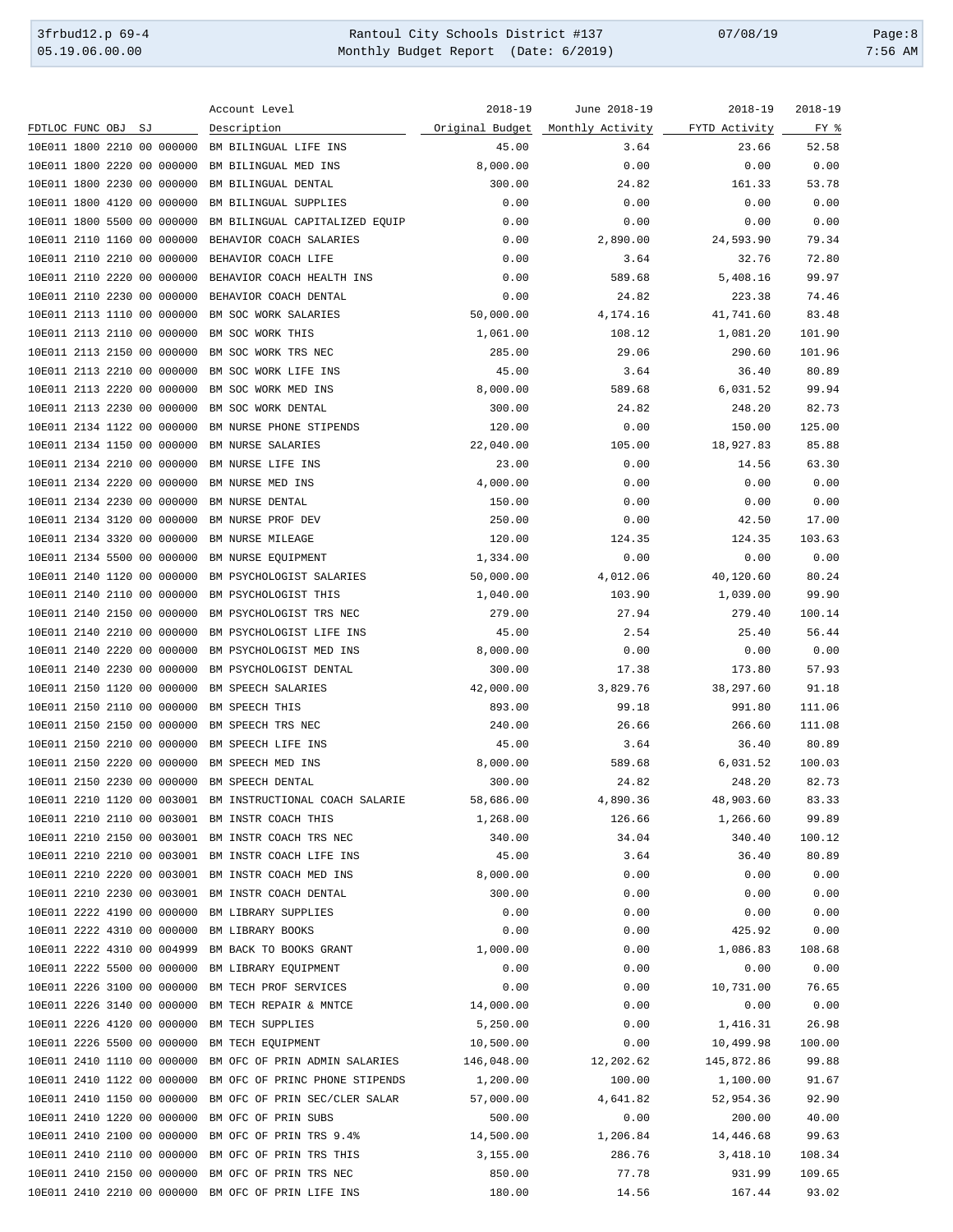3frbud12.p 69-4 <br>
35.19.06.00.00 Rantoul City Schools District #137 07/08/19 Page:9<br>
Monthly Budget Report (Date: 6/2019) 07:56 AM Monthly Budget Report (Date: 6/2019) 7:56 AM

| :56 | AM |
|-----|----|

|                                                 | Account Level                  | 2018-19         | June 2018-19                   | $2018 - 19$       | $2018 - 19$ |
|-------------------------------------------------|--------------------------------|-----------------|--------------------------------|-------------------|-------------|
| FDTLOC FUNC OBJ<br>SJ                           | Description                    | Original Budget | Monthly Activity FYTD Activity |                   | FY %        |
| 10E011 2410 2220 00 000000                      | BM OFC OF PRIN MED INS         | 32,000.00       | 2,358.72                       | 25,996.16         | 99.99       |
| 10E011 2410 2230 00 000000                      | BM OFC OF PRIN DENTAL          | 1,200.00        | 99.28                          | 1,141.72          | 95.14       |
| 10E011 2410 3250 00 000000                      | BM OFC OF PRIN RENTAL          | 7,000.00        | 545.28                         | 8,735.27          | 124.79      |
| 10E011 2410 3260 00 000000                      | BM OFC OF PRIN MAINT AGREE     | 5,500.00        | 373.11                         | 5,525.97          | 100.47      |
| 10E011 2410 3320 00 000000                      | BM OFC OF PRIN TRAVEL          | 100.00          | 0.00                           | 0.00              | 0.00        |
| 10E011 2410 3410 00 000000                      | BM OFC OF PRIN TELEPHONE       | 1,000.00        | 97.85                          | 1,091.62          | 109.16      |
| 10E011 2410 4110 00 000000                      | BM OFC OF PRIN OFFICE SUPPLIES | 2,500.00        | 1,242.12                       | 2,257.01          | 90.28       |
| 10E011 2410 4190 00 000000                      | BM OFC OF PRIN OTHER SUPPLIES  | 0.00            | 276.25                         | 276.25            | 50.23       |
| 10E011 2410 5500 00 000000                      | BM OFC OF PRIN EQUIPMENT       | 0.00            | 0.00                           | 0.00              | 0.00        |
| 10E011 2410 6410 00 000000                      | BM OFC OF PRIN DUES & FEES     | 1,000.00        | 0.00                           | 784.00            | 78.40       |
| 10E011 2410 6490 00 000000                      | BM OFC OF PRINC FLOW THRU      | 2,000.00        | 0.00                           | 806.04            | 40.30       |
| 10E011 2562 1190 00 000000                      | BM CAFETERIA SALARIES          | 45,000.00       | 3,688.80                       | 43,801.70         | 97.34       |
| 10E011 2562 1290 00 000000                      | BM CAFETERIA SUBS              | 2,000.00        | 40.00                          | 240.00            | 12.00       |
| 10E011 2562 2210 00 000000                      | BM CAFETERIA LIFE IN           | 135.00          | 7.28                           | 87.36             | 64.71       |
| 10E011 2562 2220 00 000000                      | BM CAFETERIA MED INS           | 24,000.00       | 1,179.36                       | 14,556.48         | 99.70       |
| 10E011 2562 2230 00 000000                      | BM CAFETERIA DENTAL            | 900.00          | 49.64                          | 595.68            | 66.19       |
| 10E011 2562 3240 00 000000                      | BM CAFETERIA R & M             | 0.00            | 0.00                           | 0.00              | 0.00        |
| 10E011 2900 1121 00 000000                      | BM STUDENT SUPPT SALARIES-CLUB | 3,000.00        | 0.00                           | 1,625.00          | 54.17       |
| 10E011 2900 2100 00 000000                      |                                | 0.00            | 0.00                           | 27.00             | 0.00        |
| 10E011 2900 2110 00 000000                      | BM STUDENT SUPPT THIS          | 65.00           | 0.00                           | 35.12             | 54.03       |
| 10E011 2900 2150 00 000000                      | BM STUDENT SUPPT TRS NEC       | 20.00           | 0.00                           | 9.44              | 47.20       |
| 10E011 4220 6710 00 000000                      | BM SP ED TUITION               | 150,000.00      | 22,522.23                      | 140,761.08        | 93.84       |
| 10E011 4220 6720 00 000000 BM HOSPITAL SERVICES |                                | 2,000.00        | 0.00                           | 396.00            | 19.80       |
| $10E011$ ----                                   |                                | 2,405,736.00    | 191,176.01                     | 2,115,187.91      | 88.40       |
|                                                 |                                |                 |                                |                   |             |
| $10 - 011$ ----                                 |                                | $-2,405,736.00$ | $-191, 176.01$                 | $-2, 115, 187.91$ | 88.40       |
|                                                 |                                |                 |                                |                   |             |

|  |  |                            | 10E012 1110 1120 00 000000 EL TEACHER SALARIES            | 850,000.00 | 62, 249.29 | 805, 238.51 | 94.73  |
|--|--|----------------------------|-----------------------------------------------------------|------------|------------|-------------|--------|
|  |  |                            | 10E012 1110 1121 00 000000 EL STIPENDS                    | 2,000.00   | 0.00       | 2,850.00    | 142.50 |
|  |  |                            | 10E012 1110 1121 00 003001 EL TEACHER MENTOR STIPEND      | 0.00       | 0.00       | 1,447.50    | 125.00 |
|  |  |                            | 10E012 1110 1160 00 000000 EL TEACHER AIDE SALARIES       | 0.00       | 4,337.55   | 11,991.28   | 174.19 |
|  |  |                            | 10E012 1110 1220 00 000000 EL SUB SALARIES                | 25,000.00  | 707.42     | 20,410.25   | 81.64  |
|  |  |                            | 10E012 1110 2110 00 000000 EL TRS THIS                    | 18,455.00  | 1,630.58   | 18,562.68   | 100.58 |
|  |  |                            | 10E012 1110 2110 00 003001 EL TEACHER MENTOR THIS         | 0.00       | 0.00       | 31.25       | 125.00 |
|  |  |                            | 10E012 1110 2150 00 000000 EL TRS NEC                     | 5,354.00   | 438.17     | 4,988.08    | 93.17  |
|  |  |                            | 10E012 1110 2150 00 003001 EL TEACHER MENTOR NEC          | 0.00       | 0.00       | 8.40        | 210.00 |
|  |  |                            | 10E012 1110 2210 00 000000 EL LIFE INSURANCE              | 815.00     | 72.80      | 846.72      | 103.89 |
|  |  | 10E012 1110 2220 00 000000 | EL MEDICAL INSURANCE                                      | 144.00     | 8,845.20   | 106, 136.55 | 99.85  |
|  |  |                            | 10E012 1110 2230 00 000000 EL DENTAL INSURANCE            | 5,400.00   | 471.60     | 5,388.87    | 99.79  |
|  |  | 10E012 1110 3240 00 000000 | EL INSTR R & M                                            | 500.00     | 0.00       | 0.00        | 0.00   |
|  |  | 10E012 1110 3320 00 000000 | EL INSTR TRAVEL                                           | 100.00     | 0.00       | 0.00        | 0.00   |
|  |  | 10E012 1110 3610 00 000000 | EL INSTR PRINTING & BINDING                               | 350.00     | 0.00       | 0.00        | 0.00   |
|  |  | 10E012 1110 4120 00 000000 | EL INSTRUCTIONAL SUPPLIES                                 | 10,000.00  | 419.99     | 9,623.08    | 96.23  |
|  |  | 10E012 1110 4121 00 000000 | EL ART SUPPLIES                                           | 2,000.00   | 144.64     | 1,977.98    | 98.90  |
|  |  |                            | 10E012 1110 4190 00 000000 EL OTH INSTR SUPP-GRANTS, ETC  | 0.00       | 675.00     | 1,915.08    | 95.75  |
|  |  |                            | 10E012 1110 5500 00 000000 EL INSTR EQUIPMENT             | 2,000.00   | 0.00       | 0.00        | 0.00   |
|  |  | 10E012 1110 6410 00 000000 | EL INSTR DUES & FEES                                      | 1,000.00   | 0.00       | 0.00        | 0.00   |
|  |  | 10E012 1110 6490 00 000000 | DO NOT USE                                                | 2,000.00   | 0.00       | 0.00        | 0.00   |
|  |  | 10E012 1125 1120 00 000000 | EL REG PRE-K TEACHER SALARIES                             | 0.00       | 0.00       | 0.00        | 0.00   |
|  |  |                            | 10E012 1125 1160 00 000000 EL REG PRE-K TEACH AIDE SALARY | 0.00       | 0.00       | 0.00        | 0.00   |
|  |  |                            | 10E012 1125 1220 00 000000 EL REG PRE-K SUB SALARIES      | 0.00       | 240.00     | 7,505.00    | 0.00   |
|  |  |                            | 10E012 1125 2110 00 000000 EL REG PRE-K THIS              | 0.00       | 5.21       | 407.44      | 0.00   |
|  |  |                            | 10E012 1125 2150 00 000000 EL REG PRE-K TRS NEC           | 0.00       | 1.37       | 41.50       | 0.00   |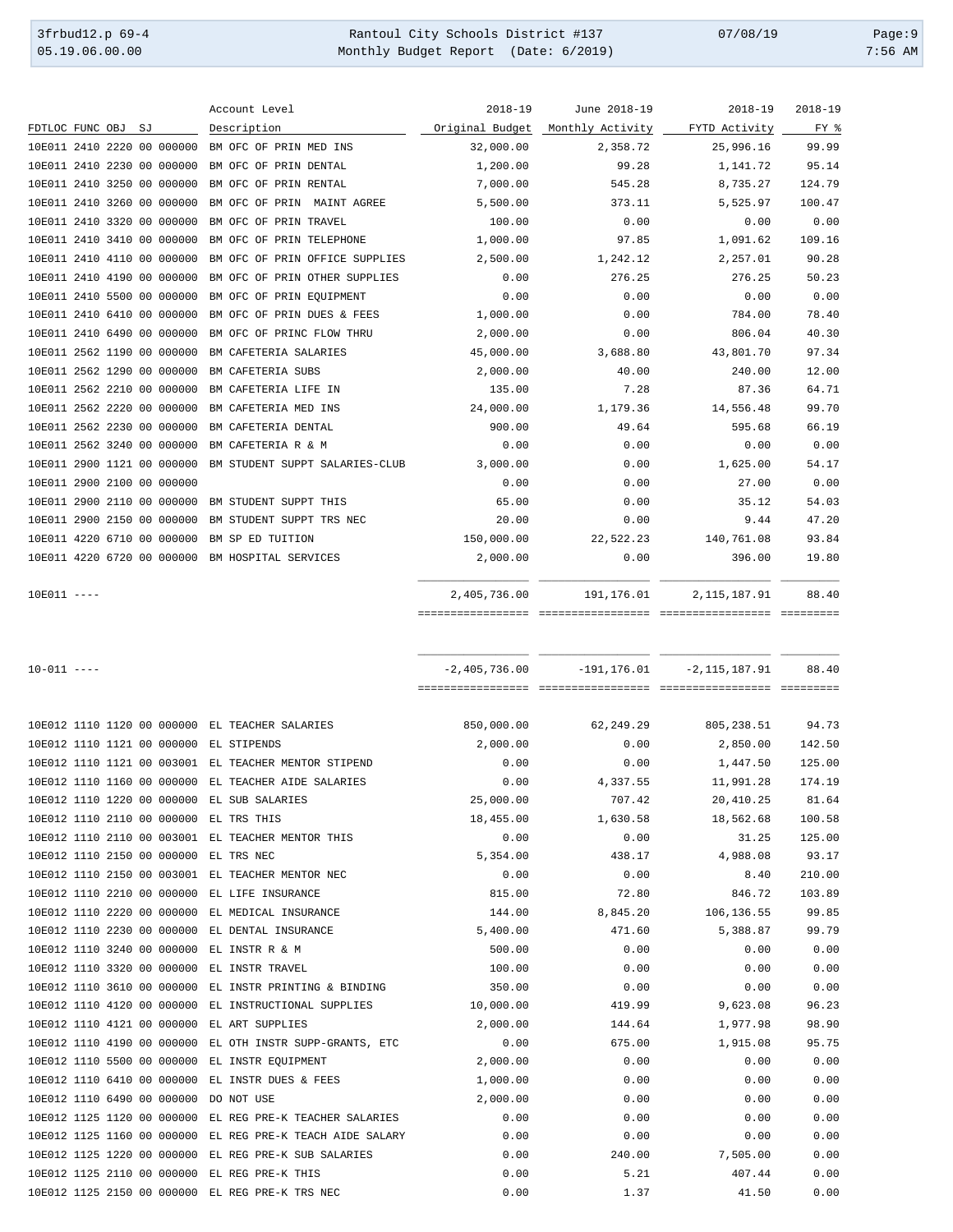3frbud12.p 69-4 Rantoul City Schools District #137 07/08/19 Page:10 Monthly Budget Report (Date: 6/2019)

|                                                     | Account Level                                                 | $2018 - 19$ | June 2018-19                                   | $2018 - 19$ | $2018 - 19$ |
|-----------------------------------------------------|---------------------------------------------------------------|-------------|------------------------------------------------|-------------|-------------|
| FDTLOC FUNC OBJ<br>SJ                               | Description                                                   |             | Original Budget Monthly Activity FYTD Activity |             | FY %        |
| 10E012 1125 2210 00 000000                          | EL REG PRE-K LIFE INS                                         | 0.00        | 0.00                                           | 0.00        | 0.00        |
| 10E012 1125 2220 00 000000                          | EL REG PRE-K MED INS                                          | 0.00        | 0.00                                           | 0.00        | 0.00        |
| 10E012 1125 2230 00 000000                          | EL REG PRE-K DENTAL                                           | 0.00        | 0.00                                           | 0.00        | 0.00        |
| 10E012 1130 1120 00 000000                          | EL HOMEBOUND TEACHER SALARIES                                 | 1,500.00    | 0.00                                           | 187.50      | 12.50       |
| 10E012 1130 2110 00 000000                          | EL HOMEBOUND THIS                                             | 33.00       | 0.00                                           | 4.04        | 12.24       |
|                                                     |                                                               |             | 0.00                                           |             | 12.11       |
| 10E012 1130 2150 00 000000                          | EL HOMEBOUND TRS NEC                                          | 9.00        |                                                | 1.09        |             |
| 10E012 1130 3320 00 000000                          | EL HOMEBOUND TRAVEL                                           | 58.00       | 0.00                                           | 0.00        | 0.00        |
| 10E012 1215 1120 00 000000                          | EL SP ED TEACHER SALARIES                                     | 87,000.00   | 4,872.16                                       | 48,721.60   | 56.00       |
| 10E012 1215 1160 00 000000                          | EL SP ED TEACH AIDE SALARIES                                  | 42,000.00   | 4,931.64                                       | 26,032.06   | 61.98       |
| 10E012 1215 1220 00 000000                          | EL SP ED SUB SALARIES                                         | 3,750.00    | 60.00                                          | 1,855.00    | 49.47       |
| 10E012 1215 2110 00 000000                          | EL SP ED THIS                                                 | 2,128.00    | 127.50                                         | 1,278.84    | 60.10       |
| 10E012 1215 2150 00 000000                          | EL SP ED TRS NEC                                              | 589.00      | 34.26                                          | 343.73      | 58.36       |
| 10E012 1215 2210 00 000000                          | EL SP ED LIFE INS                                             | 180.00      | 7.28                                           | 90.14       | 50.08       |
| 10E012 1215 2220 00 000000                          | EL SP ED MED INS                                              | 32,000.00   | 589.68                                         | 6,818.92    | 97.41       |
| 10E012 1215 2230 00 000000                          | EL SP ED DENTAL                                               | 1,200.00    | 49.64                                          | 602.22      | 50.19       |
| 10E012 1215 4120 00 000000                          | EL SP ED SUPPLIES                                             | 2,276.00    | 0.00                                           | 0.00        | 0.00        |
| 10E012 1215 5500 00 000000                          | EL SP ED CAPITALIZED EQUIPMENT                                | 586.00      | 0.00                                           | 0.00        | 0.00        |
| 10E012 1225 1120 00 000000                          | EL PRE-K SP ED TE SALARIES                                    | 0.00        | 0.00                                           | 0.00        | 0.00        |
| 10E012 1225 1150 00 000000                          | EL PRE-K SP ED TE AIDE SALARIE                                | 0.00        | 0.00                                           | 0.00        | 0.00        |
| 10E012 1225 2110 00 000000                          | EL PRE-K SP ED TE THIS                                        | 0.00        | 0.00                                           | 0.00        | 0.00        |
| 10E012 1225 2150 00 000000                          | EL PRE-K SP ED TE NEC                                         | 0.00        | 0.00                                           | 0.00        | 0.00        |
|                                                     |                                                               |             |                                                |             |             |
| 10E012 1225 2210 00 000000                          | EL PRE-K SP ED LIFE INS                                       | 0.00        | 0.00                                           | 0.00        | 0.00        |
| 10E012 1225 2220 00 000000                          | EL PRE-K SP ED MED INS                                        | 0.00        | 0.00                                           | 0.00        | 0.00        |
| 10E012 1225 2230 00 000000                          | EL PRE-K SP ED DENTAL                                         | 0.00        | 0.00                                           | 0.00        | 0.00        |
| 10E012 1800 1120 00 000000                          | EL BILINGUAL TEACHER SALARIES                                 | 125,000.00  | 9,834.18                                       | 95,808.12   | 58.53       |
| 10E012 1800 1120 00 003305                          | EL EBF-ELL BILING TE SALARIES                                 | 40,000.00   | 0.00                                           | 0.00        | 0.00        |
| 10E012 1800 1160 00 000000                          | EL BILINGUAL TEACH ADIE SALARY                                | 15,250.00   | 0.00                                           | 4,213.90    | 27.63       |
| 10E012 1800 1220 00 000000                          | EL BILINGUAL SUB SALARIES                                     | 1,000.00    | 120.00                                         | 2,960.00    | 296.00      |
| 10E012 1800 2110 00 000000                          | EL BILINGUAL THIS                                             | 2,750.00    | 257.31                                         | 2,544.52    | 70.68       |
| 10E012 1800 2110 00 003305                          | EL EBF-ELL TEACHER THIS                                       | 836.00      | 0.00                                           | 0.00        | 0.00        |
| 10E012 1800 2150 00 000000                          | EL BILINGUAL TRS NEC                                          | 730.00      | 69.14                                          | 683.66      | 68.37       |
| 10E012 1800 2150 00 003305                          | EL EBF-ELL TEACHER NEC                                        | 224.00      | 0.00                                           | 0.00        | 0.00        |
| 10E012 1800 2210 00 000000                          | EL BILINGUAL LIFE INS                                         | 180.00      | 10.92                                          | 118.81      | 52.80       |
| 10E012 1800 2210 00 003305                          | EL EBF-ELL LIFE INS                                           | 45.00       | 0.00                                           | 0.00        | 0.00        |
| 10E012 1800 2220 00 000000 EL BILINGUAL MED INS     |                                                               | 32,000.00   | 1,179.36                                       | 13,708.01   | 91.39       |
| 10E012 1800 2220 00 003305 EL EBF-ELL MED INS       |                                                               | 8,000.00    | 0.00                                           | 0.00        | 0.00        |
|                                                     |                                                               | 1,200.00    |                                                |             | 37.46       |
| 10E012 1800 2230 00 000000 EL BILINGUAL DENTAL      |                                                               |             | 49.64                                          | 561.90      |             |
| 10E012 1800 2230 00 003305 EL EBF-ELL DENTAL        |                                                               | 300.00      | 0.00                                           | 0.00        | 0.00        |
| 10E012 1800 4120 00 000000 EL BILINGUAL SUPPLIES    |                                                               | 0.00        | 0.00                                           | 0.00        | 0.00        |
| 10E012 2113 1110 00 000000 EL SOC WORK SALARIES     |                                                               | 45,000.00   | 3,646.66                                       | 36,466.60   | 81.04       |
| 10E012 2113 2110 00 000000 EL SOC WORK THIS         |                                                               | 955.00      | 94.46                                          | 944.60      | 98.91       |
| 10E012 2113 2150 00 000000 EL SOC WORK TRS NEC      |                                                               | 256.00      | 25.38                                          | 253.80      | 99.14       |
| 10E012 2113 2210 00 000000 EL SOC WORK LIFE INS     |                                                               | 45.00       | 3.64                                           | 36.40       | 80.89       |
| 10E012 2113 2220 00 000000 EL SOC WORK MED INS      |                                                               | 8,000.00    | 589.68                                         | 6,031.52    | 99.94       |
| 10E012 2113 2230 00 000000 EL SOC WORK DENTAL       |                                                               | 300.00      | 24.82                                          | 248.20      | 82.73       |
|                                                     | 10E012 2134 1122 00 000000 EL NURSE PHONE STIPENDS            | 120.00      | 0.00                                           | 150.00      | 125.00      |
| 10E012 2134 1150 00 000000 EL NURSE SALARIES        |                                                               | 22,040.00   | 105.00                                         | 18,927.67   | 85.88       |
| 10E012 2134 2210 00 000000 EL NURSE LIFE INS        |                                                               | 23.00       | 0.00                                           | 14.56       | 63.30       |
| 10E012 2134 2220 00 000000 EL NURSE MED INS         |                                                               | 4,000.00    | 0.00                                           | 0.00        | 0.00        |
| 10E012 2134 2230 00 000000 EL NURSE DENTAL          |                                                               | 0.00        | 0.00                                           | 0.00        | 0.00        |
| 10E012 2134 3120 00 000000 EL NURSE PROF DEV        |                                                               | 250.00      | 0.00                                           | 42.50       | 17.00       |
| 10E012 2134 3320 00 000000 EL NURSE TRAVEL          |                                                               | 120.00      | 124.35                                         | 124.35      | 103.63      |
| 10E012 2134 5500 00 000000 EL NURSE EQUIPMENT       |                                                               | 1,333.00    | 0.00                                           | 0.00        | 0.00        |
|                                                     |                                                               |             |                                                |             |             |
|                                                     | 10E012 2140 1120 00 000000 EL PSYCHOLOGIST SALARIES 34,000.00 |             | 2,833.36                                       | 28,333.60   | 83.33       |
| 10E012 2140 2110 00 000000 EL PSYCHOLOGIST THIS     |                                                               | 735.00      | 73.38                                          | 733.80      | 99.84       |
| 10E012 2140 2150 00 000000 EL PSYCHOLOGIST TRS NEC  |                                                               | 200.00      | 19.72                                          | 197.20      | 98.60       |
| 10E012 2140 2210 00 000000 EL PSYCHOLOGIST LIFE INS |                                                               | 23.00       | 1.82                                           | 18.20       | 79.13       |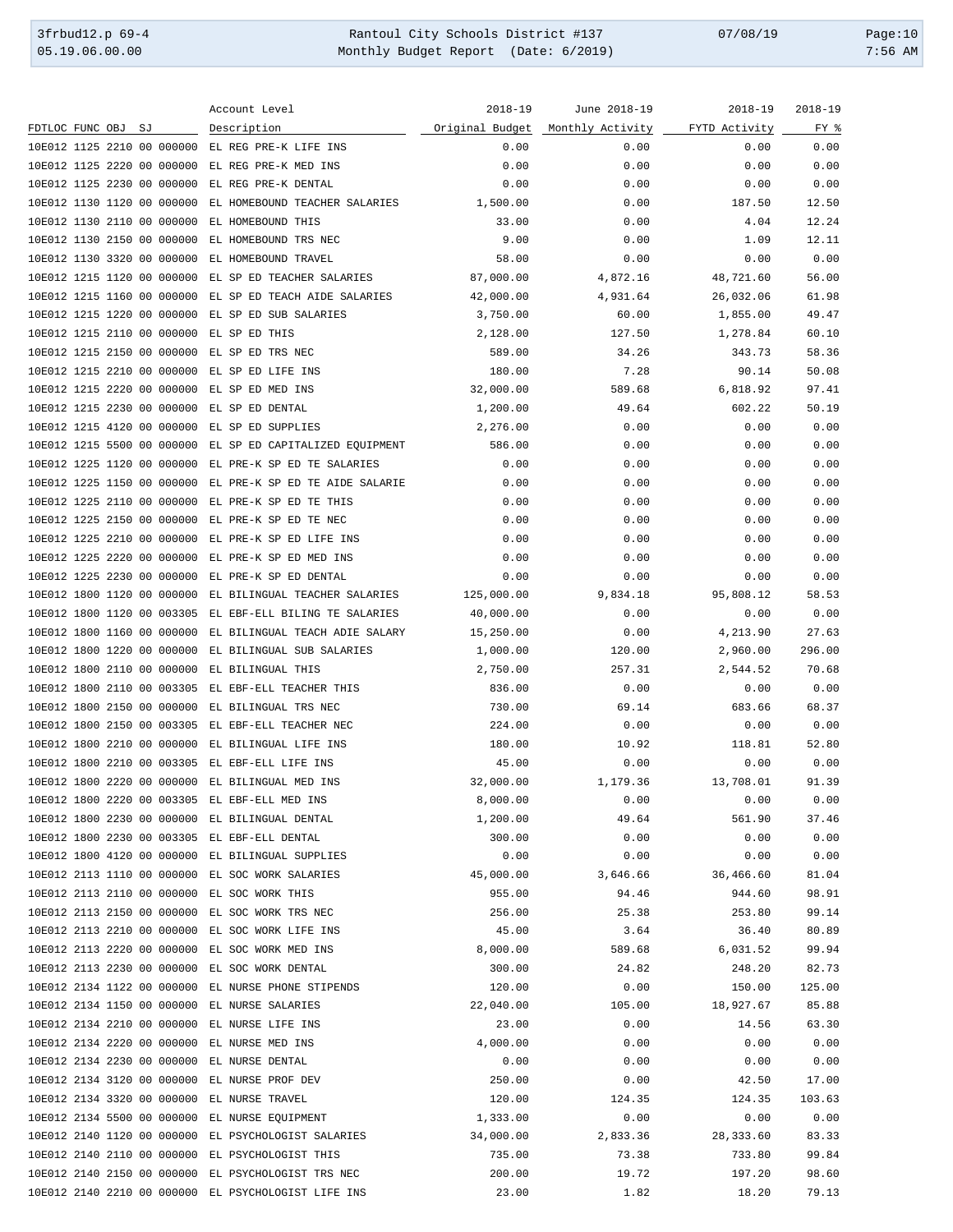3frbud12.p 69-4 Rantoul City Schools District #137 07/08/19 Page:11 Monthly Budget Report (Date: 6/2019)

| :56 | AM |
|-----|----|

|                                                     | Account Level                                             | $2018 - 19$     | June 2018-19                         | $2018 - 19$ | $2018 - 19$ |
|-----------------------------------------------------|-----------------------------------------------------------|-----------------|--------------------------------------|-------------|-------------|
| FDTLOC FUNC OBJ<br>SJ                               | Description                                               | Original Budget | Monthly Activity FYTD Activity       |             | FY %        |
| 10E012 2140 2220 00 000000                          | EL PSYCHOLOGIST MED INS                                   | 4,000.00        | 235.88                               | 2,412.64    | 98.48       |
| 10E012 2140 2230 00 000000                          | EL PSYCHOLOGIST DENTAL                                    | 150.00          | 12.40                                | 124.00      | 82.67       |
| 10E012 2150 1120 00 000000                          | EL SPEECH SALARIES                                        | 50,000.00       | 2,276.84                             | 37, 157.93  | 74.32       |
| 10E012 2150 2110 00 000000                          | EL SPEECH THIS                                            | 1,062.00        | 58.98                                | 962.52      | 90.63       |
| 10E012 2150 2130 00 000000                          |                                                           | 0.00            | 0.00                                 | 4.49        | 0.00        |
| 10E012 2150 2150 00 000000                          | EL SPEECH TRS NEC                                         | 285.00          | 15.86                                | 258.77      | 90.80       |
| 10E012 2150 2210 00 000000                          | EL SPEECH LIFE INS                                        | 41.00           | 1.82                                 | 29.74       | 72.54       |
| 10E012 2150 2220 00 000000                          | EL SPEECH MED INS                                         | 7,200.00        | 294.84                               | 4,933.06    | 89.69       |
| 10E012 2150 2230 00 000000                          | EL SPEECH DENTAL                                          | 270.00          | 12.42                                | 202.56      | 75.02       |
|                                                     | 10E012 2210 1120 00 003001 EL INSTRUCTIONAL COACH SALARIE | 58,686.00       | 4,118.74                             | 40,960.93   | 69.80       |
| 10E012 2210 2110 00 003001 EL INSTR COACH THIS      |                                                           | 800.00          | 106.66                               | 1,060.80    | 132.60      |
| 10E012 2210 2150 00 003001 EL INSTR COACH TRS NEC   |                                                           | 209.00          | 28.66                                | 285.05      | 136.39      |
| 10E012 2210 2210 00 003001 EL INSTR COACH LIFE INS  |                                                           | 45.00           | 3.64                                 | 34.58       | 76.84       |
| 10E012 2210 2220 00 003001 EL INSTR COACH MED INS   |                                                           | 8,000.00        | 589.68                               | 3,849.76    | 96.24       |
| 10E012 2210 2230 00 003001 EL INSTR COACH DENTAL    |                                                           | 300.00          | 24.82                                | 161.33      | 53.78       |
| 10E012 2222 4190 00 000000                          | EL LIBRARY SUPPIES                                        | 0.00            | 0.00                                 | 0.00        | 0.00        |
| 10E012 2222 4310 00 000000                          | EL LIBRARY BOOKS                                          | 0.00            | 0.00                                 | 636.44      | 0.00        |
| 10E012 2222 4310 00 004999                          | EL BACK TO BOOKS GRANT                                    | 1,000.00        | 0.00                                 | 916.36      | 91.64       |
| 10E012 2226 3100 00 000000                          | EL TECH PROF SERVICES                                     | 0.00            | 0.00                                 | 10,731.00   | 76.65       |
| 10E012 2226 3140 00 000000                          | EL TECH REPAIR & MNTCE                                    | 14,000.00       | 0.00                                 | 0.00        | 0.00        |
| 10E012 2226 4120 00 000000                          | EL TECH SUPPLIES                                          | 5,250.00        | 0.00                                 | 1,416.30    | 26.98       |
| 10E012 2226 5500 00 000000                          | EL TECH EOUIPMENT                                         | 10,500.00       | 0.00                                 | 10,500.00   | 100.00      |
| 10E012 2410 1110 00 000000                          | EL OFC OF PRIN ADMIN SALARIES                             | 148,548.00      | 12,416.74                            | 136,753.74  | 92.06       |
| 10E012 2410 1122 00 000000                          | EL OFC OF PRINC PHONE STIPENDS                            | 1,200.00        | 100.00                               | 1,150.00    | 95.83       |
| 10E012 2410 1150 00 000000                          | EL OFC OF PRIN SEC/CLER SALARY                            | 55,000.00       | 4,214.50                             | 50,361.75   | 91.57       |
| 10E012 2410 1220 00 000000                          | EL OFC OF PRIN SUB SALARIES                               | 500.00          | 0.00                                 | 2,570.00    | 514.00      |
| 10E012 2410 2100 00 000000                          | EL OFC OF PRIN TRS                                        | 14,692.00       | 1,228.02                             | 13,525.11   | 92.06       |
| 10E012 2410 2110 00 000000                          | EL OFFICE OF PRIN THIS                                    | 3,209.00        | 291.80                               | 3,262.79    | 101.68      |
| 10E012 2410 2150 00 000000                          | EL OFC OF PRIN TRS NEC                                    | 862.00          | 79.14                                | 883.52      | 102.50      |
| 10E012 2410 2210 00 000000                          | EL OFC OF PRIN LIFE INS                                   | 180.00          | 14.56                                | 171.08      | 95.04       |
| 10E012 2410 2220 00 000000                          | EL OFC OF PRIN MED INS                                    | 32,000.00       | 1,179.36                             | 15,491.52   | 99.95       |
| 10E012 2410 2230 00 000000                          | EL OFC OF PRIN DENTAL INS                                 | 1,200.00        | 74.46                                | 971.92      | 80.99       |
| 10E012 2410 3250 00 000000                          | EL OFC OF PRIN RENTALS & LEA                              | 7,000.00        | 545.28                               | 8,735.27    | 124.79      |
| 10E012 2410 3260 00 000000                          | EL OFC OF PRIN MAINT AGREE                                | 5,500.00        | 373.11                               | 5,525.97    | 100.47      |
| 10E012 2410 3320 00 000000 EL OFC OF PRIN TRAVEL    |                                                           | 100.00          | 0.00                                 | 0.00        | 0.00        |
| 10E012 2410 3410 00 000000 EL OFC OF PRIN TELEPHONE |                                                           | 500.00          | 43.05                                | 478.69      | 95.74       |
|                                                     | 10E012 2410 4110 00 000000 EL OFC OF PRIN OFFICE SUPPLIES | 2,500.00        | 126.10                               | 2,611.36    | 104.45      |
|                                                     | 10E012 2410 4190 00 000000 EL OFC OF PRIN OTHER SUPPLIES  | 0.00            | 19.97                                | 539.97      | 98.18       |
| 10E012 2410 5500 00 000000 EL OFC OF PRIN EQUIPMENT |                                                           | 0.00            | 0.00                                 | 0.00        | 0.00        |
|                                                     | 10E012 2410 6410 00 000000 EL OFC OF PRIN DUES & FEES     | 1,000.00        | 118.44                               | 467.83      | 46.78       |
| 10E012 2410 6490 00 000000 EL OFC OF PRIN FLOW THRU |                                                           | 2,000.00        | 0.00                                 | 0.00        | 0.00        |
| 10E012 2562 1190 00 000000 EL CAFETERIA SALARIES    |                                                           | 40,000.00       | 3,048.24                             | 37,403.76   | 93.51       |
|                                                     | 10E012 2562 1290 00 000000 EL CAFETERIA SUB SALARIES      | 500.00          | 0.00                                 | 2,144.00    | 428.80      |
| 10E012 2562 2210 00 000000 EL CAFETERIA LIFE INS    |                                                           | 135.00          | 6.00                                 | 79.04       | 58.55       |
| 10E012 2562 2220 00 000000 EL CAFETERIA MED INS     |                                                           | 24,000.00       | 589.68                               | 7,278.24    | 99.70       |
| 10E012 2562 2230 00 000000 EL CAFETERIA DENTAL      |                                                           | 900.00          | 49.64                                | 595.68      | 66.19       |
|                                                     | 10E012 2900 1121 00 000000 EL STUDENT SUPPT SALARIES-CLUB | 3,000.00        | 0.00                                 | 1,025.00    | 34.17       |
| 10E012 2900 2110 00 000000 EL STUDENT SUPPT THIS    |                                                           | 65.00           | 0.00                                 | 22.14       | 34.06       |
| 10E012 2900 2150 00 000000 EL STUDENT SUPPT TRS NEC |                                                           | 18.00           | 0.00                                 | 5.95        | 33.06       |
| 10E012 4220 6710 00 000000 EL SP ED TUITION         |                                                           | 43,000.00       | 0.00                                 | 17,836.01   | 41.48       |
| 10E012 4220 6720 00 000000 EL HOSPITAL SERVICES     |                                                           | 2,000.00        | 0.00                                 | 0.00        | 0.00        |
| $10E012$ ----                                       |                                                           |                 | 1,994,749.00 142,273.13 1,724,955.83 |             | 85.81       |
|                                                     |                                                           |                 |                                      |             |             |

\_\_\_\_\_\_\_\_\_\_\_\_\_\_\_\_\_ \_\_\_\_\_\_\_\_\_\_\_\_\_\_\_\_\_ \_\_\_\_\_\_\_\_\_\_\_\_\_\_\_\_\_ \_\_\_\_\_\_\_\_\_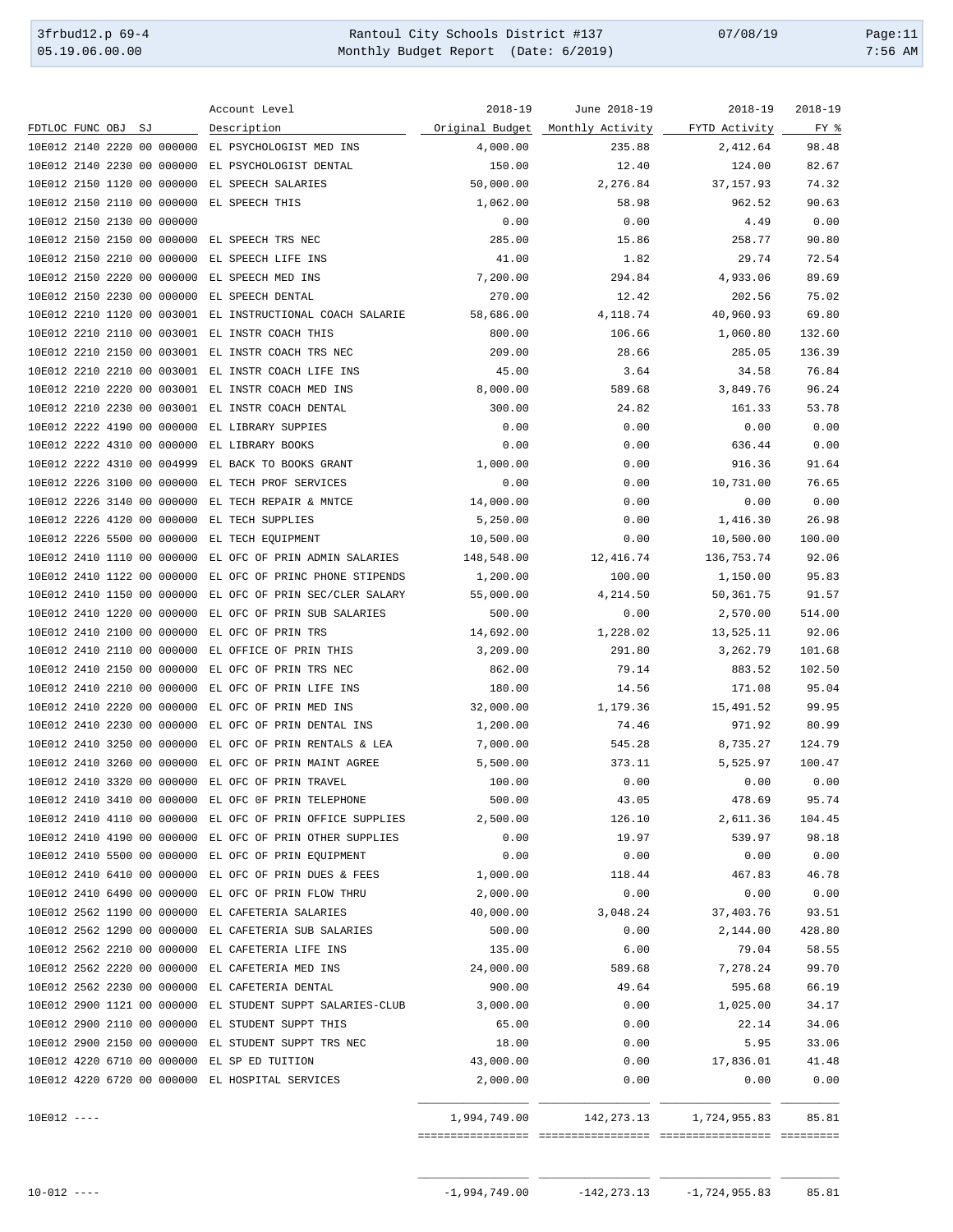3frbud12.p 69-4 <br>
35.19.06.00.00 Rantoul City Schools District #137 07/08/19 Page:12<br>
25.19.06.00.00 Monthly Budget Report (Date: 6/2019) 7:56 AM Monthly Budget Report (Date: 6/2019)

|                                                      | Account Level                                             | $2018 - 19$     | June 2018-19     | $2018 - 19$   | $2018 - 19$ |
|------------------------------------------------------|-----------------------------------------------------------|-----------------|------------------|---------------|-------------|
| FDTLOC FUNC OBJ SJ                                   | Description                                               | Original Budget | Monthly Activity | FYTD Activity | FY %        |
|                                                      |                                                           |                 | ================ |               |             |
|                                                      |                                                           |                 |                  |               |             |
| 10E015 1110 1120 00 000000 NV TEACHER SALARIES       |                                                           | 1,000,000.00    | 79,808.73        | 927,590.74    | 92.76       |
| 10E015 1110 1121 00 000000                           | NV TEACHER STIPENDS                                       | 2,000.00        | 2,595.00         | 17,120.00     | 856.00      |
| 10E015 1110 1121 00 003001                           | NV TEACHER MENTOR STIPEND                                 | 0.00            | 0.00             | 579.00        | 100.00      |
| 10E015 1110 1160 00 000000                           | NV TEACHER AIDES SALARIES                                 | 0.00            | 0.00             | 0.00          | 0.00        |
|                                                      |                                                           |                 |                  |               |             |
| 10E015 1110 1220 00 000000                           | NV SUB SALARIES                                           | 25,000.00       | 1,727.40         | 37,817.60     | 151.27      |
| 10E015 1110 2110 00 000000                           | NV THIS                                                   | 19,455.00       | 2,131.02         | 21,929.86     | 112.72      |
| 10E015 1110 2110 00 003001                           | NV TEACHER MENTOR THIS                                    | 0.00            | 0.00             | 12.50         | 104.17      |
| 10E015 1110 2150 00 000000                           | NV TRS NEC                                                | 5,054.00        | 572.71           | 5,893.48      | 116.61      |
| 10E015 1110 2150 00 003001                           | NV TEACHER MENTOR NEC                                     | 0.00            | 0.00             | 3.36          | 84.00       |
| 10E015 1110 2210 00 000000                           | NV LIFE INS                                               | 810.00          | 76.44            | 870.87        | 107.51      |
| 10E015 1110 2220 00 000000                           | NV MED INS                                                | 144,000.00      | 11,793.60        | 132,196.90    | 100.15      |
| 10E015 1110 2230 00 000000                           | NV DENTAL INSURANCE                                       | 5,400.00        | 521.20           | 5,756.24      | 106.60      |
| 10E015 1110 3240 00 000000                           | NV INSTR R & M                                            | 500.00          | 0.00             | 26.53         | 5.31        |
| 10E015 1110 3320 00 000000                           | NV INSTR TRAVEL                                           | 100.00          | 0.00             | 0.00          | 0.00        |
| 10E015 1110 3610 00 000000                           | NV INSTR PRINTING & BINDING                               | 350.00          | 0.00             | 0.00          | 0.00        |
| 10E015 1110 4120 00 000000                           | NV INSTRUCTIONAL SUPPLIES                                 | 10,000.00       | 2,556.33         | 8,991.11      | 89.91       |
| 10E015 1110 4121 00 000000                           | NV ART SUPPLIES                                           | 2,000.00        | 722.90           | 1,845.26      | 92.26       |
|                                                      |                                                           |                 |                  |               |             |
| 10E015 1110 4190 00 000000                           | NV OTH INSTR SUPP-GRANTS, ETC                             | 0.00            | 154.92           | 10,629.18     | 531.46      |
| 10E015 1110 5500 00 000000                           | NV INSTR EQUIPMENT                                        | 2,000.00        | 2,000.00         | 2,000.00      | 100.00      |
| 10E015 1110 6410 00 000000                           | NV INSTR DUES & FEES                                      | 1,000.00        | 0.00             | 0.00          | 0.00        |
| 10E015 1110 6490 00 000000                           | DO NOT USE                                                | 2,000.00        | 0.00             | 0.00          | 0.00        |
| 10E015 1125 1120 00 000000                           | NV REG PRE-K TEACHER SALARIES                             | 0.00            | 1,810.68         | 18,106.80     | 83.33       |
| 10E015 1125 1160 00 000000                           | NV REG PRE-K TEACH AIDE SALARY                            | 0.00            | 1,332.37         | 16,759.75     | 94.07       |
| 10E015 1125 1220 00 000000                           | NV REG PRE-K SUB SALARIES                                 | 0.00            | 0.00             | 645.00        | 129.00      |
| 10E015 1125 2110 00 000000                           | NV REG PRE-K THIS                                         | 0.00            | 46.90            | 474.19        | 94.84       |
| 10E015 1125 2150 00 000000                           | NV REG PRE-K NEC                                          | 0.00            | 12.60            | 127.40        | 84.93       |
| 10E015 1125 2210 00 000000                           | NV REG PRE-K LIFE INS                                     | 0.00            | 5.46             | 60.06         | 66.73       |
| 10E015 1125 2220 00 000000                           | NV REG PRE-K MED INS                                      | 0.00            | 884.52           | 9,047.28      | 99.97       |
| 10E015 1125 2230 00 000000                           | NV REG PRE-K DENTAL                                       | 0.00            | 37.24            | 384.81        | 85.51       |
|                                                      |                                                           |                 |                  |               | 0.00        |
| 10E015 1130 1120 00 000000                           | NV HOMEBOUND TEACHER SALARIES                             | 500.00          | 0.00             | 0.00          |             |
| 10E015 1130 2110 00 000000                           | NV HOMEBOUND THIS                                         | 11.00           | 0.00             | 0.00          | 0.00        |
| 10E015 1130 2150 00 000000                           | NV HOMEBOUND TRS NEC                                      | 3.00            | 0.00             | 0.00          | 0.00        |
| 10E015 1130 3320 00 000000 NV HOMEBOUND TRAVEL       |                                                           | 86.00           | 0.00             | 0.00          | 0.00        |
| 10E015 1215 1120 00 000000 NV SP ED TEACHER SALARIES |                                                           | 213,500.00      | 15,773.04        | 157,479.26    | 73.76       |
|                                                      | 10E015 1215 1160 00 000000 NV SP ED TEACH AIDE SALARIES   | 205,000.00      | 15,324.83        | 145,889.90    | 71.17       |
| 10E015 1215 1220 00 000000 NV SP ED SUB SALARIES     |                                                           | 3,750.00        | 45.00            | 4,820.00      | 128.53      |
| 10E015 1215 2110 00 000000 NV SP ED THIS             |                                                           | 4,714.00        | 408.52           | 4,149.96      | 88.03       |
| 10E015 1215 2150 00 000000 NV SP ED TRS NEC          |                                                           | 1,319.00        | 109.76           | 1,114.98      | 84.53       |
| 10E015 1215 2210 00 000000 NV SP ED LIFE INS         |                                                           | 607.00          | 43.68            | 433.16        | 71.36       |
| 10E015 1215 2220 00 000000 NV SP ED MED INS          |                                                           | 108,000.00      | 5,896.80         | 62,185.28     | 81.82       |
| 10E015 1215 2230 00 000000 NV SP ED DENTAL           |                                                           | 4,050.00        | 297.84           | 2,953.58      | 72.93       |
| 10E015 1215 4120 00 000000 NV SP ED SUPPLIES         |                                                           | 4,480.00        | 0.00             | 0.00          | 0.00        |
|                                                      |                                                           | 1,153.00        | 0.00             |               |             |
|                                                      | 10E015 1215 5500 00 000000 NV SP ED CAPITALIZED EQUIPMENT |                 |                  | 0.00          | 0.00        |
|                                                      | 10E015 1225 1120 00 000000 NV PRE-K SP ED TE SALARIES     | 0.00            | 1,810.66         | 18,106.60     | 83.33       |
|                                                      | 10E015 1225 1160 00 000000 NV SP ED PRE-K TE AIDE SALARIE | 0.00            | 0.00             | 0.00          | 0.00        |
| 10E015 1225 1220 00 000000 NV SP ED PRE-K SUBS       |                                                           | 0.00            | 0.00             | 165.00        | 33.00       |
| 10E015 1225 2110 00 000000 NV PRE-K SP ED TE THIS    |                                                           | 0.00            | 46.90            | 471.58        | 94.32       |
| 10E015 1225 2150 00 000000 NV PRE-K SP ED TE NEC     |                                                           | 0.00            | 12.60            | 126.69        | 84.46       |
| 10E015 1225 2210 00 000000 NV PRE-K SP ED LIFE INS   |                                                           | 0.00            | 1.82             | 18.20         | 79.13       |
| 10E015 1225 2220 00 000000 NV PRE-K SP ED MED INS    |                                                           | 0.00            | 294.84           | 3,015.76      | 98.88       |
| 10E015 1225 2230 00 000000 NV PRE-K SP ED DENTAL     |                                                           | 0.00            | 12.40            | 124.00        | 82.67       |
|                                                      | 10E015 1800 1120 00 000000 NV BILINGUAL TEACHER SALARIES  | 100,000.00      | 8,274.34         | 82,523.08     | 82.52       |
|                                                      | 10E015 1800 1160 00 000000 NV BILINGUAL TEACH AIDE SALARY | 18,000.00       | 1,450.30         | 14,503.00     | 80.57       |
| 10E015 1800 1220 00 000000 NV BILINGUAL SUB SALARIES |                                                           | 1,000.00        | 0.00             | 1,725.00      | 172.50      |
| 10E015 1800 2110 00 000000 NV BILINGUAL THIS         |                                                           | 2,200.00        | 214.30           | 2,169.27      | 98.60       |
|                                                      |                                                           |                 |                  |               |             |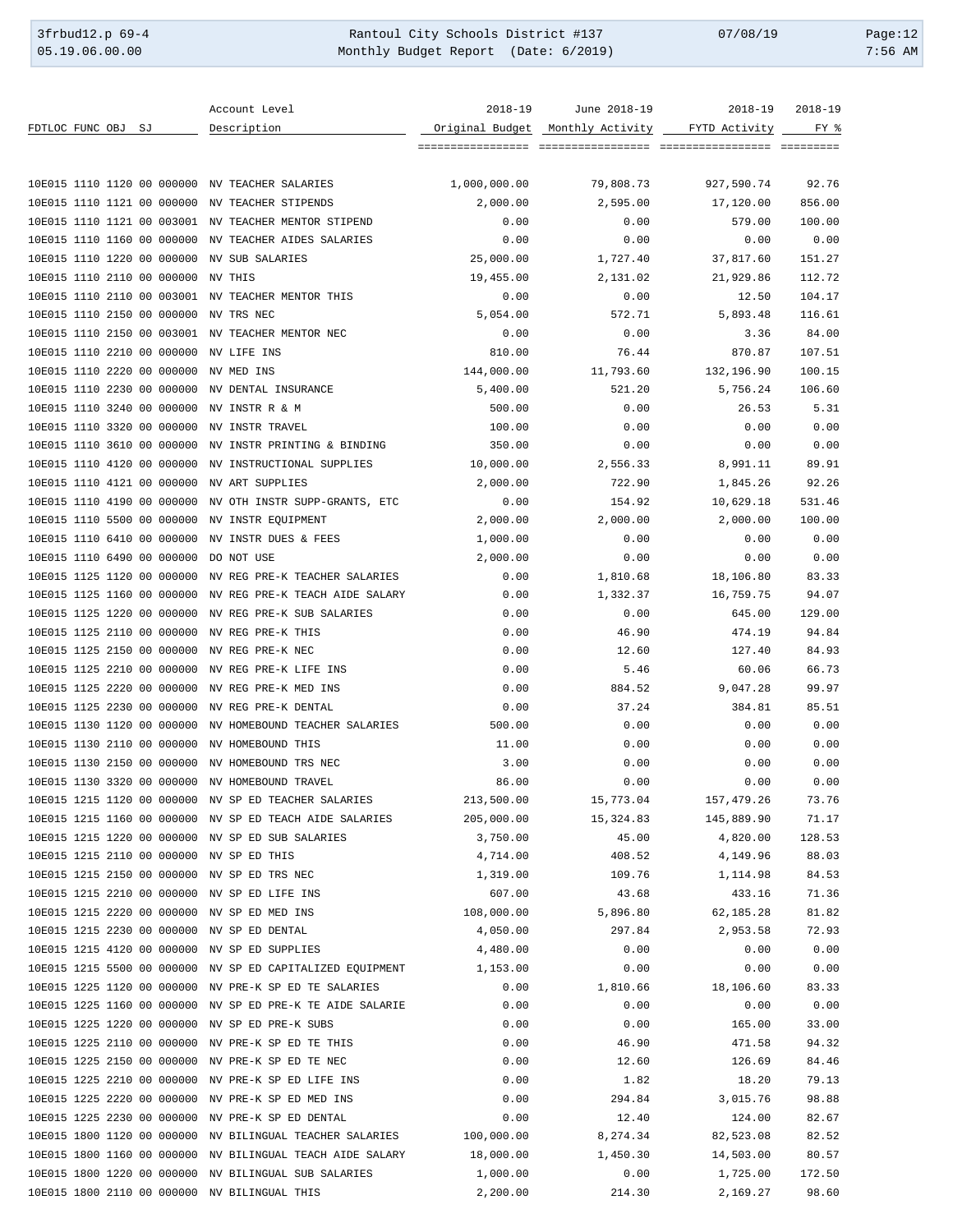3frbud12.p 69-4 <br>
35.19.06.00.00 Rantoul City Schools District #137 07/08/19 Page:13<br>
Monthly Budget Report (Date: 6/2019) 7:56 AM Monthly Budget Report (Date: 6/2019)

|                                                    | Account Level                                             | $2018 - 19$ | June 2018-19                     | $2018 - 19$   | $2018 - 19$       |
|----------------------------------------------------|-----------------------------------------------------------|-------------|----------------------------------|---------------|-------------------|
| FDTLOC FUNC OBJ<br>SJ                              | Description                                               |             | Original Budget Monthly Activity | FYTD Activity | FY %              |
| 10E015 1800 2150 00 000000                         | NV BILINGUAL NEC                                          | 610.00      | 57.58                            | 582.85        | 95.55             |
| 10E015 1800 2210 00 000000                         | NV BILINGUAL LIFE                                         | 135.00      | 10.92                            | 109.20        | 80.89             |
| 10E015 1800 2220 00 000000                         | NV BILINGUAL MED INS                                      | 24,000.00   | 1,179.36                         | 12,063.04     | 96.50             |
| 10E015 1800 2230 00 000000                         | NV BILINGUAL DENTAL                                       | 900.00      | 74.46                            | 744.60        | 82.73             |
| 10E015 1800 4120 00 000000                         | NV BILINGUAL SUPPLIES                                     | 0.00        | 0.00                             | 0.00          | 0.00              |
| 10E015 2112 1121 00 000000                         | NV ATTENDANCE STIPENDS                                    | 0.00        | 633.34                           | 3,483.37      | 69.67             |
| 10E015 2112 2110 00 000000                         | NV ATTENDANCE TRS THIS                                    | 0.00        | 16.40                            | 90.20         | 82.00             |
| 10E015 2112 2150 00 000000                         | NV ATTENDANCE TRS NEC                                     | 0.00        | 4.40                             | 24.20         | 83.45             |
| 10E015 2113 1110 00 000000                         | NV SOC WORK SALARIES                                      | 65,000.00   | 5,377.16                         | 53,771.60     | 82.73             |
| 10E015 2113 2110 00 000000                         | NV SOC WORK THIS                                          | 1,400.00    | 139.26                           | 1,392.60      | 99.47             |
| 10E015 2113 2150 00 000000                         | NV SOC WORK TRS NEC                                       | 375.00      | 37.42                            | 374.20        | 99.79             |
| 10E015 2113 2210 00 000000                         | NV SOC WORK LIFE INS                                      | 45.00       | 3.64                             | 36.40         | 80.89             |
| 10E015 2113 2220 00 000000                         | NV SOC WORK MED INS                                       | 8,000.00    | 589.68                           | 6,031.52      | 99.86             |
| 10E015 2113 2230 00 000000                         | NV SOC WORK DENTAL                                        | 300.00      | 24.82                            | 248.20        | 82.73             |
| 10E015 2134 1110 00 000000                         |                                                           |             |                                  |               |                   |
|                                                    | NV NURSE SALARIES                                         | 60,000.00   | 4,862.08                         | 55,770.94     | 92.95             |
| 10E015 2134 1122 00 000000                         | NV NURSE PHONE STIPENDS                                   | 480.00      | 40.00                            | 440.00        | 91.67             |
| 10E015 2134 1220 00 000000                         | NV NURSE SUBS                                             | 0.00        | 0.00                             | 1,725.00      | 0.00              |
| 10E015 2134 2110 00 000000                         | NV NURSE THIS                                             | 1,300.00    | 125.92                           | 1,259.20      | 96.86             |
| 10E015 2134 2150 00 000000                         | NV NURSE TRS NEC                                          | 350.00      | 33.84                            | 338.40        | 96.69             |
| 10E015 2134 2210 00 000000                         | NV NURSE LIFE INS                                         | 45.00       | 3.64                             | 41.86         | 93.02             |
| 10E015 2134 2220 00 000000                         | NV NURSE MED INS                                          | 8,000.00    | 589.68                           | 6,966.56      | 99.52             |
| 10E015 2134 2230 00 000000                         | NV NURSE DENTAL                                           | 300.00      | 148.92                           | 285.43        | 95.14             |
| 10E015 2134 3120 00 000000                         | NV NURSE PROF DEV                                         | 500.00      | 0.00                             | 213.78        | 42.76             |
| 10E015 2134 3320 00 000000                         | NV NURSE MILEAGE                                          | 120.00      | 0.00                             | 1,467.01      | 1,222.51          |
| 10E015 2134 5500 00 000000                         | NV NURSE EQUIPMENT                                        | 1,334.00    | 0.00                             | 0.00          | 0.00              |
| 10E015 2140 1120 00 000000                         | NV PSYCHOLOGIST SALARIES                                  | 45,000.00   | 3,541.42                         | 35, 414.20    | 78.70             |
| 10E015 2140 2110 00 000000                         | NV PSYCHOLOGIST THIS                                      | 1,000.00    | 91.74                            | 917.40        | 91.74             |
| 10E015 2140 2150 00 000000                         | NV PSYCHOLOGIST TRS NEC                                   | 250.00      | 24.66                            | 246.60        | 98.64             |
| 10E015 2140 2210 00 000000                         | NV PSYCHOLOGIST LIFE INS                                  | 90.00       | 2.18                             | 21.80         | 24.22             |
| 10E015 2140 2220 00 000000                         | NV PSYCHOLOGIST MED INS                                   | 16,000.00   | 294.84                           | 3,015.76      | 97.28             |
| 10E015 2140 2230 00 000000                         | NV PSYCHOLOGIST DENTAL                                    | 600.00      | 14.90                            | 149.00        | 24.83             |
| 10E015 2140 3190 00 000000                         | NV PSYCHOLOGY PROF SERVICES                               | 0.00        | 0.00                             | 0.00          | 0.00              |
| 10E015 2150 1120 00 000000                         | NV SPEECH SALARIES                                        | 12,000.00   | 2,276.82                         | 6,192.92      | 51.61             |
| 10E015 2150 2110 00 000000                         | NV SPEECH THIS                                            | 217.00      | 58.96                            | 160.27        | 73.86             |
| 10E015 2150 2130 00 000000                         |                                                           | 0.00        | 0.00                             | 4.49          | 0.00              |
| 10E015 2150 2150 00 000000 NV SPEECH TRS NEC       |                                                           | 58.00       | 15.84                            | 43.02         | 74.17             |
| 10E015 2150 2210 00 000000 NV SPEECH LIFE INS      |                                                           | 9.00        | 1.82                             | 4.92          | 54.67             |
| 10E015 2150 2220 00 000000 NV SPEECH MED INS       |                                                           | 1,600.00    | 294.84                           | 815.42        | 133.68            |
| 10E015 2150 2230 00 000000 NV SPEECH DENTAL        |                                                           | 60.00       | 12.40                            | 33.73         | 56.22             |
|                                                    | 10E015 2210 1120 00 003001 NV INSTRUCTIONAL COACH SALARIE | 80,250.00   | 7,337.78                         | 73, 377.80    | 91.44             |
| 10E015 2210 2110 00 003001 NV INSTR COACH THIS     |                                                           | 1,750.00    | 190.06                           | 1,900.60      | 108.61            |
| 10E015 2210 2150 00 003001 NV INSTR COACH TRS NEC  |                                                           | 470.00      | 51.08                            | 510.80        | 108.68            |
| 10E015 2210 2210 00 003001 NV INSTR COACH LIFE INS |                                                           | 45.00       | 3.64                             | 36.40         | 80.89             |
| 10E015 2210 2220 00 003001 NV INSTR COACH MED INS  |                                                           | 8,000.00    | 0.00                             | 0.00          | 0.00              |
| 10E015 2210 2230 00 003001 NV INSTR COACH DENTAL   |                                                           | 300.00      | 0.00                             | 0.00          | 0.00              |
| 10E015 2222 4190 00 000000                         | SCHOOL LIBRARY SUPPLIES                                   | 0.00        | 0.00                             | 0.00          | 0.00              |
| 10E015 2222 4310 00 000000                         | NV LIBRARY BOOKS                                          | 0.00        | 0.00                             | 342.69        | 0.00              |
| 10E015 2222 4310 00 004999                         | NV BACK TO BOOKS GRANT                                    | 1,000.00    | 0.00                             | 1,071.70      | 107.17            |
|                                                    |                                                           |             |                                  |               |                   |
| 10E015 2222 5500 00 000000                         | NV LIBRARY EQUIPMENT                                      | 0.00        | 0.00                             | 0.00          | 0.00              |
| 10E015 2226 3100 00 000000                         | NV TECH PROF SERVICES                                     | 0.00        | 0.00                             | 10,731.00     | 76.65             |
| 10E015 2226 3140 00 000000                         | NV TECH REPAIR & MNTCE                                    | 14,000.00   | 0.00                             | 0.00          | 0.00              |
| 10E015 2226 4120 00 000000                         | NV TECH SUPPLIES                                          | 5,250.00    | 47.87                            | 1,332.68      | 25.38             |
| 10E015 2226 5500 00 000000 NV TECH EQUIPMENT       |                                                           | 10,500.00   | 0.00                             | 10,500.00     | 100.00            |
|                                                    | 10E015 2410 1110 00 000000 NV OFC OF PRIN ADMIN SALARIES  | 146,048.00  | 11,892.62                        | 142,152.86    | 97.33             |
|                                                    | 10E015 2410 1122 00 000000 NV OFC OF PRINC PHONE STIPENDS | 1,200.00    | 100.00                           | 1,150.00      | 95.83             |
|                                                    | 10E015 2410 1150 00 000000 NV OFC OF PRIN SEC/CLER SALARY | 52,000.00   | 3,298.70                         | 47,842.61     | 92.01             |
|                                                    | 10E015 2410 1220 00 000000 NV OFC OF PRIN SUB SALARIES    | 500.00      | 880.00                           |               | 6,040.00 1,208.00 |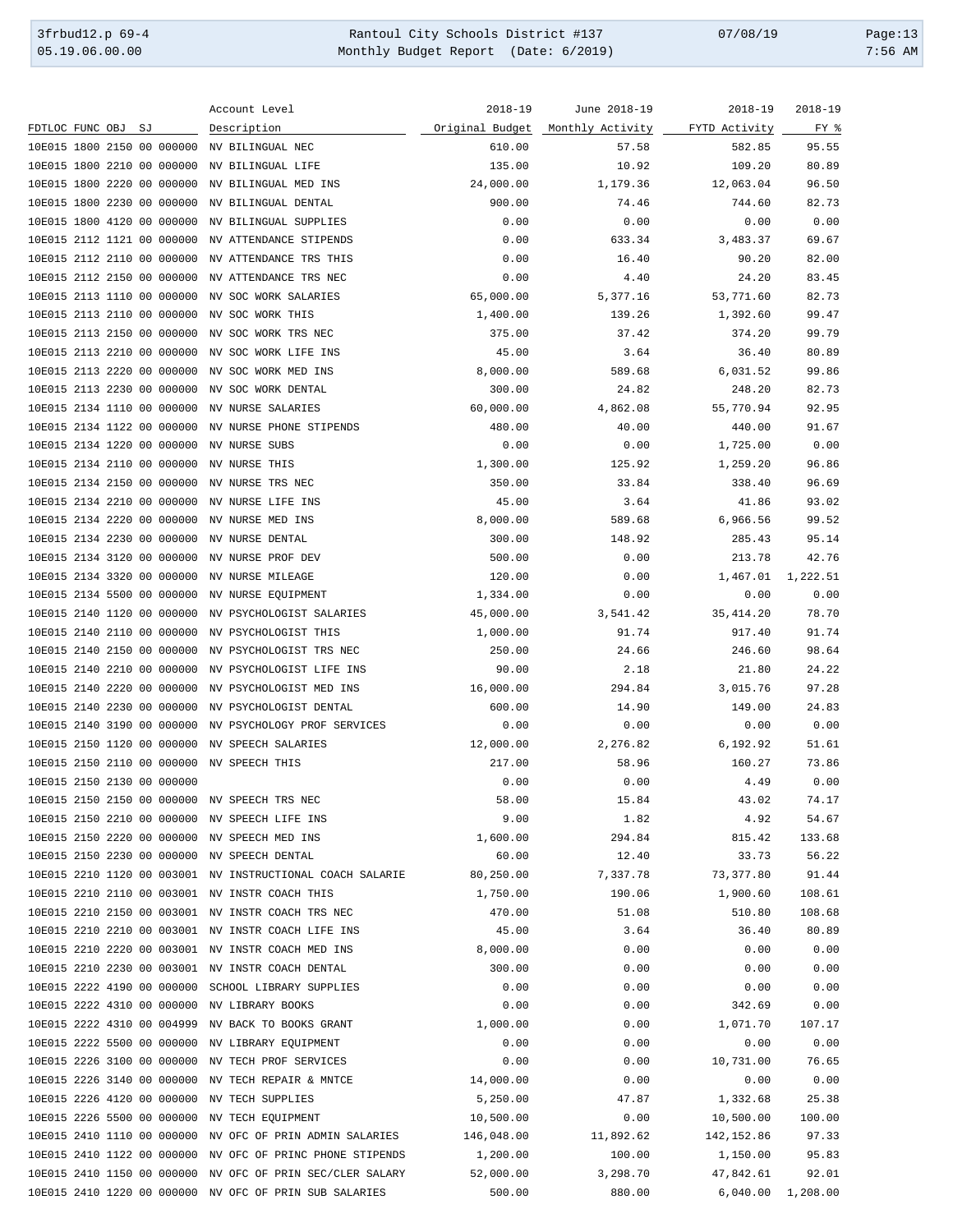3frbud12.p 69-4 <br>
35.19.06.00.00 Rantoul City Schools District #137 07/08/19 Page:14<br>
Monthly Budget Report (Date: 6/2019) 7:56 AM Monthly Budget Report (Date: 6/2019)

Account Level 2018-19 June 2018-19 2018-19 2018-19

| FDTLOC FUNC OBJ SJ         |  |  | Description                                               | Original Budget | Monthly Activity | FYTD Activity     | FY %   |
|----------------------------|--|--|-----------------------------------------------------------|-----------------|------------------|-------------------|--------|
| 10E015 2410 2100 00 000000 |  |  | NV OFC OF PRIN TRS                                        | 15,000.00       | 1,206.84         | 14,449.18         | 96.33  |
| 10E015 2410 2110 00 000000 |  |  | NV OFC OF PRIN THIS                                       | 3,155.00        | 277.76           | 3,340.50          | 105.88 |
| 10E015 2410 2150 00 000000 |  |  | NV OFC OF PRIN TRS NEC                                    | 850.00          | 75.34            | 905.42            | 106.52 |
| 10E015 2410 2210 00 000000 |  |  | NV OFC OF PRIN LIFE INS                                   | 180.00          | 14.56            | 160.10            | 88.94  |
| 10E015 2410 2220 00 000000 |  |  | NV OFC OF PRIN MED INS                                    | 32,000.00       | 1,179.36         | 21, 278.72        | 94.57  |
| 10E015 2410 2230 00 000000 |  |  | NV OFC OF PRIN DENTAL                                     | 1,200.00        | 62.05            | 1,141.72          | 95.14  |
| 10E015 2410 3250 00 000000 |  |  | NV OFC OF PRIN RENTALS & LEASE                            | 7,000.00        | 545.28           | 8,735.27          | 124.79 |
| 10E015 2410 3260 00 000000 |  |  | NV OFC OF PRIN MAINT AGREE                                | 5,500.00        | 373.11           | 5,525.97          | 100.47 |
| 10E015 2410 3320 00 000000 |  |  | NV OFC OF PRIN TRAVEL                                     |                 |                  |                   |        |
|                            |  |  |                                                           | 100.00          | 0.00             | 0.00              | 0.00   |
| 10E015 2410 3410 00 000000 |  |  | NV OFC OF PRIN TELEPHONE                                  | 600.00          | 49.35            | 550.35            | 91.73  |
| 10E015 2410 4110 00 000000 |  |  | NV OFC OF PRIN OFFICE SUPPLIES                            | 2,500.00        | 0.00             | 1,783.14          | 71.33  |
| 10E015 2410 4190 00 000000 |  |  | NV OFC OF PRIN OTHER SUPPLIES                             | 0.00            | 467.73           | 467.73            | 85.04  |
| 10E015 2410 6410 00 000000 |  |  | NV OFC OF PRIN DUES & FEES                                | 1,000.00        | 92.00            | 355.00            | 35.50  |
| 10E015 2410 6490 00 000000 |  |  | NV OFC OF PRIN FLOW THRU                                  | 2,000.00        | 0.00             | 1,110.00          | 55.50  |
| 10E015 2562 1190 00 000000 |  |  | NV CAFETERIA SALARIES                                     | 42,000.00       | 3,401.62         | 38,867.10         | 92.54  |
| 10E015 2562 1290 00 000000 |  |  | NV CAFETERIA SUBS                                         | 500.00          | 0.00             | 294.60            | 58.92  |
| 10E015 2562 2210 00 000000 |  |  | NV CAFETERIA LIFE INS                                     | 135.00          | 7.28             | 87.36             | 64.71  |
| 10E015 2562 2220 00 000000 |  |  | NV CAFETERIA MED INS                                      | 24,000.00       | 1,179.36         | 14,556.48         | 97.04  |
| 10E015 2562 2230 00 000000 |  |  | NV CAFETERIA DENTAL                                       | 900.00          | 49.64            | 595.68            | 66.19  |
| 10E015 2562 3240 00 000000 |  |  | NV CAFETERIA R & M                                        | 0.00            | 0.00             | 0.00              | 0.00   |
| 10E015 2900 1121 00 000000 |  |  | NV STUDENT SUPPT SALARIES-CLUB                            | 3,000.00        | 1,025.00         | 4,080.00          | 136.00 |
| 10E015 2900 2110 00 000000 |  |  | NV STUDENT SUPPT THIS                                     | 65.00           | 22.14            | 88.14             | 135.60 |
|                            |  |  |                                                           |                 |                  |                   |        |
| 10E015 2900 2150 00 000000 |  |  | NV STUDENT SUPPT TRS NEC                                  | 20.00           | 5.95             | 23.68             | 118.40 |
| 10E015 4220 6710 00 000000 |  |  | NV SP ED TUITION                                          | 43,000.00       | 5,499.69         | 42,136.83         | 97.99  |
|                            |  |  | 10E015 4220 6720 00 000000 NV HOSPITAL SERVICES           | 2,000.00        | 528.00           | 924.00            | 46.20  |
| $10E015$ ----              |  |  |                                                           | 2,646,138.00    | 219,254.40       | 2,373,768.02      | 90.31  |
| $10 - 015$ ----            |  |  |                                                           | $-2,646,138.00$ | $-219, 254.40$   | $-2, 373, 768.02$ | 90.31  |
|                            |  |  |                                                           |                 |                  |                   |        |
|                            |  |  | 10E016 1110 1120 00 000000 PA ELEMENTARY TEACHER SALAR    | 900,000.00      | 55,108.56        | 788,984.54        | 87.66  |
|                            |  |  | 10E016 1110 1121 00 000000 PA STIPENDS                    | 2,000.00        | 20.00            | 6,070.00          | 303.50 |
|                            |  |  |                                                           |                 |                  |                   | 100.00 |
|                            |  |  | 10E016 1110 1121 00 003001 PA TEACHER MENTOR STIPEND      | 0.00            | 0.00             | 1,158.00          |        |
|                            |  |  |                                                           |                 |                  |                   |        |
|                            |  |  | 10E016 1110 1160 00 000000 PA TEACHER AIDE SALARY         | 0.00            | 1,276.31         | 8,901.65          | 106.48 |
|                            |  |  | 10E016 1110 1220 00 000000 PA ELEMENTARY SUBS             | 50,000.00       | 22,772.50        | 49,577.50         | 99.16  |
|                            |  |  | 10E016 1110 2100 00 000000 PA 9% TRS                      | 0.00            | 0.00             | 864.28            | 0.00   |
|                            |  |  | 10E016 1110 2110 00 000000 PA ELEMENTARY TRS THIS         | 20,000.00       | 2,009.86         | 19,004.18         | 95.02  |
|                            |  |  | 10E016 1110 2110 00 003001 PA TEACHER MENTOR THIS         | 0.00            | 0.00             | 25.00             | 100.00 |
|                            |  |  | 10E016 1110 2150 00 000000 PA ELEMENTARY TRS NEC          | 5,250.00        | 538.90           | 5,098.03          | 97.11  |
|                            |  |  | 10E016 1110 2150 00 003001 PA TEACHER MENTOR NEC          | 0.00            | 0.00             | 6.72              | 96.00  |
|                            |  |  | 10E016 1110 2210 00 000000 PA ELEMENTARY LIFE INS         | 900.00          | 72.80            | 821.73            | 91.30  |
|                            |  |  | 10E016 1110 2220 00 000000 PA ELEMENTARY MEDICAL INS      | 160,000.00      | 10,614.24        | 118,852.80        | 99.04  |
|                            |  |  | 10E016 1110 2230 00 000000 PA ELEMENTARY DENTAL           | 6,000.00        | 471.58           | 5,317.67          | 88.63  |
|                            |  |  | 10E016 1110 3240 00 000000 PA REPAIR & MAINTENANCE        | 500.00          | 0.00             | 0.00              | 0.00   |
|                            |  |  | 10E016 1110 3320 00 000000 PA TRAVEL                      | 100.00          | 0.00             | 0.00              | 0.00   |
|                            |  |  | 10E016 1110 3610 00 000000 PA PRINTING & BINDING          | 350.00          | 0.00             | 0.00              | 0.00   |
|                            |  |  | 10E016 1110 4120 00 000000 PA INSTRUCTIONAL SUPPLIES      | 1,000.00        | 0.00             | 6,887.98          | 68.88  |
|                            |  |  | 10E016 1110 4121 00 000000 PA ELEMENTARY ART              | 2,000.00        | 195.72           | 1,870.63          | 93.53  |
|                            |  |  |                                                           |                 |                  |                   |        |
|                            |  |  | 10E016 1110 4190 00 000000 PA OTH INSTR SUPP-GRANTS, ETC  | 0.00            | 0.00             | 114.48            | 5.72   |
|                            |  |  | 10E016 1110 5500 00 000000 PA INSTRUCTIONAL EQUIPMENT     | 2,000.00        | 0.00             | 0.00              | 0.00   |
|                            |  |  | 10E016 1125 1120 00 000000 PA REG PRE-K TEACHER SALARIES  | 0.00            | 0.00             | 0.00              | 0.00   |
|                            |  |  | 10E016 1125 1160 00 000000 PA REG PRE-K TEACH AIDE SALARY | 0.00            | 0.00             | 0.00              | 0.00   |
|                            |  |  | 10E016 1125 1220 00 000000 PA REG PRE-K SUB SALARIES      | 0.00            | 0.00             | 360.00            | 72.00  |
|                            |  |  | 10E016 1125 2110 00 000000 PA REG PRE-K THIS              | 0.00            | 0.00             | 0.00              | 0.00   |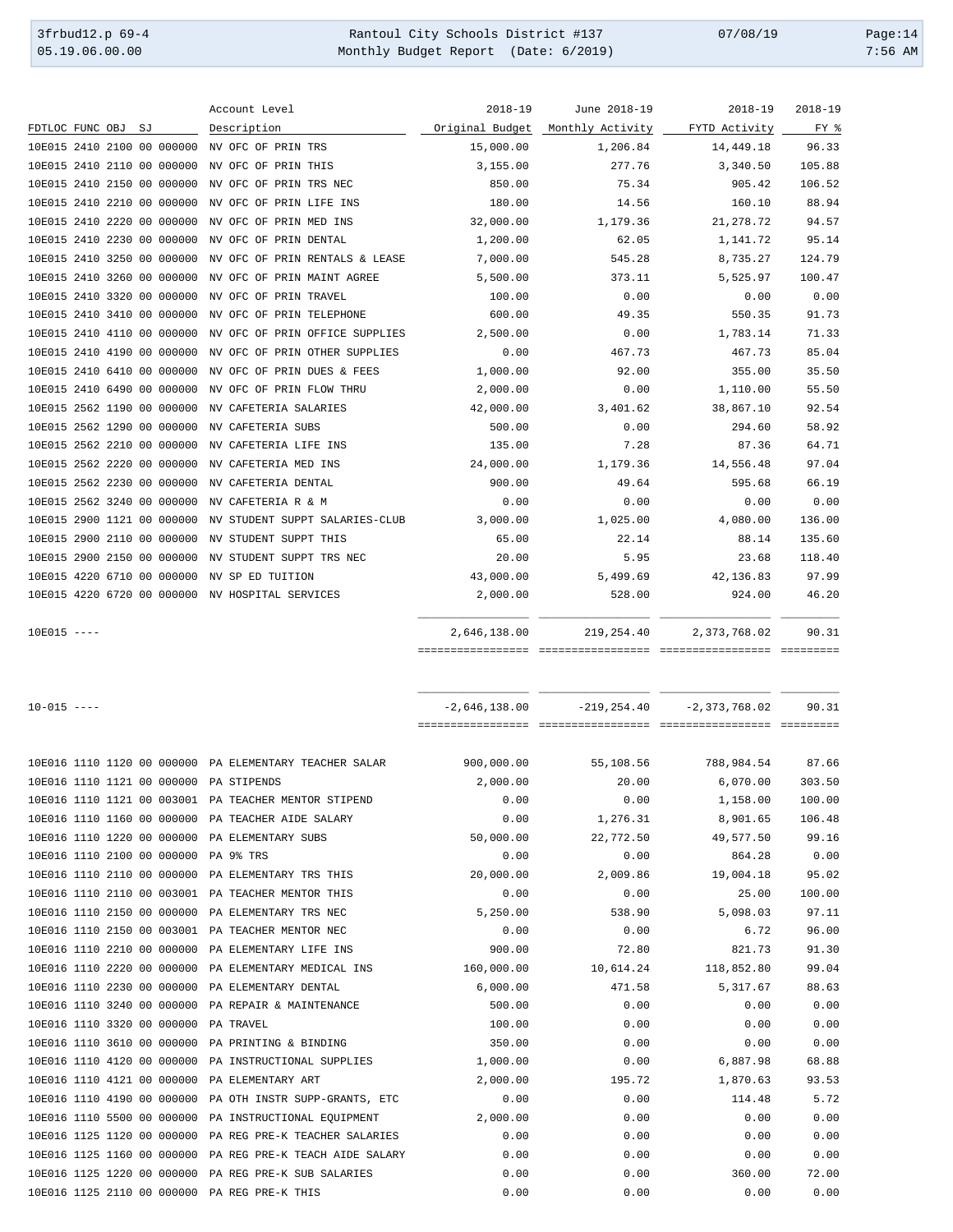3frbud12.p 69-4 <br>
35.19.06.00.00 Rantoul City Schools District #137 07/08/19 Page:15<br>
2:56 AM Monthly Budget Report (Date: 6/2019) 7:56 AM Monthly Budget Report (Date: 6/2019)

|                            |    | Account Level                                          | $2018 - 19$     | June 2018-19     | $2018 - 19$   | $2018 - 19$ |
|----------------------------|----|--------------------------------------------------------|-----------------|------------------|---------------|-------------|
| FDTLOC FUNC OBJ            | SJ | Description                                            | Original Budget | Monthly Activity | FYTD Activity | FY %        |
| 10E016 1125 2150 00 000000 |    | PA REG PRE-K TRS NEC                                   | 0.00            | 0.00             | 0.00          | 0.00        |
| 10E016 1125 2210 00 000000 |    | PA REG PRE-K LIFE INS                                  | 0.00            | 0.00             | 0.00          | 0.00        |
| 10E016 1125 2220 00 000000 |    | PA REG PRE-K MED INS                                   | 0.00            | 0.00             | 0.00          | 0.00        |
| 10E016 1125 2230 00 000000 |    | PA REG PRE-K DENTAL                                    | 0.00            | 0.00             | 0.00          | 0.00        |
| 10E016 1130 1120 00 000000 |    | PA HOMEBOUND TEACHER SALARIES                          | 500.00          | 0.00             | 0.00          | 0.00        |
| 10E016 1130 2110 00 000000 |    | PA HOMEBOUND THIS                                      | 11.00           | 0.00             | 0.00          | 0.00        |
| 10E016 1130 2150 00 000000 |    | PA HOMEBOUND TRS NEC                                   | 3.00            | 0.00             | 0.00          | 0.00        |
| 10E016 1130 3320 00 000000 |    | PA HOMEBOUND TRAVEL                                    | 86.00           | 0.00             | 0.00          | 0.00        |
| 10E016 1215 1120 00 000000 |    | PA SP ED TEACHERS SALARIES                             | 183,470.00      | 11,647.10        | 116,471.00    | 63.48       |
| 10E016 1215 1160 00 000000 |    | PA SP ED TEACH AIDE SALARIES                           | 90,194.00       | 7,397.80         | 73,451.02     | 81.44       |
| 10E016 1215 1220 00 000000 |    | PA SP ED SUB SALARIES                                  | 3,750.00        | 240.00           | 2,775.00      | 74.00       |
| 10E016 1215 2110 00 000000 |    | PA SP ED THIS                                          | 4,045.00        | 306.84           | 3,048.82      | 75.37       |
| 10E016 1215 2130 00 000000 |    | PA SP ED FED TRS                                       | 0.00            | 0.00             | 675.25        | 0.00        |
| 10E016 1215 2150 00 000000 |    | PA SP ED TRS NEC                                       | 1,090.00        | 82.45            | 819.25        | 75.16       |
| 10E016 1215 2210 00 000000 |    | PA SP ED LIFE INS                                      | 315.00          | 23.66            | 240.24        | 76.27       |
| 10E016 1215 2220 00 000000 |    | PA SP ED MED INS                                       | 64,000.00       | 2,948.40         | 30,780.96     | 99.29       |
| 10E016 1215 2230 00 000000 |    | PA SP ED DENTAL                                        | 2,400.00        | 136.50           | 1,489.10      | 62.05       |
| 10E016 1215 4120 00 000000 |    | PA SP ED SUPPLIES                                      | 2,775.00        | 0.00             | 0.00          | 0.00        |
| 10E016 1215 5500 00 000000 |    | PA SP ED CAPITALIZED EQUIPMENT                         | 714.00          | 0.00             | 0.00          | 0.00        |
|                            |    | PA PRE-K SP ED TE SALARIES                             |                 | 3,245.30         |               |             |
| 10E016 1225 1120 00 000000 |    |                                                        | 0.00            |                  | 17,588.04     | 0.00        |
| 10E016 1225 1150 00 000000 |    | PA PRE-K SP ED TE AIDE SALARIE                         | 0.00            | 0.00             | 0.00          | 0.00        |
| 10E016 1225 1160 00 000000 |    | PA SP ED PRE-K TE AIDE SALARIE                         | 16,000.00       | 1,291.16         | 12,911.60     | 80.70       |
| 10E016 1225 2110 00 000000 |    | PA PRE-K SP ED TE THIS                                 | 0.00            | 84.06            | 455.57        | 0.00        |
| 10E016 1225 2150 00 000000 |    | PA PRE-K SP ED TE NEC                                  | 0.00            | 22.58            | 122.38        | 0.00        |
| 10E016 1225 2210 00 000000 |    | PA PRE-K SP ED LIFE INS                                | 45.00           | 7.28             | 58.24         | 129.42      |
| 10E016 1225 2220 00 000000 |    | PA PRE-K SP ED MED INS                                 | 8,000.00        | 589.68           | 3,539.08      | 117.97      |
| 10E016 1225 2230 00 000000 |    | PA PRE-K SP ED DENTAL                                  | 300.00          | 24.82            | 148.92        | 49.64       |
| 10E016 1800 1120 00 000000 |    | PA BILINGUAL TEACHER SALARIES                          | 141,000.00      | 4,570.26         | 65,402.06     | 46.38       |
| 10E016 1800 1160 00 000000 |    | PA BILINGUAL TEACH AIDE SALARY                         | 17,000.00       | 4,044.66         | 38,670.60     | 110.49      |
| 10E016 1800 1220 00 000000 |    | PA BILINGUAL SUB SALARIES                              | 1,000.00        | 0.00             | 7,647.50      | 764.75      |
| 10E016 1800 2110 00 000000 |    | PA BILINGUAL THIS                                      | 3,072.00        | 118.38           | 1,855.54      | 60.40       |
| 10E016 1800 2150 00 000000 |    | PA BILINGUAL TRS NEC                                   | 886.00          | 31.80            | 498.56        | 56.27       |
| 10E016 1800 2210 00 000000 |    | PA BILINGUAL LIFE INS                                  | 180.00          | 14.56            | 160.16        | 88.98       |
| 10E016 1800 2220 00 000000 |    | PA BILINGUAL MED INS                                   | 32,000.00       | 589.68           | 9,114.64      | 72.92       |
| 10E016 1800 2230 00 000000 |    | PA BILINGUAL DENTAL                                    | 1,200.00        | 99.28            | 992.80        | 82.73       |
|                            |    | 10E016 1800 4120 00 000000 PA BILINGUAL SUPPLIES       | 0.00            | 0.00             | 0.00          | 0.00        |
|                            |    | 10E016 2113 1110 00 000000 PA SOC WORK SALARIES        | 46,000.00       | 3,791.84         | 38, 318.40    | 83.30       |
|                            |    | 10E016 2113 1160 00 000000 PA SOC WORK INTERN STIPENDS | 0.00            | 350.00           | 2,887.50      | 0.00        |
|                            |    | 10E016 2113 2110 00 000000 PA SOC WORK THIS            | 1,000.00        | 98.22            | 987.06        | 98.71       |
|                            |    | 10E016 2113 2150 00 000000 PA SOC WORK TRS NEC         | 300.00          | 26.40            | 265.31        | 88.44       |
|                            |    | 10E016 2113 2210 00 000000 PA SOC WORK LIFE INS        | 45.00           | 3.64             | 36.40         | 80.89       |
|                            |    | 10E016 2113 2220 00 000000 PA SOC WORK MED INS         | 8,000.00        | 589.68           | 6,031.52      | 99.86       |
|                            |    | 10E016 2113 2230 00 000000 PA SOC WORK DENTAL          | 300.00          | 24.82            | 248.20        | 82.73       |
|                            |    | 10E016 2134 1122 00 000000 PA NURSE PHONE STIPENDS     | 480.00          | 0.00             | 0.00          | 0.00        |
|                            |    | 10E016 2134 1150 00 000000 PA NURSE SALARIES           | 18,355.00       | 1,639.10         | 19,467.13     | 106.06      |
|                            |    | 10E016 2134 2210 00 000000 PA NURSE LIFE INS           | 34.00           | 2.72             | 32.64         | 96.00       |
|                            |    | 10E016 2134 2220 00 000000 PA NURSE MED INS            | 6,000.00        | 442.26           | 5,458.68      | 99.25       |
|                            |    | 10E016 2134 2230 00 000000 PA NURSE DENTAL             | 225.00          | 18.62            | 223.44        | 99.31       |
|                            |    | 10E016 2134 3120 00 000000 PA NURSE PROF DEV           | 500.00          | 0.00             | 400.00        | 80.00       |
|                            |    | 10E016 2134 3320 00 000000 PA NURSE TRAVEL             | 120.00          | 0.00             | 0.00          | 0.00        |
|                            |    | 10E016 2134 5500 00 000000 PA NURSE EQUIPMENT          | 1,333.00        | 0.00             | 0.00          | 0.00        |
|                            |    | 10E016 2140 1120 00 000000 PA PSYCHOLOGIST SALARIES    | 43,000.00       | 3,541.36         | 35,413.60     | 82.36       |
|                            |    | 10E016 2140 2110 00 000000 PA PSYCHOLOGIST THIS        | 925.00          | 91.72            | 917.20        | 99.16       |
|                            |    | 10E016 2140 2150 00 000000 PA PSYCHOLOGIST TRS NEC     | 250.00          | 24.62            | 246.20        | 98.48       |
|                            |    | 10E016 2140 2210 00 000000 PA PSYCHOLOGIST LIFE INS    | 27.00           | 2.20             | 22.00         | 81.48       |
|                            |    | 10E016 2140 2220 00 000000 PA PSYCHOLOGIST MED INS     | 4,800.00        | 294.84           | 3,015.76      | 97.28       |
|                            |    | 10E016 2140 2230 00 000000 PA PSYCHOLOGIST DENTAL      | 180.00          | 14.88            | 148.80        | 82.67       |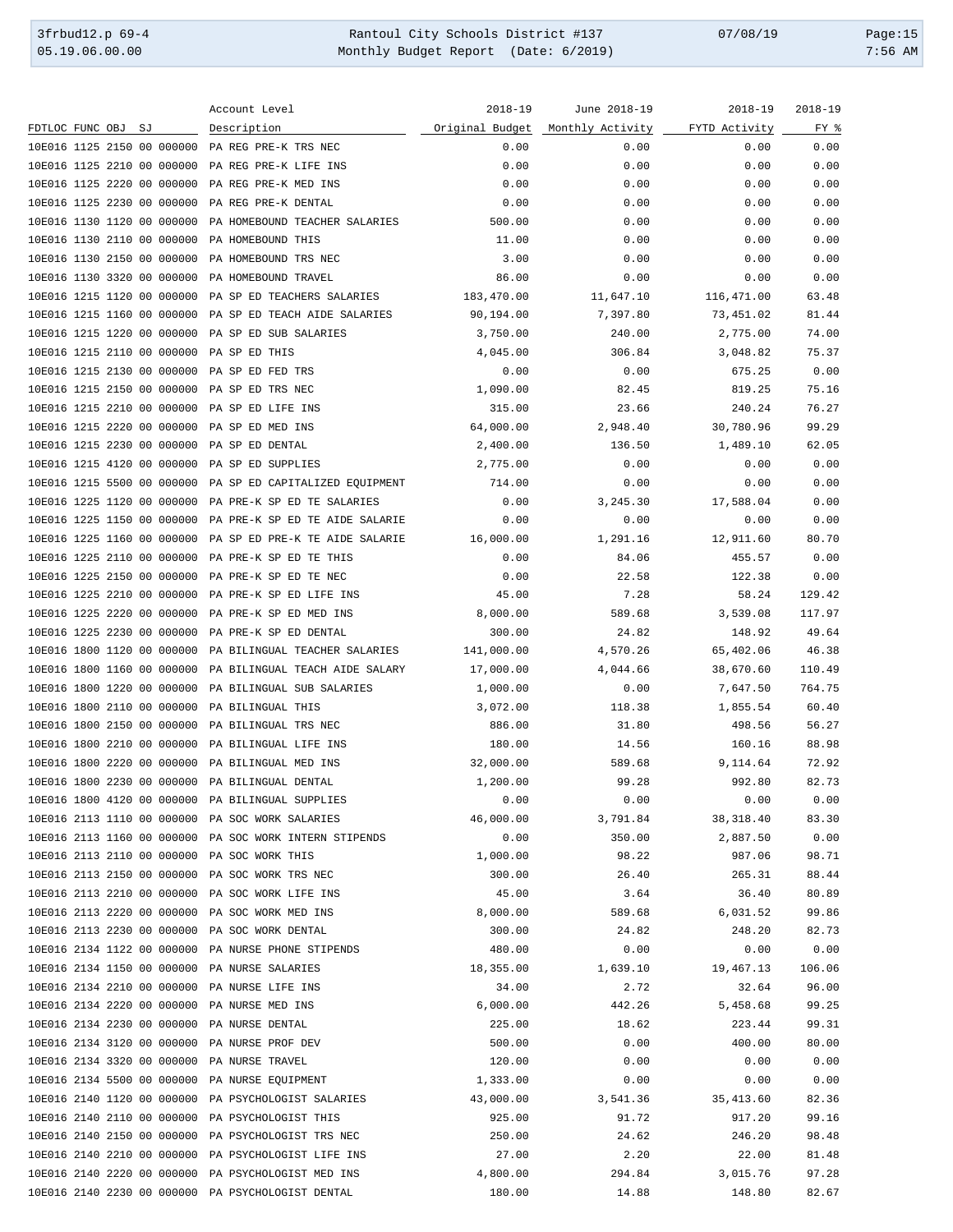3frbud12.p 69-4 Rantoul City Schools District #137 07/08/19 Page:16 05.19.06.00.00 Monthly Budget Report (Date: 6/2019) 7:56 AM

Account Level 2018-19 2018-19 June 2018-19 2018-19 2018-19 FDTLOC FUNC OBJ SJ Description **Description** <u>Original Budget Monthly Activity FYTD Activity</u> FY % 10E016 2140 3190 00 000000 NV PSYCHOLOGY PROF SERVICES 0.00 0.00 0.00 0.00 10E016 2150 1120 00 000000 PA SPEECH SALARIES 65,000.00 5,400.86 53,724.38 82.65 10E016 2150 2110 00 000000 PA SPEECH THIS 1,400.00 139.88 1,391.44 99.39 10E016 2150 2150 00 000000 PA SPEECH TRS NEC 375.00 37.58 373.83 99.69 10E016 2150 2210 00 000000 PA SPEECH LIFE INS 45.00 3.64 36.40 80.89 10E016 2150 2220 00 000000 PA SPEECH MED INS 8,000.00 0.00 0.00 0.00 10E016 2150 2230 00 000000 PA SPEECH DENTAL 300.00 24.82 248.20 82.73 10E016 2210 1120 00 003001 PA INSTRUCTIONAL COACH SALARIE 61,930.00 5,160.84 51,608.40 83.33 10E016 2210 2110 00 003001 PA INSTR COACH THIS 1,338.00 133.66 1,336.60 99.90 10E016 2210 2150 00 003001 PA INSTR COACH TRS NEC 360.00 35.92 359.20 99.78 10E016 2210 2210 00 003001 PA INSTR COACH LIFE INS 45.00 3.64 36.40 80.89 10E016 2210 2220 00 003001 PA INSTR COACH MED INS 8,000.00 589.68 6,031.52 99.86 10E016 2210 2230 00 003001 PA INSTR COACH DENTAL 300.00 24.82 248.20 82.73 10E016 2222 4190 00 000000 PA LIBRARY SUPPLIES 0.00 0.00 0.00 0.00 10E016 2222 4310 00 000000 PA LIBRARY BOOKS 0.00 0.00 634.21 0.00 10E016 2222 4310 00 004999 PA BACK TO BOOKS GRANT 1,000.00 0.00 931.24 93.12 10E016 2222 5500 00 000000 PA LIBRARY EQUIPMENT 0.00 0.00 0.00 0.00 10E016 2226 3100 00 000000 PA TECH PROF SERVICES 0.00 0.00 10,731.00 76.65 10E016 2226 3140 00 000000 PA TECH REPAIR & MNTCE 14,000.00 0.00 0.00 0.00 10E016 2226 4120 00 000000 PA TECH SUPPLIES 5,250.00 0.00 1,284.81 24.47 10E016 2226 5500 00 000000 PA TECH EQUIPMENT 10,500.00 0.00 10,500.00 100.00 10E016 2410 1110 00 000000 PA OFC OF PRIN ADMIN SALARIES 151,150.00 12,627.32 148,891.12 98.51 10E016 2410 1122 00 000000 PA OFC OF PRIN PHONE STIPENDS 1,200.00 100.00 1,150.00 95.83 10E016 2410 1150 00 000000 PA OFC OF PRIN OFFICE/CLERIC 45,000.00 3,009.06 41,451.71 92.11 10E016 2410 1160 00 000000 OFC OF PRIN SERV AIDE 0.00 0.00 0.00 0.00 10E016 2410 1220 00 000000 PA OFC OF PRIN SUBS 500.00 0.00 3,430.00 686.00 10E016 2410 2100 00 000000 PA OFC OF PRIN TRS 9.4% 15,000.00 1,248.84 14,888.89 99.26 10E016 2410 2110 00 000000 PA OFC OF PRIN TRS THIS 3,265.00 287.72 3,459.87 105.97 10E016 2410 2150 00 000000 PA OFC OF PRIN TRS NEC 880.00 78.06 937.37 106.52 10E016 2410 2210 00 000000 PA OFC OF PRIN LIFE INS 180.00 14.56 174.72 97.07 10E016 2410 2220 00 000000 PA OFC OF PRIN MEDICAL INS 32,000.00 1,769.04 21,834.72 99.25 10E016 2410 2230 00 000000 PA OFC OF PRIN DENTAL INSUR 1,200.00 99.28 1,191.36 99.28 10E016 2410 3250 00 000000 PA OFC OF PRIN RENTALS 7,000.00 545.28 8,735.27 124.79 10E016 2410 3260 00 000000 PA OFC OF PRIN MAINT AGREEMENT 5,500.00 373.11 5,525.97 100.47 10E016 2410 3320 00 000000 PA OFC OF PRIN TRAVEL 100.00 0.00 0.00 0.00 10E016 2410 3410 00 000000 PA OFC OF PRIN TELEPHONE 650.00 58.42 651.21 100.19 10E016 2410 4110 00 000000 PA OFC OF PRIN OFFICE SUPPLIES 3,000.00 63.99 2,495.35 99.81 10E016 2410 4190 00 000000 PA OFC OF PRIN OTHER SUPPLIES 0.00 572.86 572.86 104.16 10E016 2410 6410 00 000000 PA OFC OF PRIN DUES & FEES 1,000.00 0.00 843.00 84.30 10E016 2410 6490 00 000000 PA OFC OF PRIN FLOW THRU 2,000.00 0.00 0.00 0.00 10E016 2562 1190 00 000000 PA CAFETERIA SALARIES 41,000.00 2,692.38 41,220.80 100.54 10E016 2562 1290 00 000000 PA CAFETERIA SUBS 500.00 0.00 50.40 10.08 10E016 2562 2210 00 000000 PA CAFETERIA LIFE INS 135.00 7.28 93.16 69.01 10E016 2562 2220 00 000000 PA CAFETERIA MEDICAL INS 24,000.00 1,179.36 14,556.48 99.70 10E016 2562 2230 00 000000 PA CAFETERIA DENTAL 900.00 24.82 347.48 38.61 10E016 2562 3240 00 000000 PA CAFETERIA R & M 0.00 0.00 0.00 0.00 10E016 2900 1121 00 000000 PA STUDENT SUPPT SALARIES 3,000.00 0.00 3,550.00 118.33 10E016 2900 2110 00 000000 PA STUDENT SUPPT THIS 65.00 0.00 76.72 118.03 10E016 2900 2150 00 000000 PA STUDENT SUPPT TRS NEC 20.00 0.00 20.62 103.10 10E016 3500 3190 00 000000 AFTER SCHOOL PROGRAM PROF SERV 0.00 27,835.00 49,444.00 70.63 10E016 4220 6710 00 000000 PA SP ED TUITION 43,000.00 14,193.68 87,325.18 203.08 10E016 4220 6720 00 000000 PA HOSPITAL SERVICES 2,000.00 0.00 1,868.00 93.40 \_\_\_\_\_\_\_\_\_\_\_\_\_\_\_\_\_ \_\_\_\_\_\_\_\_\_\_\_\_\_\_\_\_\_ \_\_\_\_\_\_\_\_\_\_\_\_\_\_\_\_\_ \_\_\_\_\_\_\_\_\_ 10E016 ---- 2,418,098.00 219,889.04 2,111,213.45 88.13 ================= ================= ================= =========

\_\_\_\_\_\_\_\_\_\_\_\_\_\_\_\_\_ \_\_\_\_\_\_\_\_\_\_\_\_\_\_\_\_\_ \_\_\_\_\_\_\_\_\_\_\_\_\_\_\_\_\_ \_\_\_\_\_\_\_\_\_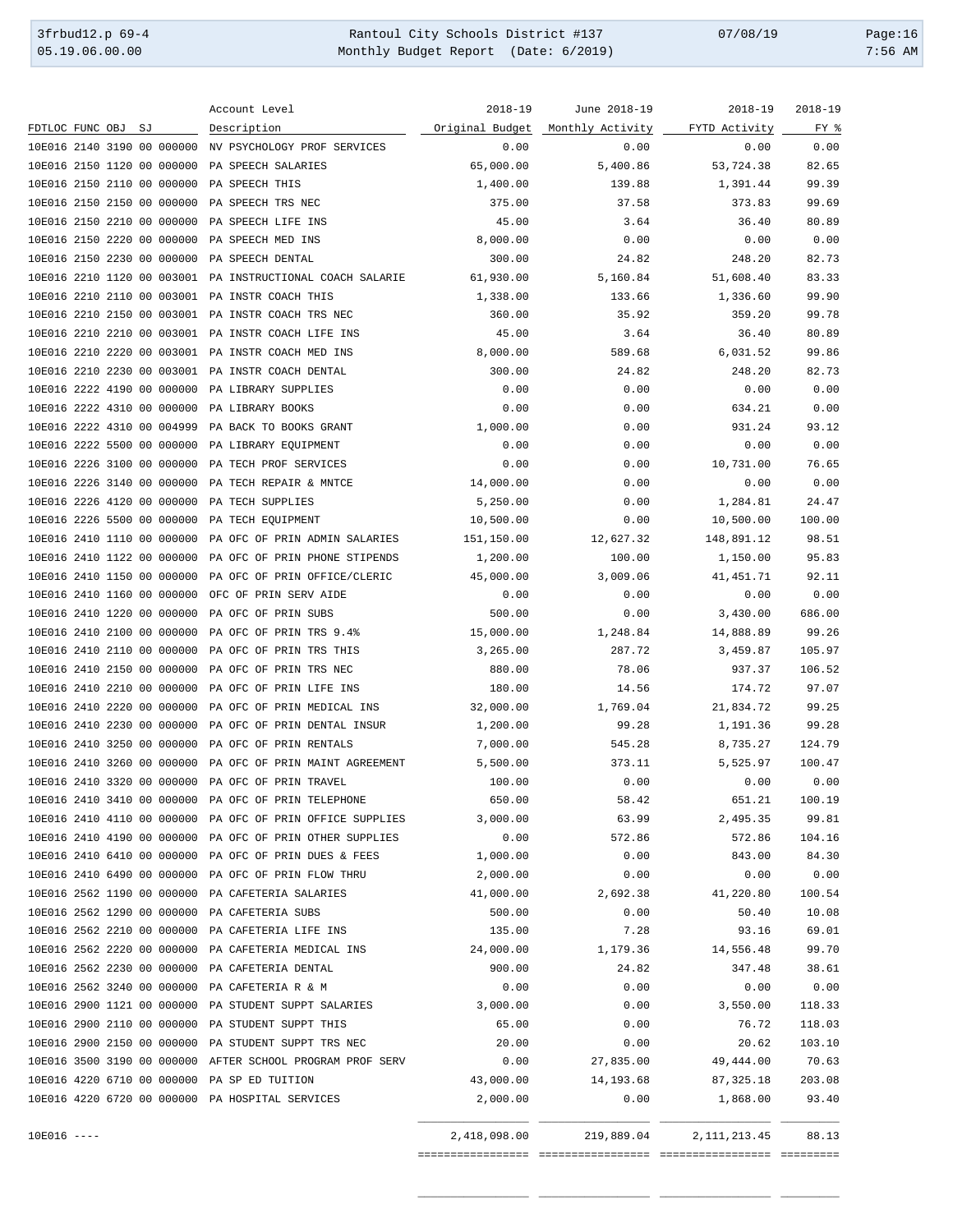3frbud12.p 69-4 Rantoul City Schools District #137 07/08/19 Page:17 Monthly Budget Report (Date: 6/2019)

| FDTLOC FUNC OBJ SJ                                       | Account Level<br>Description                         | $2018 - 19$       | June 2018-19                                      | $2018 - 19$<br>FYTD Activity | $2018 - 19$<br>FY % |
|----------------------------------------------------------|------------------------------------------------------|-------------------|---------------------------------------------------|------------------------------|---------------------|
| $10 - 016$ ----                                          |                                                      | $-2,418,098.00$   | Original Budget Monthly Activity<br>$-219.889.04$ | $-2, 111, 213, 45$           | 88.13               |
|                                                          |                                                      |                   |                                                   |                              |                     |
|                                                          |                                                      |                   |                                                   |                              |                     |
| 10E027 1120 1120 00 000000                               | JWE TEACHERS SALARIES                                | 1,525,000.00      | 124,610.05                                        | 1,428,878.24                 | 93.70               |
| 10E027 1120 1120 00 003001                               | JWE EBF TEACHER SALARIES                             | 88,053.00         | 7,337.78                                          | 74,246.30                    | 84.32               |
| 10E027 1120 1121 00 000000                               | JWE TEACHER STIPENDS                                 | 3,000.00          | 10,020.00                                         | 33,696.00                    | 112.32              |
| 10E027 1120 1121 00 003001                               | JWE TEACHER MENTOR STIPEND                           | 0.00              | 0.00                                              | 0.00                         | 0.00                |
| 10E027 1120 1160 00 000000                               | JWE TEACHER AIDE SALARIES                            | 0.00              | 0.00                                              | 0.00                         | 0.00                |
| 10E027 1120 1220 00 000000                               | JWE SUBS                                             | 100,000.00        | 5,282.90                                          | 68,074.16                    | 68.07               |
| 10E027 1120 2110 00 000000                               | JWE TRS THIS                                         | 37,500.00         | 3,583.30                                          | 34,092.83                    | 90.91               |
| 10E027 1120 2110 00 003001                               | JWE EBF TEACHER THIS                                 | 2,000.00          | 190.06                                            | 1,919.35                     | 95.97               |
| 10E027 1120 2150 00 000000                               | JWE TRS NEC                                          | 9,200.00          | 962.87                                            | 9,164.35                     | 99.61               |
| 10E027 1120 2150 00 003001                               | JWE EBF TEACHER TRS NEC                              | 511.00            | 51.08                                             | 515.84                       | 100.95              |
| 10E027 1120 2210 00 000000                               | JWE LIFE INSURANCE                                   | 1,440.00          | 123.76                                            | 1,457.84                     | 101.24              |
| 10E027 1120 2210 00 003001                               | JWE EBF TEACHER LIFE INS                             | 45.00             | 3.64                                              | 36.40                        | 80.89               |
| 10E027 1120 2220 00 000000                               | JWE MEDICAL INSURANCE                                | 256,000.00        | 15,921.36                                         | 201,635.88                   | 97.41               |
| 10E027 1120 2220 00 003001                               | JWE EBF TEACHER MED INS                              | 8,000.00          | 589.68                                            | 6,031.52                     | 99.86               |
| 10E027 1120 2230 00 000000                               | JWE DENTAL INSURANCE                                 | 9,600.00          | 794.24                                            | 9,319.99                     | 97.08               |
| 10E027 1120 2230 00 003001                               | JWE EBF TEACHER DENTAL                               | 45.00             | 24.82                                             | 248.20                       | 137.89              |
| 10E027 1120 3110 00 000000                               | JWE BAND PROF SERVICES                               | 0.00              | 0.00                                              | 0.00                         | 0.00                |
| 10E027 1120 3120 00 000000                               | JWE PROF DEV                                         | 0.00              | 0.00                                              | 0.00                         | 0.00                |
| 10E027 1120 3140 00 000000                               | JWE BAND R & M                                       | 2,000.00          | 110.95                                            | 2,222.47                     | 111.12              |
| 10E027 1120 3240 00 000000                               | JWE REPAIR & MAINTENANCE                             | 1,000.00          | 190.00                                            | 190.00                       | 19.00               |
| 10E027 1120 3320 00 000000                               | JWE INST TRAVEL                                      | 150.00            | 0.00                                              | 151.51                       | 101.01              |
| 10E027 1120 3610 00 000000                               | JWE PRINTING & BINDING                               | 1,800.00          | 0.00                                              | 0.00                         | 0.00                |
| 10E027 1120 4120 00 000000                               | JWE INSTRUCTIONAL SUPP                               | 15,500.00         | 111.83                                            | 14,747.05                    | 95.14               |
| 10E027 1120 4121 00 000000                               | JWE ART CLASS SUPPLIES                               | 4,000.00          | 1,535.77                                          | 2,385.86                     | 59.65               |
| 10E027 1120 4122 00 000000                               | JWE MUSIC CLASS SUPPLIES                             | 500.00            | 85.99                                             | 172.23                       | 34.45               |
| 10E027 1120 4123 00 000000                               | JWE TECH CLASS SUPPLIES                              | 2,000.00          | 0.00                                              | 0.00                         | 0.00                |
| 10E027 1120 4124 00 000000                               | JWE BAND CLASS SUPPLIES                              | 1,000.00          | 194.23                                            | 879.97                       | 88.00               |
| 10E027 1120 4190 00 000000                               | JWE OTH INSTR SUPP-GRANTS, ET                        | 0.00              | 0.00                                              | 926.79                       | 46.34               |
| 10E027 1120 5420 00 000000                               | JWE BAND EQUIPMENT                                   | 4,500.00          | 0.00                                              | 1,550.00                     | 34.44               |
| 10E027 1120 5500 00 000000                               | JWE INSTR EQUIPMENT                                  | 2,000.00          | 0.00                                              | 0.00                         | 0.00                |
| 10E027 1120 6410 00 000000                               | JWE INSTR DUES & FEES                                | 1,000.00          | 0.00                                              | 1,229.00                     | 122.90              |
| 10E027 1130 1120 00 000000                               | JWE HOMEBOUND TEACHER SALARIES                       | 1,500.00          | 0.00                                              | 381.25                       | 25.42               |
| 10E027 1130 2110 00 000000 JWE HOMEBOUND THIS            |                                                      | 33.00             | 0.00                                              | 8.24                         | 24.97               |
| 10E027 1130 2130 00 000000                               |                                                      | 0.00              | 0.00                                              | 4.93                         | 0.00                |
| 10E027 1130 2150 00 000000                               | JWE HOMEBOUND TRS NEC                                | 9.00              | 0.00                                              | 2.22                         | 24.67               |
| 10E027 1130 3320 00 000000                               | JWE HOMEBOUND TRAVEL                                 | 58.00             | 0.00                                              | 0.00                         | 0.00                |
| 10E027 1215 1120 00 000000                               | JWE SP ED TEACHER SALARIES                           | 411,000.00        | 32, 283.64                                        | 337,951.64                   | 82.23               |
| 10E027 1215 1160 00 000000                               | JWE SP ED TEACH AIDE SALARIES                        | 222,000.00        | 21,413.76                                         | 190,112.30                   | 85.64               |
| 10E027 1215 1220 00 000000                               | JWE SP ED SUB SALARIES                               | 5,000.00          | 165.00                                            | 8,360.00                     | 167.20              |
| 10E027 1215 2110 00 000000                               | JWE SP ED THIS                                       | 10,000.00         | 740.79                                            | 8,348.09                     | 83.48               |
| 10E027 1215 2150 00 000000                               | JWE SP ED TRS NEC                                    | 2,700.00          | 199.06                                            | 2,243.22                     | 83.08               |
| 10E027 1215 2210 00 000000                               | JWE SP ED LIFE INS                                   | 765.00            | 53.32                                             | 578.70                       | 75.65               |
| 10E027 1215 2220 00 000000                               | JWE SP ED MED INS                                    | 136,000.00        | 4,717.44                                          | 53,694.00                    | 95.88               |
| 10E027 1215 2230 00 000000                               | JWE SP ED DENTAL                                     | 5,100.00          | 297.84                                            | 3,487.21                     | 68.38               |
| 10E027 1215 4120 00 000000                               | JWE SP ED SUPPLIES                                   | 6,045.00          | 0.00                                              | 0.00                         | 0.00                |
| 10E027 1215 5500 00 000000<br>10E027 1500 1121 00 000000 | JWE SP ED CAPITALIZED EQUIP<br>JWE ATHLETIC SALARIES | 1,558.00          | 0.00                                              | 0.00                         | 0.00<br>88.55       |
| 10E027 1500 2100 00 000000                               |                                                      | 60,000.00<br>0.00 | 1,632.00<br>0.00                                  | 53,127.00<br>211.95          | 0.00                |
| 10E027 1500 2110 00 000000                               | JWE ATHLETIC THIS                                    | 1,300.00          | 33.44                                             | 912.41                       | 70.19               |
| 10E027 1500 2150 00 000000                               | JWE ATHLETIC TRS NEC                                 | 350.00            | 8.98                                              | 231.55                       | 66.16               |
| 10E027 1500 2220 00 000000                               | JWE ATHLETIC MED INS                                 | 0.00              | 0.00                                              | 328.26                       | 0.00                |
| 10E027 1500 3100 00 000000                               | JWE ATHLETIC PROF SERVICES                           | 1,000.00          | 0.00                                              | 845.00                       | 84.50               |
| 10E027 1500 3110 00 000000                               | JWE ATHLETIC OFFICIALS                               | 10,000.00         | 0.00                                              | 9,055.00                     | 90.55               |
| 10E027 1500 3115 00 000000 JWE ATHLETIC ENTRY FEES       |                                                      | 1,000.00          | 0.00                                              | 730.00                       | 73.00               |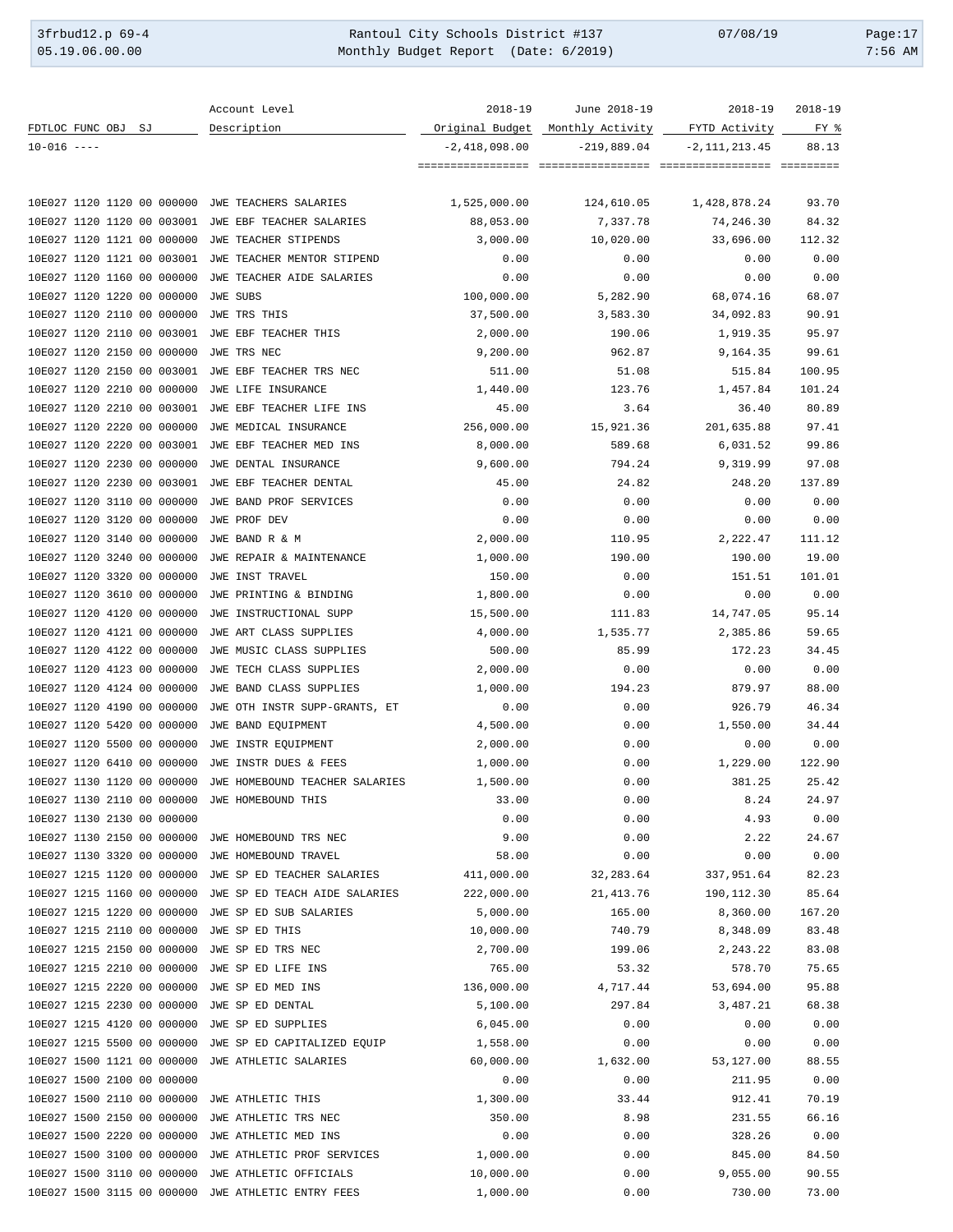3frbud12.p 69-4 <br>
35.19.06.00.00 Rantoul City Schools District #137 07/08/19 Page:18<br>
2:56 AM Monthly Budget Report (Date: 6/2019) 7:56 AM Monthly Budget Report (Date: 6/2019) 7:56 AM

| ruge. |
|-------|
| 7:56  |

|                                                  | Account Level                  | $2018 - 19$     | June 2018-19     | $2018 - 19$   | $2018 - 19$ |
|--------------------------------------------------|--------------------------------|-----------------|------------------|---------------|-------------|
| FDTLOC FUNC OBJ SJ                               | Description                    | Original Budget | Monthly Activity | FYTD Activity | FY %        |
| 10E027 1500 3120 00 000000                       | JWE ATHLETIC PROF DEV          | 100.00          | 0.00             | 50.00         | 50.00       |
| 10E027 1500 4120 00 000000                       | JWE ATHLETIC SUPPLIES          | 2,000.00        | 468.25           | 2,641.66      | 132.08      |
| 10E027 1500 4121 00 000000                       | JWE ATHLETIC UNIFORMS          | 3,500.00        | 16.25            | 3,332.75      | 95.22       |
| 10E027 1500 5500 00 000000                       | JWE ATHLETIC EQUIPMENT         | 500.00          | 0.00             | 0.00          | 0.00        |
| 10E027 1500 6410 00 000000                       | JWE ATHLETIC DUES/FEES         | 3,000.00        | 0.00             | 3,674.28      | 122.48      |
| 10E027 1800 1120 00 000000                       | JWE BILINGUAL TEACHER SALARIES | 162,000.00      | 13,399.16        | 133,770.83    | 82.57       |
| 10E027 1800 1160 00 000000                       | JWE BILINGUAL TEACH AIDE SALAR | 38,000.00       | 2,629.94         | 25,846.90     | 68.02       |
| 10E027 1800 1220 00 000000                       | JWE BILINGUAL SUB SALARIES     | 1,000.00        | 0.00             | 1,270.00      | 127.00      |
| 10E027 1800 2110 00 000000                       | JWE BILINGUAL THIS             | 3,525.00        | 347.02           | 3,490.50      | 99.02       |
| 10E027 1800 2150 00 000000                       | JWE BILINGUAL TRS NEC          | 1,610.00        | 93.24            | 937.84        | 58.25       |
| 10E027 1800 2210 00 000000                       | JWE BILINGUAL LIFE INS         | 225.00          | 18.20            | 180.18        | 80.08       |
| 10E027 1800 2220 00 000000                       | JWE BILINGUAL MED INS          | 40,000.00       | 1,179.36         | 12,063.04     | 80.42       |
| 10E027 1800 2230 00 000000                       | JWE BILINGUAL DENTAL           | 1,500.00        | 99.28            | 980.39        | 65.36       |
| 10E027 1800 4120 00 000000                       | JWE BILINGUAL SUPPLIES         | 0.00            | 0.00             | 0.00          | 0.00        |
| 10E027 2113 1120 00 000000                       | JWE SOC WORK SALARIES          | 88,000.00       | 3,682.76         | 44,470.92     | 50.54       |
| 10E027 2113 1160 00 000000                       | BM SOC WORK INTERN STIPENDS    | 0.00            | 525.00           | 2,800.00      | 0.00        |
| 10E027 2113 2110 00 000000                       | JWE SOC WORK THIS              | 2,000.00        | 95.40            | 1,142.92      | 57.15       |
| 10E027 2113 2150 00 000000                       | JWE SOC WORK TRS NEC           | 525.00          | 25.64            | 307.16        | 58.51       |
| 10E027 2113 2210 00 000000                       | JWE SOC WORK LIFE INS          | 90.00           | 3.64             | 43.68         | 48.53       |
| 10E027 2113 2220 00 000000                       | JWE SOC WORK MED INS           | 1,600.00        | 589.68           | 7,278.24      | 95.77       |
| 10E027 2113 2230 00 000000                       | JWE SOC WORK DENTAL            | 600.00          | 24.82            | 297.84        | 49.64       |
| 10E027 2134 1122 00 000000                       | JWE NURSE PHONE STIPENDS       | 480.00          | 40.00            | 480.00        | 100.00      |
| 10E027 2134 1150 00 000000                       |                                |                 | 3,321.20         | 39,259.16     | 103.31      |
| 10E027 2134 2210 00 000000                       | JWE NURSE SALARIES             | 38,000.00       |                  |               | 97.07       |
|                                                  | JWE NURSE LIFE INS             | 45.00           | 3.64<br>589.68   | 43.68         |             |
| 10E027 2134 2220 00 000000                       | JWE NURSE MED INS              | 8,000.00        |                  | 7,278.24      | 101.09      |
| 10E027 2134 2230 00 000000                       | JWE NURSE DENTAL               | 300.00          | 24.82            | 297.84        | 99.28       |
| 10E027 2134 3120 00 000000                       | JWE NURSE PROF DEV             | 500.00          | 0.00             | 70.00         | 14.00       |
| 10E027 2134 3320 00 000000                       | JWE NURSE TRAVEL               | 120.00          | 0.00             | 0.00          | 0.00        |
| 10E027 2134 5500 00 000000                       | JWE NURSE EQUIPMENT            | 2,666.00        | 0.00             | 0.00          | 0.00        |
| 10E027 2140 1120 00 000000                       | JWE PSYCHOLOGIST SALARIES      | 25,000.00       | 3,390.30         | 33,903.00     | 135.61      |
| 10E027 2140 2110 00 000000                       | JWE PSYCHOLOGIST THIS          | 530.00          | 87.82            | 878.20        | 165.70      |
| 10E027 2140 2150 00 000000                       | JWE PSYCHOLOGIST TRS NEC       | 145.00          | 23.60            | 236.00        | 162.76      |
| 10E027 2140 2210 00 000000                       | JWE PSYCHOLOGIST LIFE INS      | 27.00           | 2.18             | 21.80         | 80.74       |
| 10E027 2140 2220 00 000000                       | JWE PSYCHOLOGIST MED INS       | 4,800.00        | 353.80           | 3,618.88      | 95.23       |
| 10E027 2140 2230 00 000000                       | JWE PSYCHOLOGIST DENTAL        | 180.00          | 14.90            | 149.00        | 82.78       |
| 10E027 2150 1120 00 000000                       | JWE SPEECH SALARIES            | 41,000.00       | 3,454.26         | 34,859.14     | 85.02       |
| 10E027 2150 2110 00 000000                       | JWE SPEECH THIS                | 900.00          | 89.46            | 902.81        | 100.31      |
| 10E027 2150 2150 00 000000                       | JWE SPEECH TRS NEC             | 250.00          | 24.04            | 242.60        | 97.04       |
| 10E027 2150 2210 00 000000                       | JWE SPEECH LIFE INS            | 45.00           | 0.00             | $-1.82$       | $-4.04$     |
| 10E027 2150 2220 00 000000                       | JWE SPEECH MED INS             | 8,000.00        | 0.00             | 0.00          | 0.00        |
| 10E027 2150 2230 00 000000                       | JWE SPEECH DENTAL              | 300.00          | 0.00             | $-12.41$      | $-4.14$     |
| 10E027 2210 1120 00 003001                       | JWE INSTRUCTIONAL COACH SALARY | 115,125.00      | 9,559.36         | 95,593.60     | 83.03       |
| 10E027 2210 2110 00 003001                       | JWE INSTR COACH THIS           | 2,500.00        | 247.58           | 2,475.80      | 99.03       |
| 10E027 2210 2150 00 003001                       | JWE INSTR COACH TRS NEC        | 700.00          | 66.54            | 665.40        | 95.06       |
| 10E027 2210 2210 00 003001                       | JWE INSTR COACH LIFE INS       | 90.00           | 7.28             | 72.80         | 80.89       |
| 10E027 2210 2220 00 003001                       | JWE INSTR COACH MED INS        | 16,000.00       | 1,179.36         | 12,063.04     | 99.69       |
| 10E027 2210 2230 00 003001                       | JWE INSTR COACH DENTAL         | 600.00          | 49.64            | 496.40        | 82.73       |
| 10E027 2222 1120 00 000000                       | JWE LIBRARY SALARIES           | 50,000.00       | 4, 115.26        | 41,152.60     | 82.31       |
| 10E027 2222 2110 00 000000                       | JWE LIBRARY THIS               | 1,067.00        | 106.58           | 1,065.80      | 99.89       |
| 10E027 2222 2150 00 000000                       | JWE LIBRARY NEC                | 286.00          | 28.64            | 286.40        | 100.14      |
| 10E027 2222 2210 00 000000                       | JWE LIBRARY LIFE INS           | 45.00           | 3.64             | 36.40         | 80.89       |
| 10E027 2222 2220 00 000000                       | JWE LIBRARY MED INS            | 8,000.00        | 589.68           | 6,031.52      | 99.86       |
| 10E027 2222 2230 00 000000                       | JWE LIBRARY DENTAL             | 300.00          | 24.82            | 248.20        | 82.73       |
| 10E027 2222 4190 00 000000                       | JWE LIBRARY SUPPLIES           | 0.00            | 0.00             | 0.00          | 0.00        |
| 10E027 2222 4310 00 000000                       | JWE LIBRARY BOOKS              | 0.00            | 0.00             | 462.53        | 0.00        |
| 10E027 2222 4310 00 004999                       | JWE BACK TO BOOKS GRANT        | 1,000.00        | 0.00             | 1,007.00      | 100.70      |
| 10E027 2222 5500 00 000000 JWE LIBRARY EQUIPMENT |                                | 0.00            | 0.00             | 0.00          | 0.00        |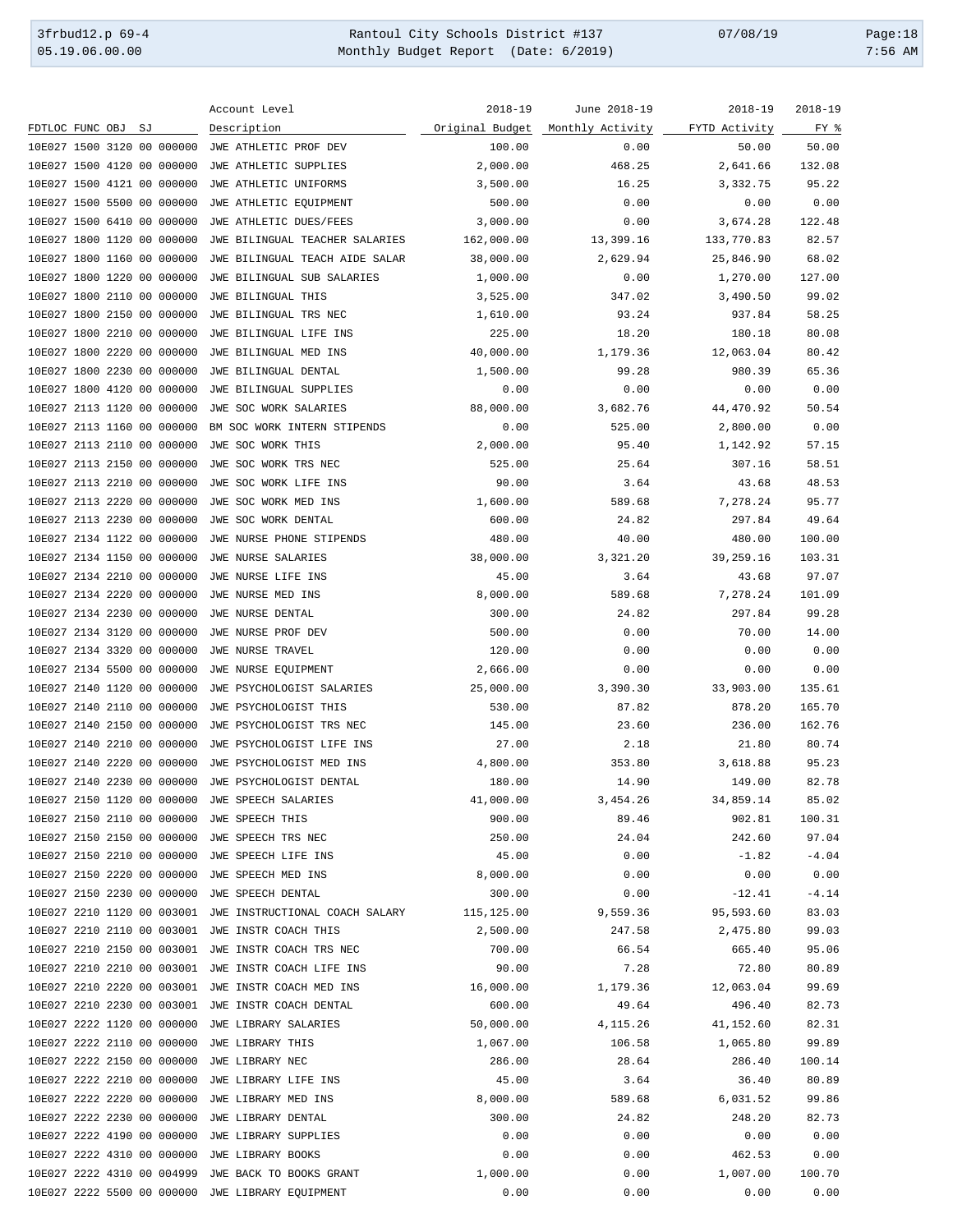3frbud12.p 69-4 <br>
35.19.06.00.00 Rantoul City Schools District #137 07/08/19 Page:19<br>
Monthly Budget Report (Date: 6/2019) 7:56 AM Monthly Budget Report (Date: 6/2019)

|                            | Account Level                  | $2018 - 19$     | June 2018-19     | $2018 - 19$     | $2018 - 19$ |
|----------------------------|--------------------------------|-----------------|------------------|-----------------|-------------|
| FDTLOC FUNC OBJ<br>SJ      | Description                    | Original Budget | Monthly Activity | FYTD Activity   | FY %        |
| 10E027 2226 3100 00 000000 | JWE TECH PROF SERVICES         | 0.00            | 0.00             | 20,177.07       | 84.07       |
| 10E027 2226 3140 00 000000 | JWE TECH REPAIR & MNTCE        | 24,000.00       | 0.00             | 0.00            | 0.00        |
| 10E027 2226 4120 00 000000 | <b>JWE TECH SUPPLIES</b>       | 9,000.00        | 0.00             | 3,274.84        | 36.39       |
| 10E027 2226 5500 00 000000 | JWE TECH EQUIPMENT             | 18,000.00       | 0.00             | 15, 323.31      | 85.13       |
| 10E027 2410 1110 00 000000 | JWE OFC OF PRIN ADMIN SALARIES | 220,000.00      | 18,573.46        | 233,517.12      | 106.14      |
| 10E027 2410 1122 00 000000 | JWE OFC OF PRINC PHONE STIPEND | 1,800.00        | 150.00           | 1,750.00        | 97.22       |
| 10E027 2410 1150 00 000000 | JWE OFC OF PRIN OFFICE/CLERIC  | 70,000.00       | 5,499.10         | 65,105.91       | 93.01       |
| 10E027 2410 1220 00 000000 | JWE OFC OF PRIN SUBS           | 1,000.00        | 0.00             | 0.00            | 0.00        |
| 10E027 2410 2100 00 000000 | JWE OFC OF PRIN TRS 9.4%       | 21,760.00       | 1,836.94         | 23,057.98       | 105.96      |
| 10E027 2410 2110 00 000000 | JWE OFC OF PRIN TRS THIS       | 4,750.00        | 436.46           | 5,527.88        | 116.38      |
| 10E027 2410 2150 00 000000 | JWE OFC OF PRIN TRS NEC        | 1,275.00        | 118.38           | 1,485.94        | 116.54      |
| 10E027 2410 2210 00 000000 | JWE OFC OF PRIN LIFE INS       | 270.00          | 20.20            | 244.22          | 90.45       |
| 10E027 2410 2220 00 000000 | JWE OFC OF PRIN MEDICAL INS    | 48,000.00       | 2,093.36         | 26,772.84       | 95.62       |
| 10E027 2410 2230 00 000000 | JWE OFC OF PRIN DENTAL INSURA  | 1,800.00        | 112.94           | 1,392.51        | 77.36       |
| 10E027 2410 3120 00 000000 | OFC OF PRIN PROF DEV           | 0.00            | 0.00             | 50.00           | 0.00        |
| 10E027 2410 3250 00 000000 | JWE OFC OF PRIN RENTALS        | 12,000.00       | 410.27           | 11,717.44       | 97.65       |
| 10E027 2410 3260 00 000000 | JWE OFC OF PRIN MAINT AGREEMEN | 8,000.00        | 727.01           | 7,790.28        | 97.38       |
| 10E027 2410 3320 00 000000 | JWE OFC OF PRIN TRAVEL         | 500.00          | 0.00             | 0.00            | 0.00        |
| 10E027 2410 3410 00 000000 | JWE OFC OF PRIN TELEPHONE      | 650.00          | 145.76           | 1,552.78        | 238.89      |
| 10E027 2410 4110 00 000000 | JWE OFC OF PRIN OFFICE SUPPLIE | 4,000.00        | 219.71           | 4,243.70        | 106.09      |
| 10E027 2410 4190 00 000000 | JWE OFC OF PRIN OTHER SUPPLIES | 0.00            | 42.11            | 258.35          | 25.84       |
| 10E027 2410 5500 00 000000 | JWE OFC OF PRIN EUQIPMENT      | 0.00            | 0.00             | 0.00            | 0.00        |
| 10E027 2410 6410 00 000000 | JWE OFC OF PRIN DUES & FEES    | 2,200.00        | 0.00             | 405.00          | 18.41       |
| 10E027 2410 6490 00 000000 | JWE OFC OF PRIN FLOW THRU      | 2,000.00        | 0.00             | 0.00            | 0.00        |
| 10E027 2562 1190 00 000000 | JWE CAFETERIA SALARIES         | 46,000.00       | 4,969.78         | 46,855.74       | 101.86      |
| 10E027 2562 1290 00 000000 | JWE CAFETERIA SUBS             | 1,000.00        | 0.00             | 60.00           | 6.00        |
| 10E027 2562 2210 00 000000 | JWE CAFETERIA LIFE INS         | 135.00          | 10.92            | 123.76          | 91.67       |
| 10E027 2562 2220 00 000000 | JWE CAFETERIA MED INS          | 24,000.00       | 1,179.36         | 13,309.76       | 95.07       |
| 10E027 2562 2230 00 000000 | JWE CAFETERIA DENTAL           | 900.00          | 74.46            | 732.19          | 81.35       |
| 10E027 2900 1121 00 000000 | JWE STUDENT SUPPT SALARIES-CLU | 30,000.00       | 512.50           | 7,051.00        | 23.50       |
| 10E027 2900 2110 00 000000 | JWE STUDENT SUPPT THIS         | 650.00          | 11.08            | 152.34          | 23.44       |
| 10E027 2900 2150 00 000000 | JWE STUDENT SUPPT TRS NEC      | 200.00          | 2.98             | 40.91           | 20.46       |
| 10E027 4210 6710 00 000000 | JWE READY TUITION              | 15,000.00       | 10,800.00        | 14,400.00       | 96.00       |
| 10E027 4220 6710 00 000000 | JWE SP ED TUITION              | 341,000.00      | 30,646.45        | 316,854.91      | 92.92       |
| 10E027 4220 6720 00 000000 | JWE HOSPITAL SERVICES          | 15,000.00       | 1,452.00         | 2,904.00        | 19.36       |
|                            |                                |                 |                  |                 |             |
| $10E027$ ----              |                                | 4,552,928.00    | 363,910.53       | 3,918,979.27    | 89.34       |
|                            |                                |                 |                  |                 |             |
|                            |                                |                 |                  |                 |             |
| $10 - 027$ ----            |                                | $-4,552,928.00$ | $-363,910.53$    | $-3,918,979.27$ | 89.34       |
|                            |                                |                 |                  |                 |             |
| $10--- - -$                |                                | 2,455,245.00    | 509,725.52       | 2,206,943.41    | 80.19       |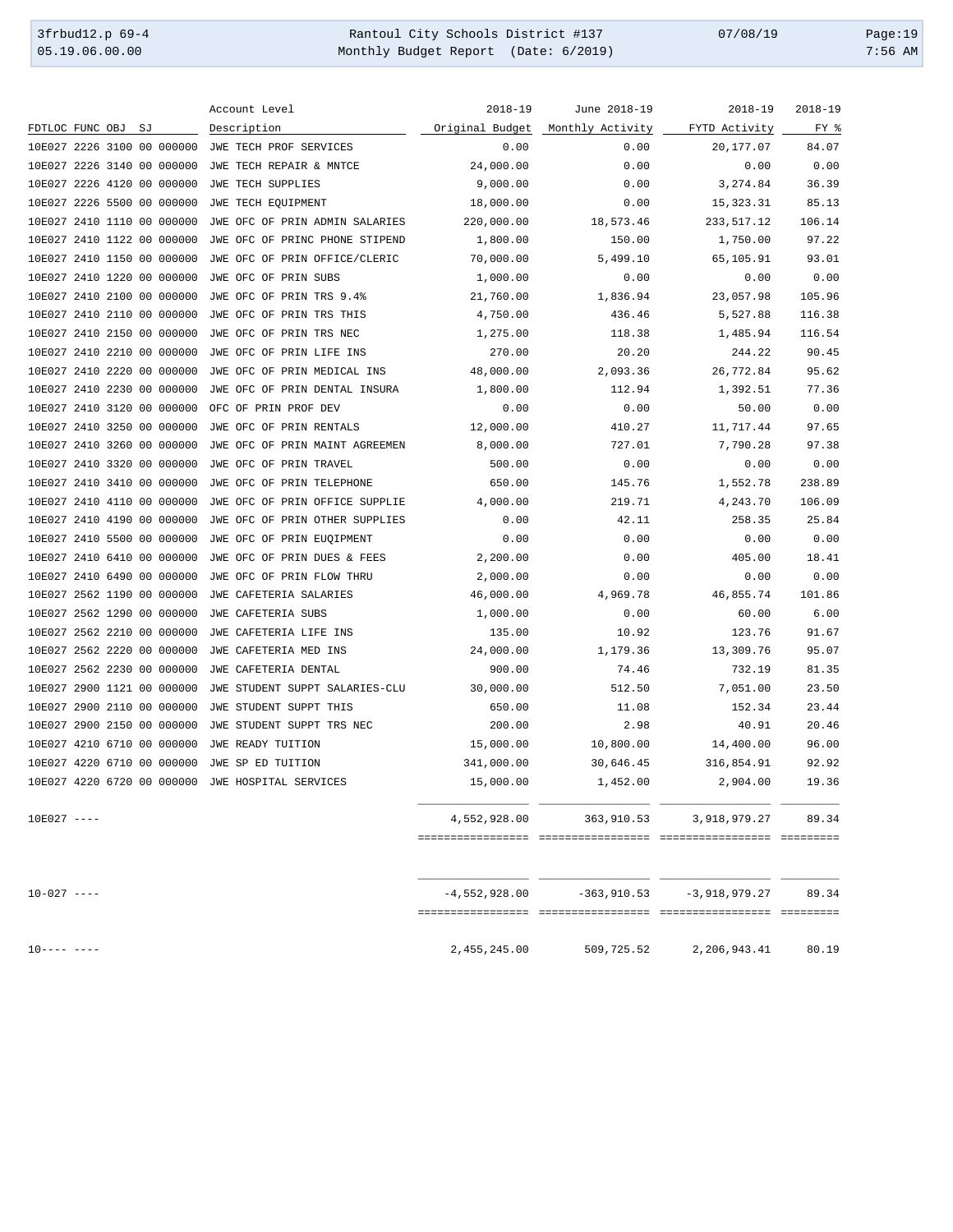3frbud12.p 69-4 Rantoul City Schools District #137 07/08/19 Page:20 05.19.06.00.00 Monthly Budget Report (Date: 6/2019) 7:56 AM

|                    |  |                            | Account Level                                                                                                                                                                                                        | $2018 - 19$                       | June 2018-19         | $2018 - 19$                | $2018 - 19$ |
|--------------------|--|----------------------------|----------------------------------------------------------------------------------------------------------------------------------------------------------------------------------------------------------------------|-----------------------------------|----------------------|----------------------------|-------------|
| FDTLOC FUNC OBJ SJ |  |                            | Description                                                                                                                                                                                                          | Original Budget                   | Monthly Activity     | FYTD Activity              | FY %        |
|                    |  | 20R000 1111 0000 00 000000 | CURRENT YEAR TAX LEVY                                                                                                                                                                                                | 283, 245.00                       | 63,876.53            | 193,970.96                 | 68.48       |
|                    |  | 20R000 1112 0000 00 000000 | FIRST PRIOR YR TAX LEVY                                                                                                                                                                                              | 700.00                            | 0.00                 | 0.00                       | 0.00        |
|                    |  | 20R000 1210 0000 00 000000 | MOBILE HOME PRIVILEGE TAX                                                                                                                                                                                            | 600.00                            | 0.00                 | 615.99                     | 102.67      |
|                    |  | 20R000 1220 0000 00 000000 | PAYMENT/LOCAL HOUSING                                                                                                                                                                                                | 800.00                            | 0.00                 | 755.01                     | 94.38       |
|                    |  | 20R000 1510 0000 00 000000 | INTEREST EARNED-INVESTMNT                                                                                                                                                                                            | 0.00                              | 0.00                 | 0.00                       | 0.00        |
|                    |  | 20R000 1515 0000 00 000000 | INTEREST EARNED -NOW ACCT                                                                                                                                                                                            | 350.00                            | 62.18                | 647.90                     | 185.11      |
|                    |  | 20R000 1912 0000 00 000000 | FACILITY RENTALS                                                                                                                                                                                                     | 500.00                            | 0.00                 | 3,000.00                   | 100.00      |
|                    |  | 20R000 1920 0000 00 000000 | CONTRIBUTIONS AND DONATIONS                                                                                                                                                                                          | 0.00                              | 0.00                 | 0.00                       | 0.00        |
|                    |  | 20R000 1930 0000 00 000000 | SALE OR COMP/FIXED ASSETS                                                                                                                                                                                            | 1,000.00                          | 0.00                 | 15, 115.84                 | 94.47       |
|                    |  | 20R000 1950 0000 00 000000 | REFUNDS FROM PRIOR YEARS                                                                                                                                                                                             | 0.00                              | 0.00                 | 0.00                       | 0.00        |
|                    |  | 20R000 1960 0000 00 000000 | TIF TAXES                                                                                                                                                                                                            | 295,000.00                        | 0.00                 | 308,280.62                 | 104.50      |
|                    |  | 20R000 1996 0000 00 000000 | MISC - REIMBURSE EXPENSE                                                                                                                                                                                             | 0.00                              | 0.00                 | 33,692.64                  | 198.19      |
|                    |  | 20R000 1999 0000 00 000000 | MISC                                                                                                                                                                                                                 | 0.00                              | 0.00                 | 182.60                     | 73.04       |
|                    |  |                            | 20R000 3001 0000 00 000000 GENERAL STATE AID                                                                                                                                                                         | 900,000.00                        | 0.00                 | 900,000.00                 | 100.00      |
| $20R000$ ----      |  |                            |                                                                                                                                                                                                                      | 1,482,195.00<br>================= | 63,938.71            | 1,456,261.56               | 96.00       |
|                    |  |                            |                                                                                                                                                                                                                      |                                   |                      |                            |             |
|                    |  |                            | 20E000 2542 1122 00 000000 FACILITIES DIR PHONE STIPEND                                                                                                                                                              | 600.00                            | 50.00                | 600.00                     | 100.00      |
|                    |  | 20E000 2542 1160 00 000000 | FACILITIES DIRECTOR SALARIES                                                                                                                                                                                         | 70,000.00                         | 5,815.80             | 70,930.17                  | 101.33      |
|                    |  | 20E000 2542 2210 00 000000 | FACILITIES DIRECTOR LIFE INS                                                                                                                                                                                         | 45.00                             | 3.64                 | 43.68                      | 97.07       |
|                    |  | 20E000 2542 2220 00 000000 | FACILITIES DIRECTOR MED INS                                                                                                                                                                                          | 8,000.00                          | 589.68               | 7,278.24                   | 99.70       |
|                    |  | 20E000 2542 2230 00 000000 | FACILITIES DIRECTOR DENTAL                                                                                                                                                                                           | 300.00                            | 24.82                | 297.84                     | 99.28       |
|                    |  | 20E000 2542 3120 00 000000 | FACILITIES DIRECTOR PROF DEV                                                                                                                                                                                         | 2,200.00                          | 0.00                 | 0.00                       | 0.00        |
|                    |  | 20E000 2542 3190 00 000000 | DIST FACILITIES PROF SERV                                                                                                                                                                                            | 3,000.00                          | 0.00                 | 17,232.43                  | 215.41      |
|                    |  | 20E000 2542 3210 00 000000 | DISTRICT FACILITIES SANITATION                                                                                                                                                                                       | 0.00                              | 774.21               | 7,273.11                   | 96.97       |
|                    |  | 20E000 2542 3240 00 000000 | DISTRICT FACILITIES REP & MAIN                                                                                                                                                                                       | 50,000.00                         | 8,070.40             | 21,698.96                  | 43.40       |
|                    |  | 20E000 2542 3250 00 000000 | DISTRICT FACILITIES RENTALS                                                                                                                                                                                          | 0.00                              | 0.00                 | 0.00                       | 0.00        |
|                    |  | 20E000 2542 3260 00 000000 | DISTRICT FACILITIES MAINT AGRE                                                                                                                                                                                       | 50,000.00                         | 3,302.76             | 41,286.07                  | 82.57       |
|                    |  | 20E000 2542 3320 00 000000 | FACILITIES DIR TRAVEL                                                                                                                                                                                                | 0.00                              | 0.00                 | 0.00                       | 0.00        |
|                    |  | 20E000 2542 4640 00 000000 | DISTRICT FACILITIES GAS & OIL                                                                                                                                                                                        | 1,000.00                          | 96.70                | 943.95                     | 94.40       |
|                    |  | 208000 2542 4650 00 000000 | DISTRICT FACILITIES NAT GAS                                                                                                                                                                                          | 800.00                            | 39.81                | 516.31                     | 64.54       |
|                    |  | 20E000 2542 4910 00 000000 | DISTRICT FACILITIES SUPPLIES                                                                                                                                                                                         | 50,000.00                         | 329.12               | 53,208.20                  | 88.68       |
|                    |  |                            | 20E000 2542 5500 00 000000 DISTRICT FACILITIES EQUIPMENT                                                                                                                                                             | 20,000.00                         | 0.00                 | 36,578.36                  | 121.93      |
|                    |  |                            |                                                                                                                                                                                                                      |                                   |                      |                            | 79.14       |
|                    |  |                            |                                                                                                                                                                                                                      |                                   |                      |                            | 97.50       |
|                    |  |                            |                                                                                                                                                                                                                      |                                   |                      |                            | 0.00        |
|                    |  |                            |                                                                                                                                                                                                                      | 100,000.00                        | 0.00                 | 0.00                       | 0.00        |
| 20E000 ----        |  |                            |                                                                                                                                                                                                                      | 357,945.00                        | 19,096.94            | 260, 232.96                | 66.51       |
|                    |  |                            | 20E000 2543 3240 00 000000 DISTRICT GROUNDS REPAIR & MAIN<br>20E000 2543 4910 00 000000 DISTRICT GROUNDS SUPPLIES<br>20E000 2543 5500 00 000000 DISTRICT GROUNDS EQUIPMENT<br>20E000 6000 6910 00 000000 CONTINGENCY | 500.00<br>500.00<br>1,000.00      | 0.00<br>0.00<br>0.00 | 395.70<br>1,949.94<br>0.00 |             |
|                    |  |                            |                                                                                                                                                                                                                      |                                   |                      |                            |             |
| $20 - 000$ ----    |  |                            |                                                                                                                                                                                                                      | 1,124,250.00                      | 44,841.77            | 1,196,028.60               | 106.25      |
|                    |  |                            |                                                                                                                                                                                                                      |                                   |                      |                            |             |
|                    |  |                            | 20E011 2543 3240 00 000000 BM GROUNDS R & M                                                                                                                                                                          | 500.00                            | 0.00                 | 7,054.08                   | 113.78      |
|                    |  |                            | 20E011 2543 4910 00 000000 BM GROUNDS SUPPLIES                                                                                                                                                                       | 2,000.00                          | 0.00                 | 2,087.58                   | 83.50       |
|                    |  |                            | 20E011 2543 5500 00 000000 BM GROUNDS EQUIPMENT                                                                                                                                                                      | 0.00                              | 0.00                 | 0.00                       | 0.00        |
|                    |  |                            | 20E011 2544 1190 00 000000 BM CUSTODIAL SALARIES                                                                                                                                                                     | 70,000.00                         | 5,209.30             | 65,539.50                  | 93.63       |

20E011 2544 1290 00 000000 BM CUSTODIAL SUB SALARIES 2,000.00 357.50 3,776.90 188.85 20E011 2544 2210 00 000000 BM CUSTODIAL LIFE INS 90.00 7.28 87.36 97.07 20E011 2544 2220 00 000000 BM CUSTODIAL MEDICAL INS 16,000.00 1,179.36 14,556.48 99.70 20E011 2544 2230 00 000000 BM CUSTODIAL DENTAL INS 600.00 49.64 595.68 99.28 20E011 2544 3190 00 000000 BM B/G PROF SERVICES 1,500.00 0.00 365.00 24.33 20E011 2544 3210 00 000000 BM PEST/SANITATION SERVICES 5,500.00 267.85 7,231.20 131.48 20E011 2544 3240 00 000000 BM B/G REPAIR & MAINT 15,000.00 1,382.02 27,999.32 140.00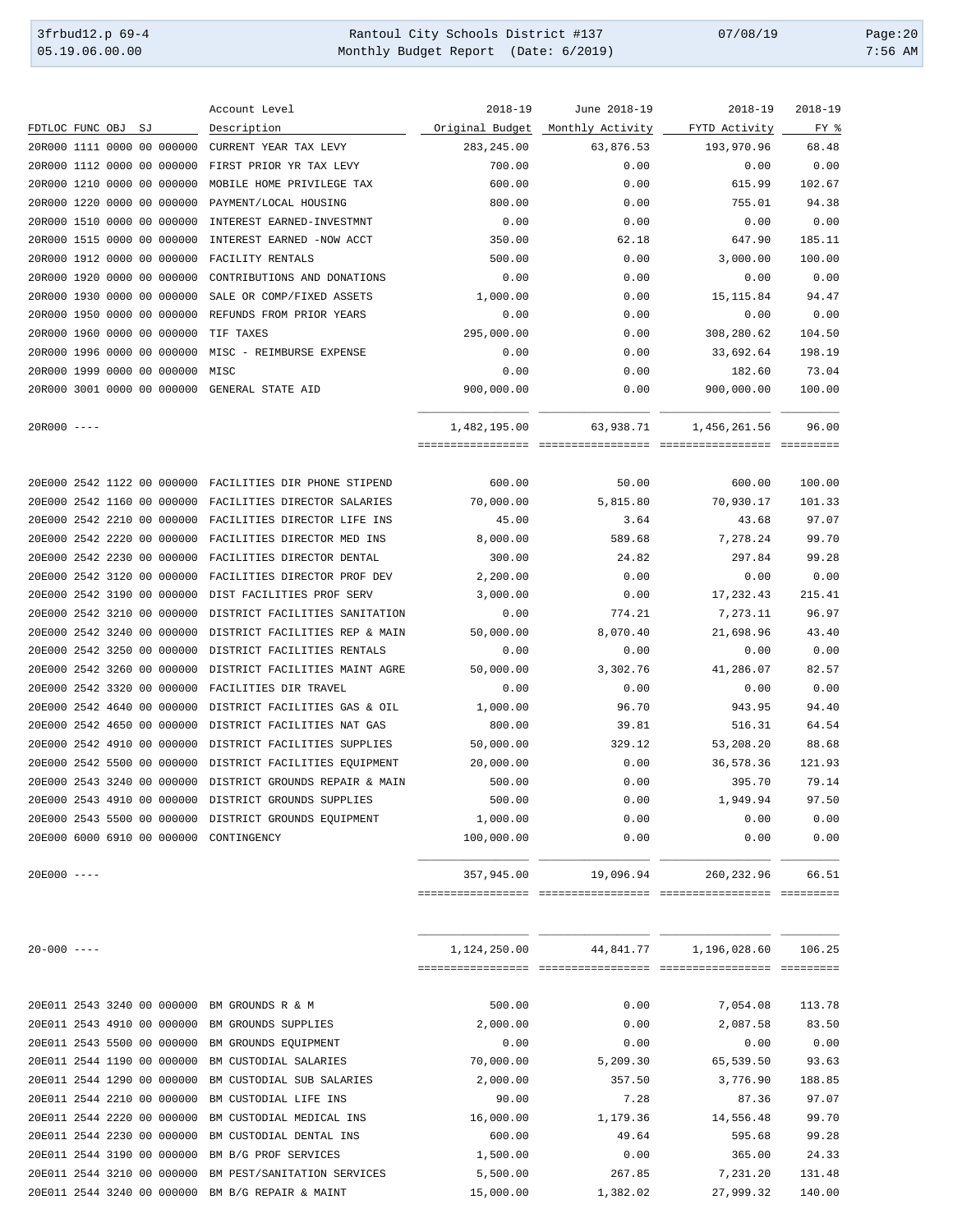| 3frbud12.p 69-4 | Rantoul City Schools District #137   | 07/08/19 | Page:21   |
|-----------------|--------------------------------------|----------|-----------|
| 05.19.06.00.00  | Monthly Budget Report (Date: 6/2019) |          | $7:56$ AM |

|                 |                    |                            | Account Level                                           | $2018 - 19$     | June 2018-19     | $2018 - 19$    | $2018 - 19$ |
|-----------------|--------------------|----------------------------|---------------------------------------------------------|-----------------|------------------|----------------|-------------|
|                 | FDTLOC FUNC OBJ SJ |                            | Description                                             | Original Budget | Monthly Activity | FYTD Activity  | FY %        |
|                 |                    | 20E011 2544 3260 00 000000 | BM B/G MAINTENANCE AGREEMENTS                           | 1,500.00        | 0.00             | 5,008.51       | 333.90      |
|                 |                    | 20E011 2544 3292 00 000000 | BM DRAINAGE TAXES                                       | 4,400.00        | 0.00             | 4,019.45       | 91.35       |
|                 |                    | 20E011 2544 3320 00 000000 | BM CUSTODIAL TRAVEL                                     | 0.00            | 0.00             | 0.00           | 0.00        |
|                 |                    | 20E011 2544 3710 00 000000 | BM WATER & SEWER                                        | 10,000.00       | 503.82           | 6,498.95       | 64.99       |
|                 |                    | 20E011 2544 4640 00 000000 | BM GAS & OIL                                            | 200.00          | 56.50            | 487.77         | 243.89      |
|                 |                    | 20E011 2544 4650 00 000000 | BM NATURAL GAS                                          | 2,500.00        | 164.82           | 2,231.80       | 89.27       |
|                 |                    | 20E011 2544 4660 00 000000 | BM ELECTRICITY                                          | 50,000.00       | 3,271.29         | 52, 313.18     | 104.63      |
|                 |                    | 20E011 2544 4810 00 000000 | BM CUSTODIAL SUPPLIES                                   | 10,000.00       | 66.24            | 11,704.86      | 73.16       |
|                 |                    | 20E011 2544 5500 00 000000 | BM B/G CAPITAL EQUIPMENT                                | 10,000.00       | 0.00             | 16,549.24      | 165.49      |
|                 |                    |                            | 20E011 2544 6410 00 000000 BM B/G DUES & FEES           | 0.00            | 0.00             | 0.00           | 0.00        |
| $20E011$ ----   |                    |                            |                                                         | 201,790.00      | 12,515.62        | 228,106.86     | 104.83      |
| $20 - 011$ ---- |                    |                            |                                                         | $-201,790.00$   | $-12,515.62$     | $-228, 106.86$ | 104.83      |
|                 |                    |                            | 20E012 2543 3240 00 000000 EL GROUNDS R & M             | 500.00          | 0.00             | 6,064.00       | 97.81       |
|                 |                    | 20E012 2543 4910 00 000000 | EL GROUNDS SUPPLIES                                     | 2,000.00        | 80.40            | 538.73         | 21.55       |
|                 |                    | 20E012 2543 5500 00 000000 | EL GROUNDS EQUIPMENT                                    | 1,000.00        | 0.00             | 0.00           | 0.00        |
|                 |                    | 20E012 2544 1190 00 000000 | EL CUSTODIAL SALARIES                                   | 65,000.00       | 4,962.71         | 59,417.42      | 91.41       |
|                 |                    | 20E012 2544 1290 00 000000 | EL CUSTODIAL SUB SALARIES                               | 2,000.00        | 0.00             | 242.50         | 12.13       |
|                 |                    | 20E012 2544 2210 00 000000 | EL CUSTODIAL LIFE INS                                   | 90.00           | 7.28             | 85.54          | 95.04       |
|                 |                    | 20E012 2544 2220 00 000000 | EL CUSTODIAL MEDICAL INS                                | 16,000.00       | 1,179.36         | 10,816.32      | 98.33       |
|                 |                    | 20E012 2544 2230 00 000000 | EL CUSTODIAL DENTAL INS                                 | 600.00          | 49.64            | 583.27         | 97.21       |
|                 |                    | 20E012 2544 3190 00 000000 | EL B/G PROF SERV                                        | 1,500.00        | 0.00             | 612.00         | 40.80       |
|                 |                    | 20E012 2544 3210 00 000000 | EL PEST/SANITATION SERVICES                             | 5,500.00        | 352.85           | 5,046.72       | 91.76       |
|                 |                    | 20E012 2544 3240 00 000000 | EL B/G REPAIR & MAINTENANCE                             | 15,000.00       | 453.79           | 17,011.21      | 85.06       |
|                 |                    | 20E012 2544 3260 00 000000 | EL B/G MAINTENANCE AGREEMENTS                           | 1,500.00        | 0.00             | 4,796.70       | 319.78      |
|                 |                    | 20E012 2544 3292 00 000000 | EL DRAINAGE TAXES                                       | 4,400.00        | 0.00             | 3,806.82       | 86.52       |
|                 |                    | 20E012 2544 3320 00 000000 | EL CUSTODIAL TRAVEL                                     | 0.00            | 0.00             | 0.00           | 0.00        |
|                 |                    |                            | 20E012 2544 3710 00 000000 EL WATER & SEWER             | 10,500.00       | 620.64           | 3,576.86       | 34.07       |
|                 |                    | 20E012 2544 4640 00 000000 | EL GAS & OIL                                            | 200.00          | 56.49            | 288.88         | 144.44      |
|                 |                    |                            | 20E012 2544 4650 00 000000 EL NATURAL GAS               | 2,500.00        | 190.39           | 2,364.88       | 94.60       |
|                 |                    |                            | 20E012 2544 4660 00 000000 EL ELECTRICITY               | 50,000.00       | 6,081.62         | 55,424.94      | 110.85      |
|                 |                    |                            | 20E012 2544 4810 00 000000 EL B/G SUPPLIES              | 10,000.00       | 0.00             | 7,724.76       | 48.28       |
|                 |                    |                            | 20E012 2544 5500 00 000000 EL B/G CAPITALIZED EQUIPMENT | 10,000.00       | 0.00             | 5,561.09       | 55.61       |
|                 |                    |                            | 20E012 2544 6410 00 000000 EL B/G DUES & FEES           | 0.00            | 0.00             | 0.00           | 0.00        |
|                 |                    |                            |                                                         |                 |                  |                |             |
| $20E012$ ----   |                    |                            |                                                         | 198,290.00      | 14,035.17        | 183,962.64     | 87.40       |
|                 |                    |                            |                                                         |                 |                  |                |             |

| $20 - 012 = - -$ |  |                            |                                | $-198, 290.00$ | $-14,035.17$ | $-183,962.64$ | 87.40  |
|------------------|--|----------------------------|--------------------------------|----------------|--------------|---------------|--------|
|                  |  | 20E014 2544 3240 00 000000 | MYNA B/G REPAIR & MAINTENANCE  | 0.00           | 0.00         | 164.54        | 99.72  |
|                  |  | 20E014 2544 3260 00 000000 | MYNA B/G MAINTENANCE AGREEMENT | 0.00           | 0.00         | 3,121.80      | 124.87 |
|                  |  | 20E014 2544 3292 00 000000 | MYNA DRAINAGE TAXES            | 0.00           | 0.00         | 1,416.16      | 100.01 |
|                  |  | 20E014 2544 4640 00 000000 | MYNA GAS & OIL                 | 50.00          | 0.00         | 0.00          | 0.00   |
|                  |  | 20E014 2544 4650 00 000000 | MYNA NATURAL GAS               | 1,000.00       | 0.00         | 314.56        | 31.46  |
|                  |  | 20E014 2544 4660 00 000000 | MYNA ELECTRICTY                | 5,000.00       | 114.56       | 1,761.01      | 35.22  |
| $20E014$ ----    |  |                            |                                | 6,050.00       | 114.56       | 6,778.07      | 67.24  |
|                  |  |                            |                                |                |              |               |        |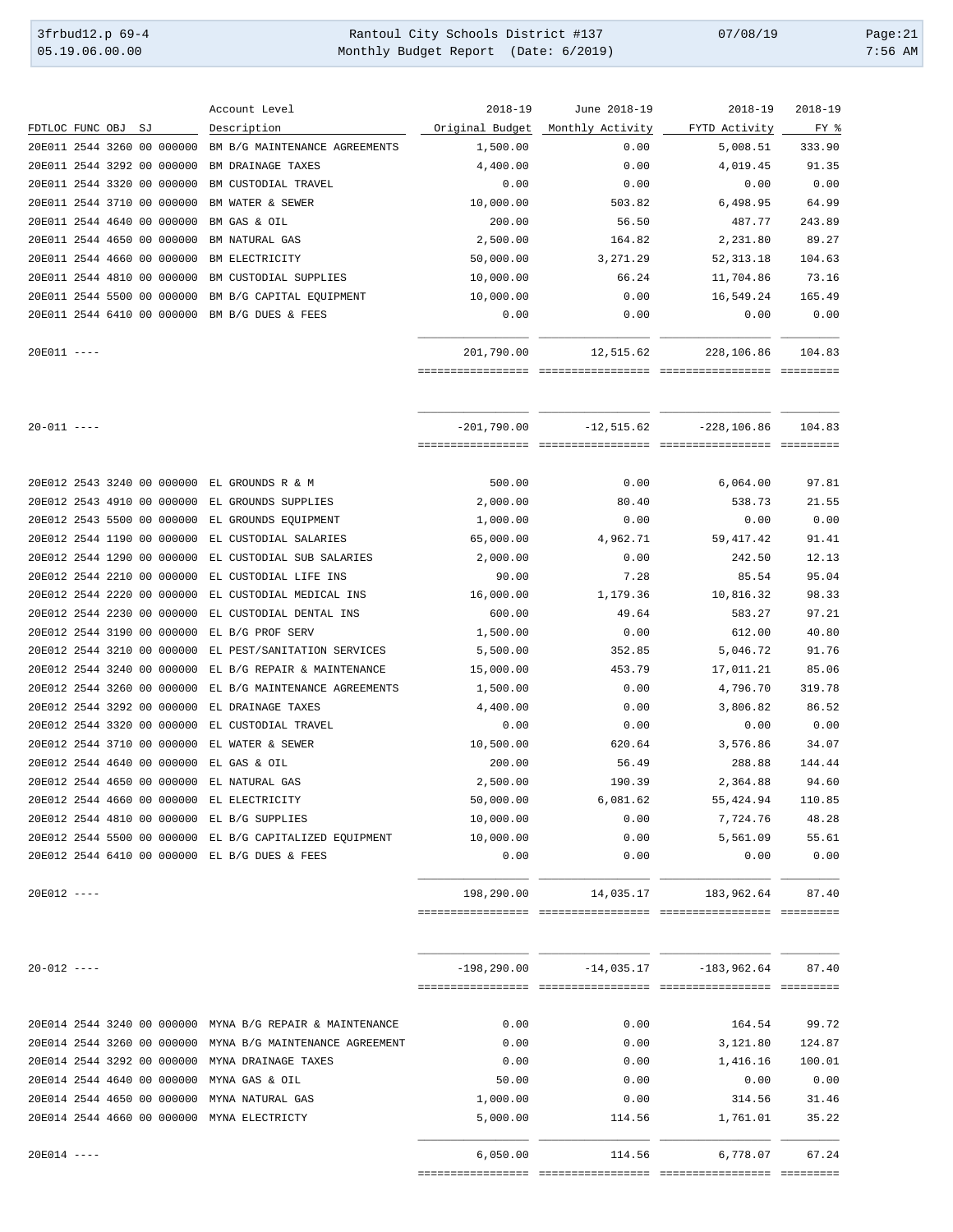3frbud12.p 69-4 <br>
35.19.06.00.00 Rantoul City Schools District #137 07/08/19 Page:22<br>
Monthly Budget Report (Date: 6/2019) 7:56 AM Monthly Budget Report (Date: 6/2019)

|                    |  |                            | Account Level                                           | $2018 - 19$       | June 2018-19     | 2018-19       | $2018 - 19$ |
|--------------------|--|----------------------------|---------------------------------------------------------|-------------------|------------------|---------------|-------------|
| FDTLOC FUNC OBJ SJ |  |                            | Description                                             | Original Budget   | Monthly Activity | FYTD Activity | FY %        |
| $20 - 014$ ----    |  |                            |                                                         | $-6,050.00$       | $-114.56$        | $-6,778.07$   | 67.24       |
|                    |  |                            |                                                         | ================= |                  |               |             |
|                    |  |                            | 20E015 2543 3240 00 000000 NV GROUNDS R & M             | 500.00            | 404.98           | 1,566.85      | 26.11       |
|                    |  | 20E015 2543 4910 00 000000 | NV GROUNDS SUPPLIES                                     | 2,000.00          | 264.00           | 662.26        | 33.11       |
|                    |  | 20E015 2543 5500 00 000000 | NV GROUNDS EQUIPMENT                                    | 1,000.00          | 0.00             | 0.00          | 0.00        |
|                    |  | 20E015 2544 1190 00 000000 | NV CUSTODIAL SALARIES                                   | 75,000.00         | 5,920.60         | 72,801.17     | 97.07       |
|                    |  | 20E015 2544 1290 00 000000 | NV CUSTODIAL SUB SALARIES                               | 2,000.00          | 0.00             | 0.00          | 0.00        |
|                    |  | 20E015 2544 2210 00 000000 | NV CUSTODIAL LIFE INS                                   | 90.00             | 7.28             | 87.36         | 97.07       |
|                    |  | 20E015 2544 2220 00 000000 | NV CUSTODIAL MEDICAL INS                                | 16,000.00         | 1,179.36         | 14,556.48     | 99.70       |
|                    |  | 20E015 2544 2230 00 000000 | NV CUSTODIAL DENTAL INS                                 | 600.00            | 49.64            | 446.76        | 74.46       |
|                    |  | 20E015 2544 3190 00 000000 | NV B/G PROF SERVICES                                    | 1,500.00          | 0.00             | 0.00          | 0.00        |
|                    |  | 20E015 2544 3210 00 000000 | NV PEST/SANITATION SERVICES                             | 5,500.00          | 462.70           | 6,505.85      | 118.29      |
|                    |  | 20E015 2544 3240 00 000000 | NV B/G REPAIR & MAINTENANCE                             | 15,000.00         | 221.62           | 12,206.11     | 61.03       |
|                    |  | 20E015 2544 3260 00 000000 | NV B/G MAINTENANCE AGREEMENTS                           | 1,500.00          | 0.00             | 3,889.08      | 259.27      |
|                    |  | 20E015 2544 3292 00 000000 | NV DRAINAGE TAXES                                       | 4,400.00          | 0.00             | 3,927.03      | 89.25       |
|                    |  | 20E015 2544 3320 00 000000 | NV CUSTODIAL TRAVEL                                     | 0.00              | 0.00             | 0.00          | 0.00        |
|                    |  | 20E015 2544 3710 00 000000 | NV WATER & SEWER                                        | 5,500.00          | 417.47           | 4,122.07      | 74.95       |
|                    |  | 20E015 2544 4640 00 000000 | NV GAS & OIL                                            | 150.00            | 70.58            | 284.70        | 189.80      |
|                    |  | 20E015 2544 4650 00 000000 | NV NATURAL GAS                                          | 1,500.00          | 126.33           | 1,506.50      | 100.43      |
|                    |  | 20E015 2544 4660 00 000000 | NV ELECTRICITY                                          | 5,500.00          | 3,445.71         | 57,002.85     | 103.64      |
|                    |  | 20E015 2544 4810 00 000000 | NV B/G SUPPLIES                                         | 10,000.00         | 69.33            | 9,969.30      | 62.31       |
|                    |  | 20E015 2544 5500 00 000000 | NV B/G CAPITALIZED EQUIPMENT                            | 10,000.00         | 0.00             | 6,091.20      | 60.91       |
|                    |  |                            | 20E015 2544 6410 00 000000 NV B/G DUES & FEES           | 0.00              | 0.00             | 0.00          | 0.00        |
| $20E015$ ----      |  |                            |                                                         | 157,740.00        | 12,639.60        | 195,625.57    | 87.98       |
|                    |  |                            |                                                         |                   |                  |               |             |
| $20 - 015$ ----    |  |                            |                                                         | $-157,740.00$     | $-12,639.60$     | $-195,625.57$ | 87.98       |
|                    |  |                            |                                                         |                   |                  |               |             |
|                    |  |                            | 20E016 2543 3240 00 000000 PA GROUNDS R & M             | 500.00            | 0.00             | 2,868.07      | 47.80       |
|                    |  |                            | 20E016 2543 4910 00 000000 PA GROUNDS SUPPLIES          | 2,000.00          | 0.00             | 1,955.26      | 32.59       |
|                    |  |                            | 20E016 2543 5500 00 000000 PA GROUNDS EQUIPMENT         | 1,000.00          | 0.00             | 0.00          | 0.00        |
|                    |  | 20E016 2544 1190 00 000000 | PA CUSTODIAL SALARIES                                   | 78,000.00         | 4,536.32         | 45,367.67     | 58.16       |
|                    |  | 20E016 2544 1290 00 000000 | PA CUSTODIAL SUB SALARIES                               | 2,000.00          | 0.00             | 7,010.60      | 350.53      |
|                    |  | 20E016 2544 2210 00 000000 | PA CUSTODIAL LIFE INS                                   | 90.00             | 7.28             | 87.36         | 97.07       |
|                    |  | 20E016 2544 2220 00 000000 | PA CUSTODIAL MEDICAL INS                                | 16,000.00         | 1,179.36         | 14,556.48     | 99.70       |
|                    |  | 20E016 2544 2230 00 000000 | PA CUSTODIAL DENTAL INS                                 | 600.00            | 49.64            | 595.68        | 99.28       |
|                    |  | 20E016 2544 3190 00 000000 | PA B/G PROF SERVICES                                    | 1,500.00          | 0.00             | 2,822.85      | 188.19      |
|                    |  | 20E016 2544 3210 00 000000 | PA / PEST SANITATION SERVICES                           | 5,500.00          | 194.85           | 4,027.30      | 73.22       |
|                    |  | 20E016 2544 3240 00 000000 | PA B/G REPAIR & MAINTEN                                 | 15,000.00         | 0.00             | 21,814.88     | 145.43      |
|                    |  | 20E016 2544 3260 00 000000 | PA B/G MAINTENANCE AGREEMENT                            | 1,500.00          | 0.00             | 5,634.35      | 375.62      |
|                    |  | 20E016 2544 3292 00 000000 | PA DRAINAGE TAXES                                       | 4,400.00          | 0.00             | 4,800.45      | 109.10      |
|                    |  | 20E016 2544 3320 00 000000 | PA CUSTODIAL TRAVEL                                     | 0.00              | 0.00             | 0.00          | 0.00        |
|                    |  | 20E016 2544 3710 00 000000 | PA WATER & SEWER                                        | 5,500.00          | 973.19           | 5, 252.42     | 95.50       |
|                    |  | 20E016 2544 4640 00 000000 | PA GAS & OIL                                            | 250.00            | 91.61            | 565.14        | 226.06      |
|                    |  | 20E016 2544 4650 00 000000 | PA NATURAL GAS                                          | 2,000.00          | 136.16           | 1,732.47      | 86.62       |
|                    |  | 20E016 2544 4660 00 000000 | PA ELECTRICITY                                          | 55,000.00         | 6,580.99         | 54,151.99     | 98.46       |
|                    |  |                            | 20E016 2544 4810 00 000000 PA B/G SUPPLIES              | 10,000.00         | 109.80           | 5,818.29      | 36.36       |
|                    |  |                            | 20E016 2544 5500 00 000000 PA B/G CAPITALIZED EQUIPMENT | 10,000.00         | 0.00             | 14,981.53     | 149.82      |
|                    |  |                            | 20E016 2544 6410 00 000000 PA B/G DUES & FEES           | 0.00              | 0.00             | 0.00          | 0.00        |
| $20E016$ ----      |  |                            |                                                         | 210,840.00        | 13,859.20        | 194,042.79    | 86.26       |
|                    |  |                            |                                                         |                   |                  |               |             |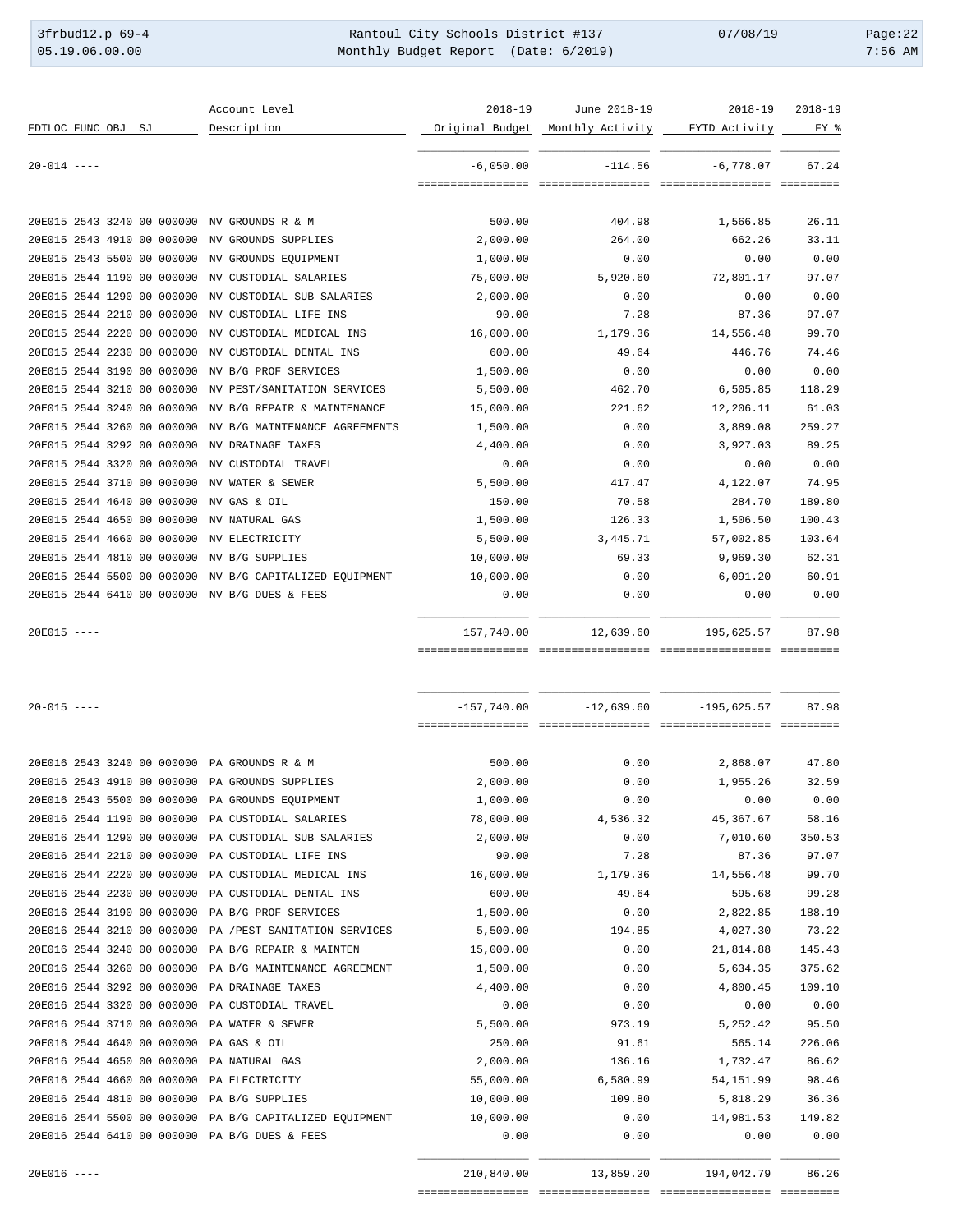3frbud12.p 69-4 <br>
35.19.06.00.00 Rantoul City Schools District #137 07/08/19 Page:23<br>
Monthly Budget Report (Date: 6/2019) 7:56 AM Monthly Budget Report (Date: 6/2019)

|                            |  |  | Account Level                                  | $2018 - 19$   | June 2018-19                     | $2018 - 19$   | $2018 - 19$ |
|----------------------------|--|--|------------------------------------------------|---------------|----------------------------------|---------------|-------------|
| FDTLOC FUNC OBJ SJ         |  |  | Description                                    |               | Original Budget Monthly Activity | FYTD Activity | FY %        |
|                            |  |  |                                                |               |                                  |               |             |
| $20 - 016$ ----            |  |  |                                                | $-210,840.00$ | $-13,859.20$                     | $-194,042.79$ | 86.26       |
|                            |  |  |                                                |               |                                  |               |             |
|                            |  |  | 20E027 2543 3240 00 000000 JWE GROUNDS R & M   | 750.00        | 0.00                             | 4,886.29      | 81.44       |
| 20E027 2543 4910 00 000000 |  |  | JWE GROUNDS SUPPLIES                           | 2,000.00      | 98.97                            | 975.80        | 48.79       |
| 20E027 2543 5500 00 000000 |  |  | JWE GROUNDS EQUIPMENT                          | 1,000.00      | 0.00                             | 904.46        | 90.45       |
| 20E027 2544 1190 00 000000 |  |  | JWE CUSTODIAL SALARIES                         | 85,000.00     | 6,750.51                         | 82,134.18     | 96.63       |
| 20E027 2544 1290 00 000000 |  |  | JWE CUSTODIAL SUB SALARIES                     | 4,000.00      | 2,000.00                         | 5,440.00      | 136.00      |
| 20E027 2544 2210 00 000000 |  |  | JWE CUSTODIAL LIFE INS                         | 135.00        | 10.92                            | 131.04        | 97.07       |
| 20E027 2544 2220 00 000000 |  |  | JWE CUSTODIAL MEDICAL INS                      | 24,000.00     | 1,769.04                         | 21,834.72     | 99.25       |
| 20E027 2544 2230 00 000000 |  |  | JWE CUSTODIAL DENTAL INS                       | 900.00        | 74.46                            | 893.52        | 99.28       |
| 20E027 2544 3190 00 000000 |  |  | JWE B/G PROF SERVICES                          | 3,000.00      | 0.00                             | 1,120.00      | 37.33       |
| 20E027 2544 3210 00 000000 |  |  | JWE PEST/SANITATION SERVICES                   | 5,500.00      | 462.70                           | 7,652.99      | 139.15      |
| 20E027 2544 3240 00 000000 |  |  | JWE B/G REPAIR & MAINTENANCE                   | 15,000.00     | 4,013.67                         | 96,011.12     | 320.04      |
| 20E027 2544 3260 00 000000 |  |  | JWE B/G MAINTENANCE AGREEMENTS                 | 8,000.00      | 0.00                             | 6,823.11      | 85.29       |
| 20E027 2544 3292 00 000000 |  |  | JWE DRAINAGE TAXES                             | 4,400.00      | 0.00                             | 3,425.89      | 77.86       |
| 20E027 2544 3320 00 000000 |  |  | JWE CUSTODIAL TRAVEL                           | 0.00          | 0.00                             | 0.00          | 0.00        |
| 20E027 2544 3710 00 000000 |  |  | JWE WATER & SEWER                              | 12,000.00     | 678.35                           | 7,741.81      | 64.52       |
| 20E027 2544 4640 00 000000 |  |  | JWE GAS & OIL                                  | 200.00        | 97.45                            | 675.28        | 337.64      |
| 20E027 2544 4650 00 000000 |  |  | JWE NATURAL GAS                                | 20,000.00     | 301.51                           | 7,157.08      | 35.79       |
| 20E027 2544 4660 00 000000 |  |  | JWE ELECTRICITY                                | 100,000.00    | 6,119.12                         | 101,174.71    | 101.17      |
| 20E027 2544 4810 00 000000 |  |  | JWE B/G SUPPLIES                               | 10,000.00     | 288.13                           | 16,905.95     | 80.50       |
| 20E027 2544 5500 00 000000 |  |  | JWE B/G CAPITALIZED EOUIPMENT                  | 10,000.00     | 0.00                             | 3,200.00      | 32.00       |
|                            |  |  | 20E027 2544 6410 00 000000 JWE B/G DUES & FEES | 0.00          | 0.00                             | 0.00          | 0.00        |
| $20E027$ ----              |  |  |                                                | 305,885.00    | 22,664.83                        | 369,087.95    | 110.13      |
|                            |  |  |                                                |               |                                  |               |             |
|                            |  |  |                                                |               |                                  |               |             |
| $20 - 027$ ----            |  |  |                                                | $-305,885.00$ | $-22,664.83$                     | $-369,087.95$ | 110.13      |
|                            |  |  |                                                |               |                                  |               |             |
| $20--- - -$                |  |  |                                                | 43,655.00     | $-30,987.21$                     | 18,424.72     | $-19.42$    |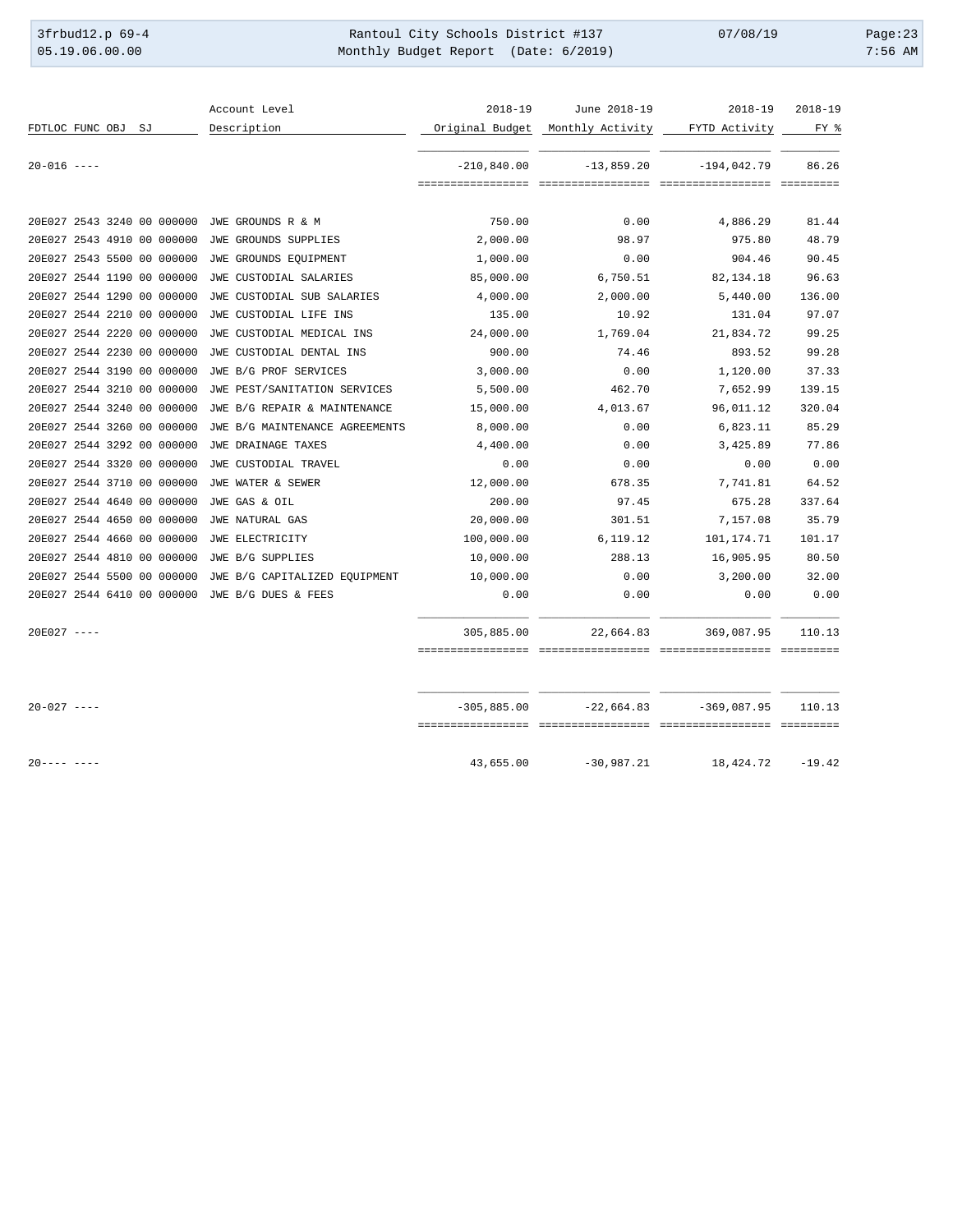| 3frbud12.p 69-4 | Rantoul City Schools District #137   | 07/08/19 | Page: $24$ |
|-----------------|--------------------------------------|----------|------------|
| 05.19.06.00.00  | Monthly Budget Report (Date: 6/2019) |          | $7:56$ AM  |

|                    |  |                            | Account Level                                             | $2018 - 19$     | June 2018-19     | $2018 - 19$                | $2018 - 19$ |
|--------------------|--|----------------------------|-----------------------------------------------------------|-----------------|------------------|----------------------------|-------------|
| FDTLOC FUNC OBJ SJ |  |                            | Description                                               | Original Budget | Monthly Activity | FYTD Activity              | FY %        |
|                    |  | 30R000 0000 0000 00 000000 |                                                           | 0.00            | 0.00             | 0.00                       | 0.00        |
|                    |  | 30R000 1515 0000 00 000000 | INTEREST EARNED NOW ACCOUNT                               | 700.00          | 21.54            | 593.73                     | 84.82       |
|                    |  | 30R000 1530 0000 00 000000 | 8038CP BOND INTEREST FROM IRS                             | 379,188.00      | 0.00             | 0.00                       | 0.00        |
|                    |  | 30R000 1983 0000 00 000000 | SCHOOL FACILITY OCCUPATION TAX                            | 1,260,000.00    | 94,749.93        | 1,205,103.03               | 95.64       |
|                    |  | 30R000 4869 0000 00 000000 | BUILD AMERICA BOND INTEREST RE                            | 259,767.00      | 0.00             | 458,450.48                 | 176.49      |
| $30R000 - - - -$   |  |                            |                                                           | 1,899,655.00    | 94,771.47        | 1,664,147.24               | 87.60       |
|                    |  |                            |                                                           |                 |                  |                            |             |
|                    |  | 30E000 5200 6200 00 000000 | INTEREST ON BOND DEBT                                     | 1,021,325.00    | 0.00             | 890,604.07                 | 87.20       |
|                    |  | 30E000 5300 6100 00 000000 | PRINCIPAL PAID ON BOND DEBT                               | 875,000.00      | 0.00             | 875,000.00                 | 100.00      |
|                    |  |                            | 30E000 5400 3200 00 000000 OTHER SERVICES/FEE'S FOR BONDS | 1,200.00        | 0.00             | 974.00                     | 81.17       |
| $30E000$ ----      |  |                            |                                                           | 1,897,525.00    | 0.00             | 1,766,578.07               | 93.10       |
|                    |  |                            |                                                           |                 |                  |                            |             |
|                    |  |                            |                                                           |                 |                  |                            |             |
| $30 - 000$ ----    |  |                            |                                                           | 2.130.00        | 94,771.47        | $-102,430.83 -4.808.96$    |             |
|                    |  |                            |                                                           |                 |                  |                            |             |
| $30--- - -$        |  |                            |                                                           | 2,130.00        | 94,771.47        | $-102, 430.83 - 4, 808.96$ |             |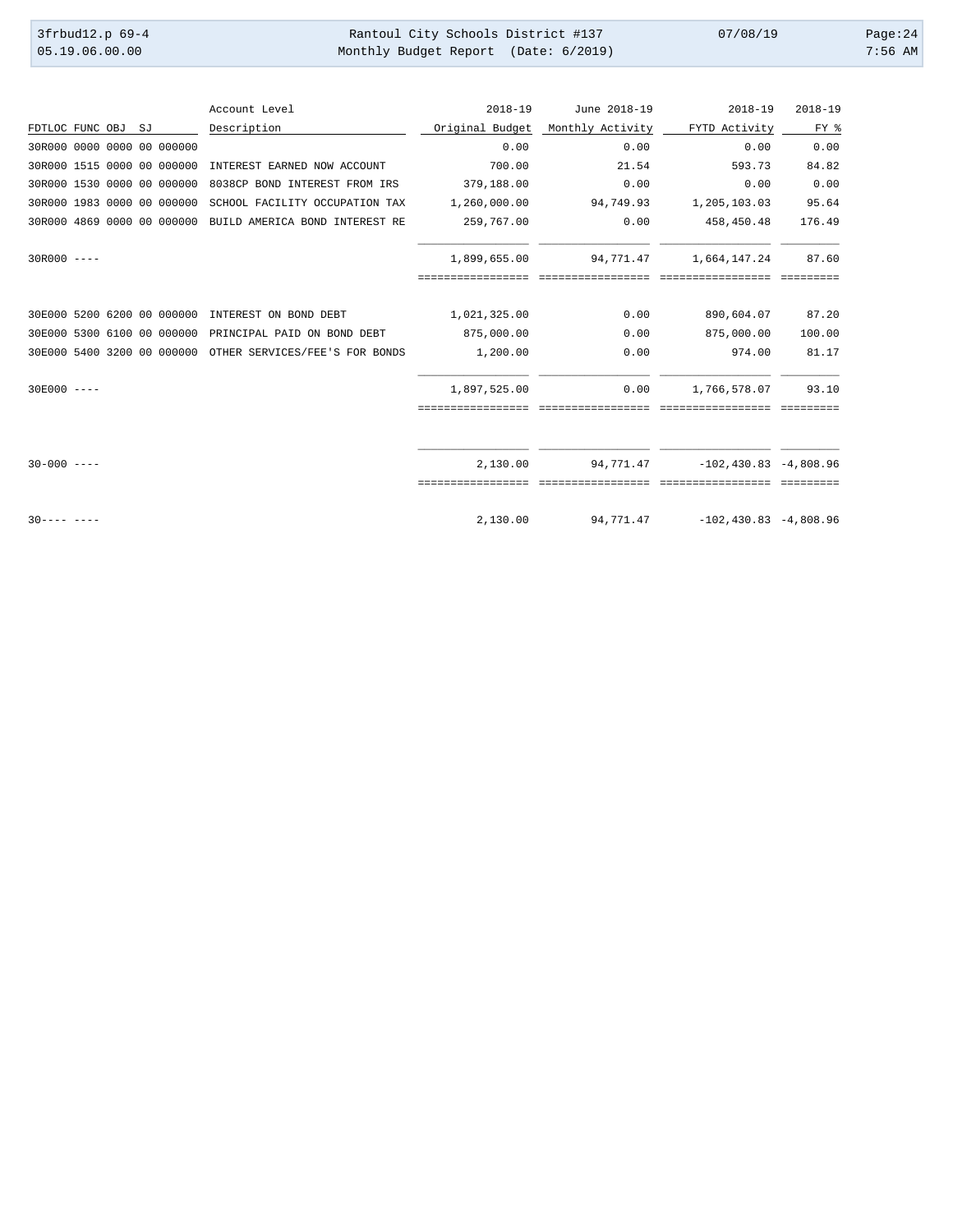3frbud12.p 69-4 <br>
35.19.06.00.00 Rantoul City Schools District #137 07/08/19 Page:25<br>
Monthly Budget Report (Date: 6/2019) 7:56 AM Monthly Budget Report (Date: 6/2019)

|                 |                    |                                | Account Level                  | $2018 - 19$     | June 2018-19     | 2018-19       | 2018-19 |
|-----------------|--------------------|--------------------------------|--------------------------------|-----------------|------------------|---------------|---------|
|                 | FDTLOC FUNC OBJ SJ |                                | Description                    | Original Budget | Monthly Activity | FYTD Activity | FY %    |
|                 |                    | 40R000 0000 0000 00 000000     |                                | 0.00            | 0.00             | 0.00          | 0.00    |
|                 |                    | 40R000 1111 0000 00 000000     | CURRENT YEAR TAX LEVY          | 244, 217.00     | 45,628.61        | 157,901.89    | 64.66   |
|                 |                    | 40R000 1112 0000 00 000000     | FIRST PRIOR YR TAX LEVY        | 500.00          | 0.00             | 0.00          | 0.00    |
|                 |                    | 40R000 1210 0000 00 000000     | MOBILE HOME PRIVILEGE TAX      | 500.00          | 0.00             | 531.61        | 106.32  |
|                 |                    | 40R000 1220 0000 00 000000     | PAYMENT/LOCAL HOUSING          | 500.00          | 0.00             | 651.58        | 130.32  |
|                 |                    | 40R000 1411 0000 00 000000     | FROM PUPILS AND PARENTS        | 1,000.00        | 0.00             | 0.00          | 0.00    |
|                 |                    | 40R000 1415 0000 00 000000     | FROM OTHER SCH. DISTRICTS      | 0.00            | 0.00             | 0.00          | 0.00    |
|                 |                    | 40R000 1510 0000 00 000000     | INTEREST EARNED-INVESTMNT      | 0.00            | 0.00             | 0.00          | 0.00    |
|                 |                    | 40R000 1515 0000 00 000000     | INTEREST EARNED -NOW ACCT      | 250.00          | 24.11            | 395.84        | 158.34  |
|                 |                    | 40R000 1930 0000 00 000000     | SALE OR COMP/FIXED ASSETS      | 0.00            | 0.00             | 0.00          | 0.00    |
|                 |                    | 40R000 1996 0000 00 000000     | MISC - REIMBURSE EXPENSE       | 4,000.00        | 0.00             | 4,589.73      | 114.74  |
|                 |                    | 40R000 1999 0000 00 000000     | MISCELLANEOUS INCOME           | 0.00            | 0.00             | 170.46        | 0.00    |
|                 |                    | 40R000 3001 0000 00 000000     | GENERAL STATE AID TRANSPORTATI | 130,000.00      | 130,000.00       | 130,000.00    | 100.00  |
|                 |                    | 40R000 3500 0000 00 000000     | TRANSPORTATION-REGULAR         | 199,000.00      | 0.00             | 138,899.91    | 69.80   |
|                 |                    | 40R000 3510 0000 00 000000     | SP ED TRANSPORTATION           | 357,403.00      | 0.00             | 295, 143. 79  | 82.58   |
|                 |                    | 40R000 3705 0000 00 000000 PFA |                                | 0.00            | 130,810.87       | 130,810.87    | 0.00    |
| $40R000$ ----   |                    |                                |                                | 937,370.00      | 306,463.59       | 859,095.68    | 91.65   |
|                 |                    |                                |                                |                 |                  |               |         |
|                 |                    | 40E000 2552 3240 00 000000     | TRANSPORTATION SERV R & M      | 0.00            | 0.00             | 498.50        | 0.00    |
|                 |                    | 40E000 2552 3300 00 000000     | SP ED TRANSPORTATION SERV      | 447,000.00      | 63,964.38        | 427,738.41    | 95.69   |
|                 |                    | 40E000 2552 3305 00 000000     | NON-REIMB TRANSPORTATION SERV  | 18,000.00       | 3,044.79         | 16,220.22     | 90.11   |
|                 |                    | 40E000 2552 3310 00 000000     | REGULAR ED TRANSPORTATION SERV | 243,500.00      | 34,888.57        | 264, 387.86   | 108.58  |
|                 |                    | 40E000 2552 3320 00 000000     | TRANSPORTATION TRAVEL          | 7,000.00        | 1,095.04         | 8,397.78      | 119.97  |
|                 |                    | 40E000 2552 4640 00 000000     | TRANSPORTATION SERV GAS        | 22,000.00       | $-21,751.46$     | 13,720.46     | 62.37   |
|                 |                    | 40E000 2552 4650 00 000000     | TRANSPORTATION NATURAL GAS     | 1,500.00        | 99.16            | 1,596.64      | 106.44  |
|                 |                    | 40E000 2552 4660 00 000000     | TRANSPORTATION ELECTRICITY     | 3,000.00        | 304.66           | 5,292.18      | 176.41  |
| $40E000$ ----   |                    |                                |                                | 742,000.00      | 81,645.14        | 737,852.05    | 99.44   |
|                 |                    |                                |                                |                 |                  |               |         |
| $40 - 000$ ---- |                    |                                |                                | 195,370.00      | 224,818.45       | 121, 243.63   | 62.06   |
|                 |                    |                                |                                |                 |                  |               |         |
| $40--- - -$     |                    |                                |                                | 195,370.00      | 224,818.45       | 121, 243.63   | 62.06   |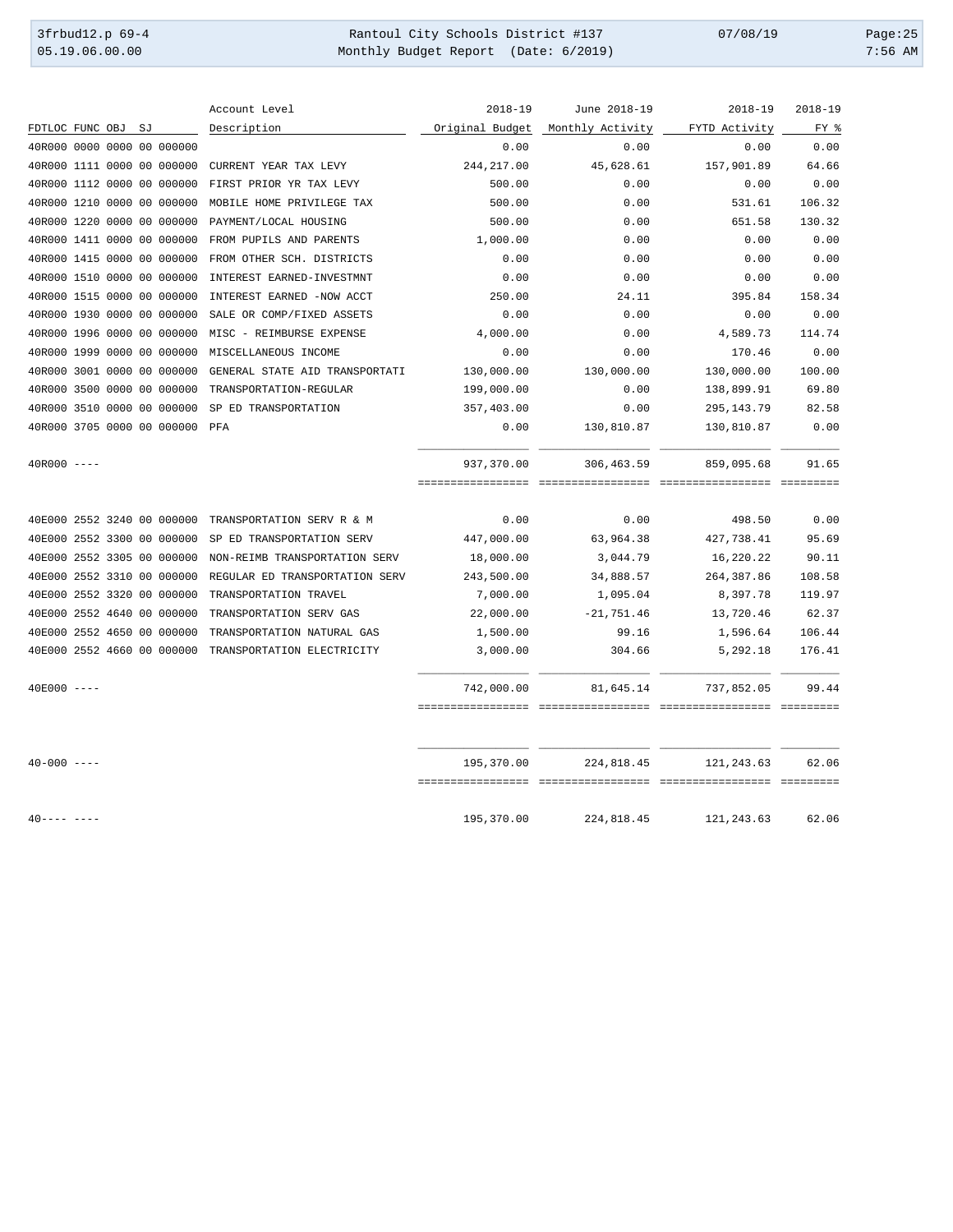3frbud12.p 69-4 <br>
35.19.06.00.00 Rantoul City Schools District #137 07/08/19 Page:26<br>
Monthly Budget Report (Date: 6/2019) 7:56 AM Monthly Budget Report (Date: 6/2019)

|                                                     | Account Level                                           | $2018 - 19$       | June 2018-19      | $2018 - 19$       | $2018 - 19$ |
|-----------------------------------------------------|---------------------------------------------------------|-------------------|-------------------|-------------------|-------------|
| FDTLOC FUNC OBJ<br>SJ                               | Description                                             | Original Budget   | Monthly Activity  | FYTD Activity     | FY %        |
| 50R000 0000 0000 00 000000                          |                                                         | 0.00              | 0.00              | 0.00              | 0.00        |
| 50R000 1111 0000 00 000000                          | CURRENT YEAR TAX LEVY                                   | 288,125.00        | 59, 318.97        | 191,641.04        | 66.51       |
| 50R000 1112 0000 00 000000                          | FIRST PRIOR YR TAX LEVY                                 | 1,500.00          | 0.00              | 0.00              | 0.00        |
| 50R000 1150 0000 00 000000                          | SOCIAL SECURITY CURRENT TAX LE                          | 322,371.00        | 73,901.88         | 222,040.26        | 68.88       |
| 50R000 1210 0000 00 000000                          | MOBILE HOME PRIVILEGE TAX                               | 1,500.00          | 0.00              | 1,327.94          | 88.53       |
| 50R000 1220 0000 00 000000                          | PAYMENT/LOCAL HOUSING                                   | 2,000.00          | 0.00              | 1,627.67          | 81.38       |
| 50R000 1230 0000 00 000000                          | CORP PERSONAL PROP REPLAC                               | 10,000.00         | 0.00              | 10,000.00         | 100.00      |
| 50R000 1510 0000 00 000000                          | INTEREST EARNED-INVESTMNT                               | 0.00              | 0.00              | 0.00              | 0.00        |
| 50R000 1515 0000 00 000000                          | INTEREST EARNED -NOW ACCT                               | 250.00            | 11.55             | 275.40            | 110.16      |
| 50R000 1999 0000 00 000000 MISCELLANEOUS REVENUE    |                                                         | 0.00              | 0.00              | 0.00              | 0.00        |
| $50R000$ ----                                       |                                                         | 625,746.00        | 133,232.40        | 426, 912.31       | 68.22       |
|                                                     |                                                         | ================= | ================= | ================= | =========   |
| 50E000 0000 2120 00 000000                          |                                                         | 0.00              | 0.00              | 0.00              | 0.00        |
| 50E000 0000 2130 00 000000                          |                                                         | 0.00              | 0.00              | 0.00              | 0.00        |
| 50E000 0000 2140 00 000000                          |                                                         | 0.00              | 0.00              | 0.00              | 0.00        |
| 50E000 1100 2120 00 000000                          | CARE IMRF                                               | 2,000.00          | 109.14            | 1,313.40          | 65.67       |
| 50E000 1100 2130 00 000000                          | CARE FICA                                               | 1,250.00          | 93.34             | 932.72            | 74.62       |
| 50E000 1100 2140 00 000000                          | CARE MEDICARE                                           | 900.00            | 60.49             | 638.93            | 70.99       |
| 50E000 1125 2120 00 000000                          | DIST REG PRE-K IMRF                                     | 0.00              | 0.00              | 955.42            | 100.04      |
| 50E000 1125 2130 00 000000                          | DIST REG PRE-K FICA                                     | 0.00              | 0.00              | 565.78            | 99.96       |
| 50E000 1125 2140 00 000000                          | DISTR REG PRE-K MEDICARE                                | 505.00            | 0.00              | 505.25            | 100.05      |
| 50E000 1215 2120 00 000000                          | DISTR SP ED IMRF                                        | 0.00              | 0.00              | 6,919.96          | 100.00      |
| 50E000 1215 2130 00 000000                          | DIST SP ED FICA                                         | 0.00              | 0.00              | 3,979.41          | 100.01      |
| 50E000 1215 2140 00 000000                          | DIST SP ED MEDICARE                                     | 1,210.00          | 33.14             | 3,486.57          | 70.29       |
| 50E000 1610 2120 00 000000                          | SUMMER SCHOOL IMRF                                      | 30.00             | 18.74             | 18.74             | 62.47       |
| 50E000 1610 2130 00 000000                          | SUMMER SCHOOL FICA                                      | 16.00             | 50.22             | 50.22             | 313.88      |
| 50E000 1610 2140 00 000000                          | SUMMER SCHOOL MEDICARE                                  | 80.00             | 18.87             | 18.87             | 23.59       |
| 50E000 1800 2120 00 000000                          | BILINGUAL IMRF                                          | 420.00            | 24.64             | 1,002.72          | 115.65      |
| 50E000 1800 2130 00 000000                          | BILINGUAL FICA                                          | 250.00            | 21.40             | 631.11            | 123.02      |
| 50E000 1800 2140 00 000000                          | BILINGUAL MEDICARE                                      | 650.00            | 43.52             | 1,366.83          | 127.74      |
|                                                     |                                                         |                   |                   |                   |             |
| 50E000 2112 2120 00 000000                          | DISTRICT ATTENDANCE IMRF                                | 0.00              | 17.04             | 204.54            | 103.30      |
| 50E000 2112 2130 00 000000                          | DISTRICT ATTENDANCE FICA                                | 0.00              | 15.21             | 158.46            | 103.57      |
|                                                     | 50E000 2112 2140 00 000000 DISTRICT ATTENDANCE MEDICARE | 0.00              | 3.56              | 37.01             | 33.34       |
| 50E000 2113 2120 00 000000 SOCIAL WORK SERVICE IMRF |                                                         | 0.00              | 0.00              | 0.00              | 0.00        |
| 50E000 2113 2130 00 000000                          | SOCIAL WORK SERVICE FICA                                | 0.00              | 0.00              | 0.00              | 0.00        |
|                                                     | 50E000 2113 2140 00 000000 SOCIAL WORK SERVICE MEDICARE | 696.00            | 0.00              | 634.90            | 91.22       |
| 50E000 2130 2120 00 000000 OT/PT IMRF               |                                                         | 7,330.00          | 689.86            | 10,193.23         | 139.06      |
| 50E000 2130 2130 00 000000                          | OT/PT FICA                                              | 4,340.00          | 602.97            | 7,074.02          | 163.00      |
| 50E000 2130 2140 00 000000                          | OT/PT MEDICARE                                          | 1,820.00          | 141.02            | 1,654.36          | 90.90       |
| 50E000 2134 2120 00 000000                          | NURSE IMRF                                              | 0.00              | 0.00              | 753.84            | 99.98       |
| 50E000 2134 2130 00 000000                          | NURSE FICA                                              | 0.00              | 0.00              | 348.40            | 100.11      |
| 50E000 2134 2140 00 000000                          | NURSE MEDICARE                                          | 0.00              | 0.00              | 81.47             | 100.58      |
| 50E000 2140 2140 00 000000 PSYCHOLOGIST MEDICARE    |                                                         | 0.00              | 0.00              | 363.15            | 100.04      |
| 50E000 2150 2140 00 000000                          | SPEECH MEDICARE                                         | 0.00              | 2.88              | 330.21            | 100.98      |
| 50E000 2213 2120 00 000000                          | DISTRICT STIPEND IMRF                                   | 0.00              | $-17.26$          | 0.00              | 0.00        |
| 50E000 2213 2130 00 000000                          | DISTRICT STIPEND FICA                                   | 0.00              | $-9.74$           | 0.00              | 0.00        |
| 50E000 2213 2140 00 000000                          | DISTRICT STIPEND MEDICARE                               | 0.00              | $-2.28$           | 106.75            | 97.94       |
| 50E000 2226 2120 00 000000                          | TECHNOLOGY IMRF                                         | 8,400.00          | 110.96            | 6,152.58          | 73.25       |
| 50E000 2226 2130 00 000000                          | TECHNOLOGY FICA                                         | 5,000.00          | 92.82             | 4,130.12          | 82.60       |
| 50E000 2226 2140 00 000000                          | TECHNOLOGY MEDICARE                                     | 1,200.00          | 21.72             | 966.00            | 80.50       |
| 50E000 2321 2120 00 000000                          | OFC OF SUPT I M R F                                     | 5,500.00          | 266.55            | 3,921.03          | 71.29       |
| 50E000 2321 2130 00 000000                          | OFC OF SUPT F I C A                                     | 3,500.00          | 235.88            | 2,687.85          | 76.80       |
| 50E000 2321 2140 00 000000                          | OFC OF SUPT MEDICARE                                    | 5,200.00          | 419.22            | 5,011.13          | 96.37       |
| 50E000 2330 2120 00 004991 MEDICAID SEC IMRF        |                                                         | 0.00              | 36.64             | 109.92            | 0.00        |
| 50E000 2330 2130 00 000000 SP ED ADMIN FICA         |                                                         | 0.00              | 0.00              | 17.05             | 100.29      |
|                                                     |                                                         |                   |                   |                   |             |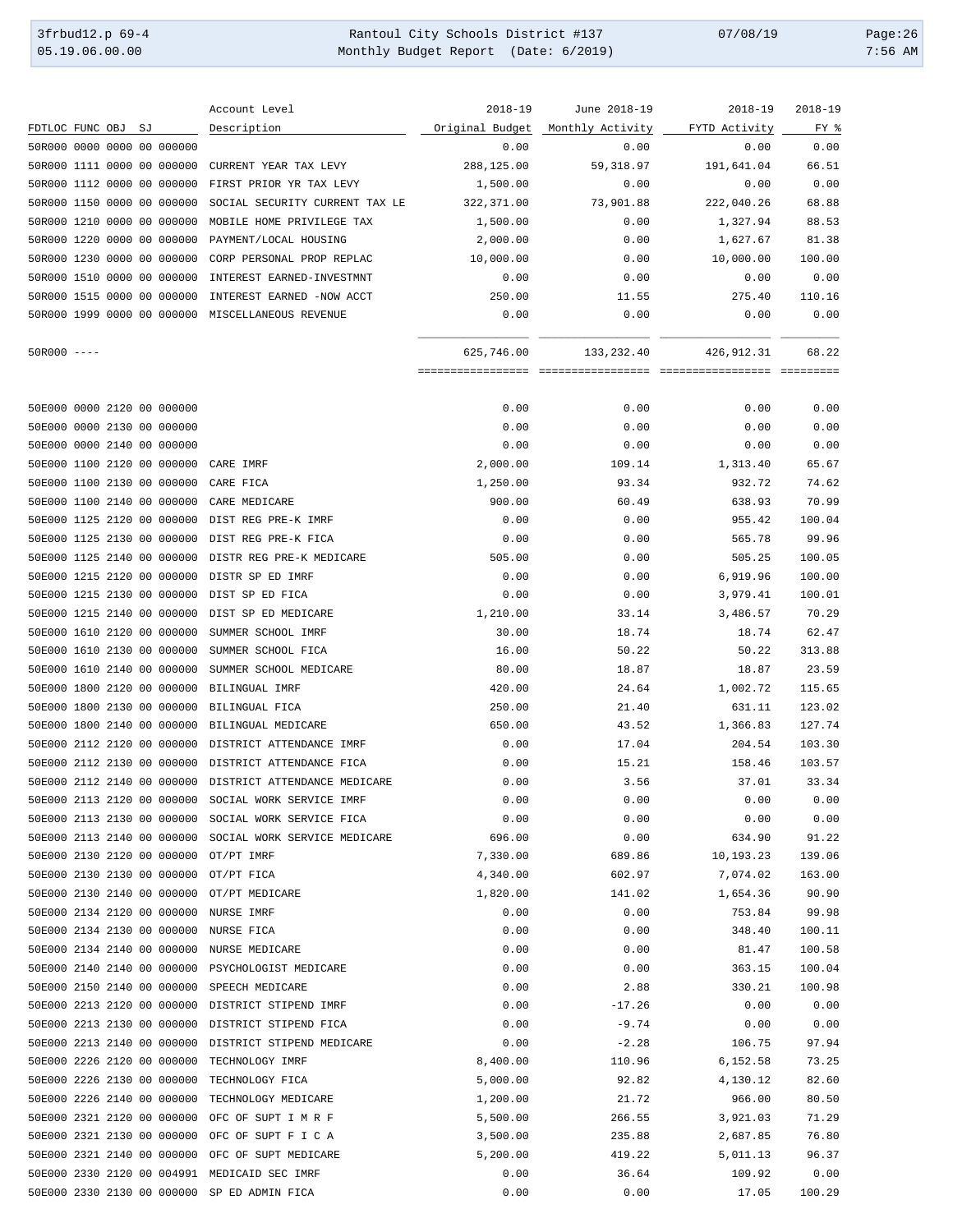3frbud12.p 69-4 Rantoul City Schools District #137 07/08/19 Page:27 Monthly Budget Report (Date: 6/2019)

|                 |  |    |                            | Account Level                 | $2018 - 19$     | June 2018-19     | $2018 - 19$   | $2018 - 19$ |
|-----------------|--|----|----------------------------|-------------------------------|-----------------|------------------|---------------|-------------|
| FDTLOC FUNC OBJ |  | SJ |                            | Description                   | Original Budget | Monthly Activity | FYTD Activity | FY %        |
|                 |  |    | 50E000 2330 2130 00 004991 | MEDICAID SEC FICA             | 0.00            | 24.50            | 73.50         | 0.00        |
|                 |  |    | 50E000 2330 2130 00 004992 | FFS SP ED IMRF                | 0.00            | 3.10             | 37.20         | 186.00      |
|                 |  |    | 50E000 2330 2140 00 000000 | SP ED DIRECTOR MEDICARE       | 1,930.00        | 64.91            | 2,022.44      | 104.79      |
|                 |  |    | 50E000 2330 2140 00 004991 | MEDICAID SEC MEDICARE         | 0.00            | 5.72             | 17.16         | 0.00        |
|                 |  |    | 50E000 2330 2140 00 004992 | ASST SP ED DIRECTOR MEDICARE  | 1,235.00        | 95.98            | 1,201.91      | 97.32       |
|                 |  |    | 50E000 2520 2120 00 000000 | FISCAL SERVICES I M R F       | 18,500.00       | 981.55           | 14,034.17     | 75.86       |
|                 |  |    | 50E000 2520 2130 00 000000 | FISCAL SERVICES F I C A       | 10,850.00       | 722.72           | 8,461.02      | 77.98       |
|                 |  |    | 50E000 2520 2140 00 000000 | FISCAL SERVICES MEDICARE      | 2,550.00        | 169.02           | 1,964.18      | 77.03       |
|                 |  |    | 50E000 2542 2120 00 000000 | FACILITIES DIR IMRF           | 7,330.00        | 403.62           | 6,075.24      | 82.88       |
|                 |  |    | 50E000 2542 2130 00 000000 | FACILITIES DIRECTOR FICA      | 4,380.00        | 356.92           | 4,352.43      | 99.37       |
|                 |  |    | 50E000 2542 2140 00 000000 | FACILITIES DIRECTOR MEDICARE  | 1,025.00        | 83.48            | 1,017.77      | 99.29       |
|                 |  |    | 50E000 2561 2120 00 000000 | CAFETERIA SUPERVISOR IMRF     | 6, 250.00       | 344.98           | 5,192.64      | 83.08       |
|                 |  |    | 50E000 2561 2130 00 000000 | CAFETERIA SUPERVISOR FICA     | 3,730.00        | 295.68           | 3,593.40      | 96.34       |
|                 |  |    | 50E000 2561 2140 00 000000 | CAFETERIA SUPERVISOR MEDICARE | 875.00          | 69.16            | 840.44        | 96.05       |
|                 |  |    | 50E000 2573 2120 00 000000 | WAREHOUSE IMRF                | 4,200.00        | 206.06           | 2,293.69      | 54.61       |
|                 |  |    | 50E000 2573 2130 00 000000 | WAREHOUSE<br>FICA             | 2,550.00        | 186.58           | 1,746.67      | 68.50       |
|                 |  |    | 50E000 2573 2140 00 000000 | WAREHOUSE MEDICARE            | 600.00          | 43.64            | 408.54        | 68.09       |
|                 |  |    | 50E000 2660 2120 00 000000 | INFO SYS MGR IMRF             | 6,800.00        | 375.58           | 5,627.24      | 82.75       |
|                 |  |    | 50E000 2660 2130 00 000000 | INFO SYS MGR FICA             | 4,050.00        | 335.54           | 4,026.48      | 99.42       |
|                 |  |    | 50E000 2660 2140 00 000000 | INFO SYS MGR MEDICARE         | 950.00          | 78.48            | 941.76        | 99.13       |
| $50E000 - - -$  |  |    |                            |                               | 128,102.00      | 7,947.77         | 131,249.83    | 88.75       |

================= ================= ================= =========

| $50 - 000$ ---- |  |                            |                                                       |           |          | 497,644.00 125,284.63 295,662.48 | 61.87  |
|-----------------|--|----------------------------|-------------------------------------------------------|-----------|----------|----------------------------------|--------|
|                 |  |                            |                                                       |           |          |                                  |        |
|                 |  |                            | 50E011 1110 2120 00 000000 BM INSTR IMRF              | 0.00      | 92.38    | 797.00                           | 101.27 |
|                 |  |                            | 50E011 1110 2130 00 000000 BM INSTR FICA              | 0.00      | 75.76    | 579.02                           | 102.85 |
|                 |  |                            | 50E011 1110 2140 00 000000 BM INSTR MEDICARE          | 14,284.00 | 1,061.38 | 12,712.84                        | 89.00  |
|                 |  |                            | 50E011 1110 2140 00 003001 BM TEACHER MENTOR MEDICARE | 0.00      | 0.00     | 8.25                             | 206.25 |
|                 |  | 50E011 1125 2120 00 000000 | BM REG PRE-K IMRF                                     | 1,622.00  | 95.04    | 1,131.46                         | 62.86  |
|                 |  | 50E011 1125 2130 00 000000 | BM REG PRE-K FICA                                     | 961.00    | 80.40    | 844.64                           | 82.40  |
|                 |  | 50E011 1125 2140 00 000000 | BM REG PRE-K MEDICARE                                 | 225.00    | 48.02    | 485.50                           | 80.92  |
|                 |  | 50E011 1130 2140 00 000000 | BM HOMEBOUND MEDICARE                                 | 10.00     | 0.00     | 0.44                             | 4.40   |
|                 |  | 50E011 1215 2120 00 000000 | BM SP ED IMRF                                         | 11,065.00 | 223.36   | 6,528.99                         | 59.01  |
|                 |  | 50E011 1215 2130 00 000000 | BM SP ED FICA                                         | 6,552.00  | 204.60   | 4,775.21                         | 72.88  |
|                 |  | 50E011 1215 2140 00 000000 | BM SP ED MEDICARE                                     | 3,781.00  | 247.36   | 2,647.65                         | 70.03  |
|                 |  | 50E011 1225 2120 00 000000 | BM PRE-K SP ED IMRF                                   | 0.00      | 88.55    | 1,135.51                         | 0.00   |
|                 |  | 50E011 1225 2130 00 000000 | BM PRE-K SP ED FICA                                   | 0.00      | 79.11    | 864.27                           | 0.00   |
|                 |  | 50E011 1225 2140 00 000000 | BM PRE-K SP ED MEDICARE                               | 0.00      | 45.96    | 470.85                           | 0.00   |
|                 |  | 50E011 1800 2120 00 000000 | BM BILINGUAL IMRF                                     | 0.00      | 52.18    | 637.93                           | 0.00   |
|                 |  | 50E011 1800 2130 00 000000 | BM BILINGUAL FICA                                     | 0.00      | 45.04    | 456.83                           | 0.00   |
|                 |  | 50E011 1800 2140 00 000000 | BM BILINGUAL MEDICARE                                 | 250.00    | 10.53    | 106.81                           | 42.72  |
|                 |  | 50E011 2110 2120 00 000000 | BM BEHAVIOR COACH IMRF                                | 0.00      | 200.56   | 1,962.84                         | 60.40  |
|                 |  | 50E011 2110 2130 00 000000 | BM BEHAVIOR COACH FICA                                | 0.00      | 164.66   | 1,417.01                         | 72.67  |
|                 |  | 50E011 2110 2140 00 000000 | BM BEHAVIOR COACH MEDICARE                            | 0.00      | 38.50    | 331.36                           | 73.64  |
|                 |  | 50E011 2113 2140 00 000000 | BM SOC WORK MEDICARE                                  | 725.00    | 59.19    | 593.37                           | 81.84  |
|                 |  | 50E011 2134 2120 00 000000 | BM NURSE IMRF                                         | 2,310.00  | 0.00     | 1,534.11                         | 66.41  |
|                 |  | 50E011 2134 2130 00 000000 | BM NURSE FICA                                         | 1,375.00  | 6.51     | 1,182.87                         | 86.03  |
|                 |  | 50E011 2134 2140 00 000000 | BM NURSE MEDICARE                                     | 325.00    | 1.53     | 276.62                           | 85.11  |
|                 |  | 50E011 2140 2140 00 000000 | BM PSYCHOLOGIST MEDICARE                              | 75.00     | 57.46    | 574.61                           | 76.61  |
|                 |  | 50E011 2150 2140 00 000000 | BM SPEECH MEDICARE                                    | 609.00    | 54.88    | 546.84                           | 89.79  |
|                 |  | 50E011 2210 2140 00 003001 | BM INSTR COACH MEDICARE                               | 851.00    | 70.92    | 709.20                           | 83.34  |
|                 |  | 50E011 2410 2120 00 000000 | BM OFC OF PRIN IMRF                                   | 6,000.00  | 322.14   | 4,561.17                         | 76.02  |
|                 |  |                            | 50E011 2410 2130 00 000000 BM OFC OF PRIN FICA        | 3,700.00  | 286.35   | 3,272.04                         | 88.43  |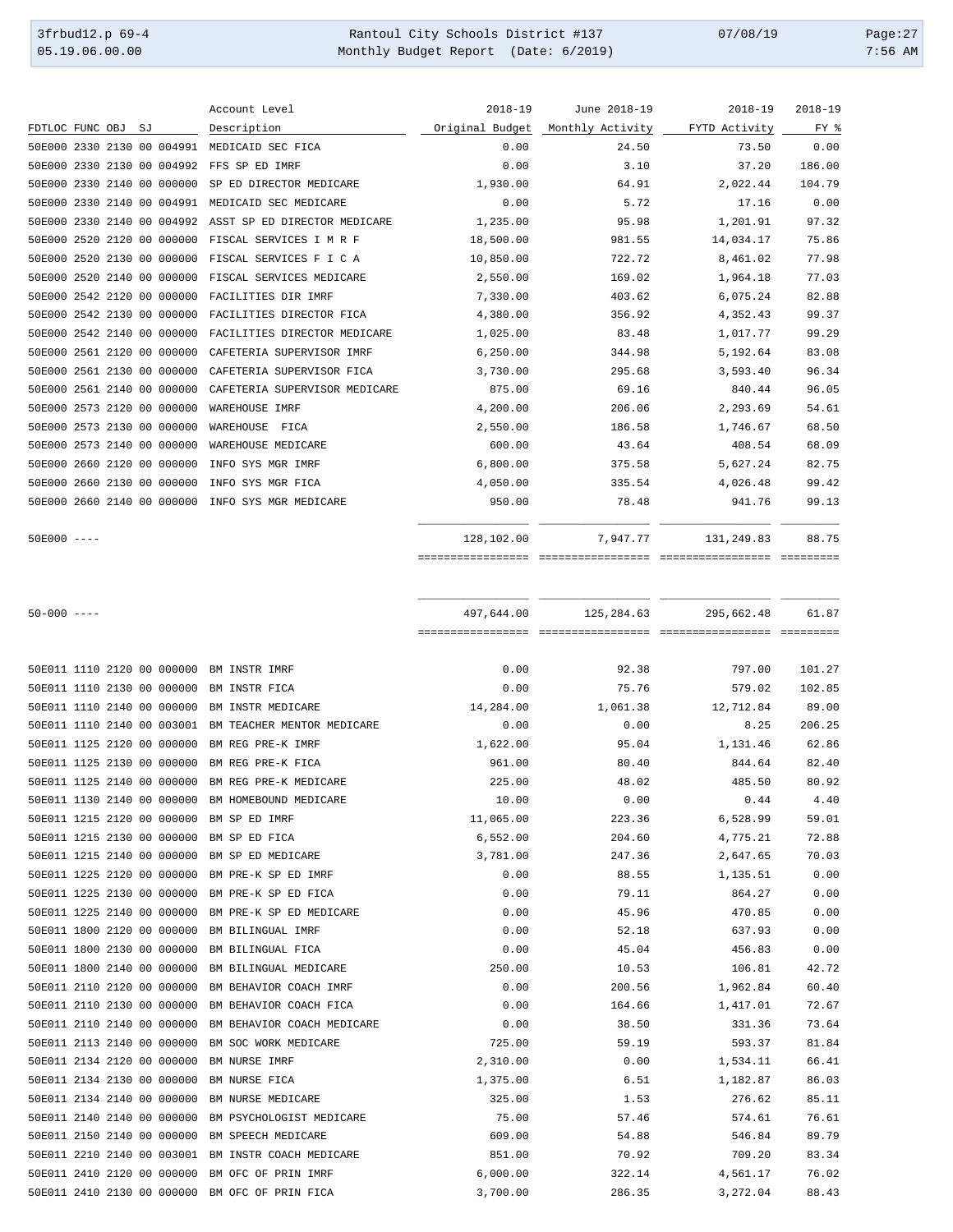| 3frbud12.p 69-4 | Rantoul City Schools District #137   | 07/08/19 | Page: $28$ |
|-----------------|--------------------------------------|----------|------------|
| 05.19.06.00.00  | Monthly Budget Report (Date: 6/2019) |          | $7:56$ AM  |

|                 |  |    |                            | Account Level             | $2018 - 19$     | June 2018-19     | $2018 - 19$   | $2018 - 19$ |
|-----------------|--|----|----------------------------|---------------------------|-----------------|------------------|---------------|-------------|
| FDTLOC FUNC OBJ |  | SJ |                            | Description               | Original Budget | Monthly Activity | FYTD Activity | FY %        |
|                 |  |    | 50E011 2410 2140 00 000000 | BM OFC OF PRIN MEDICARE   | 3.000.00        | 234.48           | 2,811.16      | 93.71       |
|                 |  |    | 50E011 2544 2120 00 000000 | BM CUSTODIAL IMRF         | 7,500.00        | 386.33           | 5,827.29      | 77.70       |
|                 |  |    | 50E011 2544 2130 00 000000 | BM CUSTODIAL FICA         | 4,500.00        | 336.85           | 4,195.64      | 93.24       |
|                 |  |    | 50E011 2544 2140 00 000000 | BM CUSTODIAL MEDICARE     | 1,100.00        | 78.78            | 981.26        | 89.21       |
|                 |  |    | 50E011 2562 2120 00 000000 | BM CAFETERIA IMRF         | 4,700.00        | 256.01           | 3,800.86      | 80.87       |
|                 |  |    | 50E011 2562 2130 00 000000 | BM CAFETERIA FICA         | 300.00          | 222.89           | 2,628.62      | 87.62       |
|                 |  |    | 50E011 2562 2140 00 000000 | BM CAFETERIA MEDICARE     | 700.00          | 52.12            | 614.68        | 87.81       |
|                 |  |    | 50E011 2900 2140 00 000000 | BM STUDENT SUPPT MEDICARE | 45.00           | 0.00             | 23.11         | 51.36       |
| $50E011$ ----   |  |    |                            |                           | 76,565.00       | 5,279.83         | 72,027.86     | 82.26       |
|                 |  |    |                            |                           |                 |                  |               |             |

| $50 - 011$ ----                                       | $-76.565.00$                        |          | $-5, 279.83$ $-72, 027.86$ | 82.26  |
|-------------------------------------------------------|-------------------------------------|----------|----------------------------|--------|
|                                                       |                                     |          |                            |        |
|                                                       |                                     |          |                            |        |
| 50E012 1110 2120 00 000000 EL INSTR IMRF              | 0.00                                | 301.02   | 852.42                     | 56.83  |
| 50E012 1110 2130 00 000000                            | EL INSTR FICA<br>0.00               | 262.66   | 754.79                     | 155.63 |
| 50E012 1110 2140 00 000000                            | EL INSTR MEDICARE<br>13,634.00      | 938.73   | 11,811.44                  | 81.46  |
| 50E012 1110 2140 00 003001 EL TEACHER MENTOR MEDICARE | 0.00                                | 0.00     | 20.72                      | 259.00 |
| 50E012 1125 2120 00 000000                            | EL REG PRE-K IMRF<br>0.00           | 0.00     | 0.00                       | 0.00   |
| 50E012 1125 2130 00 000000                            | 0.00<br>EL REG PRE-K FICA           | 0.00     | 5.58                       | 0.00   |
| 50E012 1125 2140 00 000000                            | EL REG PRE-K MEDICARE<br>0.00       | 3.47     | 108.82                     | 0.00   |
| 50E012 1130 2140 00 000000                            | EL HOMEBOUND MEDICARE<br>25.00      | 0.00     | 2.20                       | 8.80   |
| 50E012 1215 2120 00 000000<br>EL SP ED IMRF           | 4,400.00                            | 342.26   | 2,237.27                   | 50.85  |
| 50E012 1215 2130 00 000000                            | EL SP ED FICA<br>2,800.00           | 300.72   | 1,559.92                   | 55.71  |
| 50E012 1215 2140 00 000000                            | 1,947.00<br>EL SP ED MEDICARE       | 141.84   | 1,092.90                   | 56.13  |
| 50E012 1225 2120 00 000000                            | EL PRE-K SP ED IMRF<br>0.00         | 0.00     | 0.00                       | 0.00   |
| 50E012 1225 2130 00 000000                            | 0.00<br>EL PRE-K SP ED FICA         | 0.00     | 0.00                       | 0.00   |
| 50E012 1225 2140 00 000000                            | EL PRE-K SP ED MEDICARE<br>0.00     | 0.00     | 0.00                       | 0.00   |
| 50E012 1800 2120 00 000000                            | EL BILINGUAL IMRF<br>4,200.00       | 0.00     | 441.18                     | 10.50  |
| 50E012 1800 2130 00 000000                            | 2,550.00<br>EL BILINGUAL FICA       | 0.00     | 227.46                     | 8.92   |
| 50E012 1800 2140 00 000000                            | EL BILINGUAL MEDICARE<br>2,050.00   | 142.77   | 1,471.69                   | 54.51  |
| 50E012 1800 2140 00 003305                            | EL EBF-ELL MEDICARE<br>580.00       | 0.00     | 0.00                       | 0.00   |
| 50E012 2113 2140 00 000000                            | EL SOC WORK MEDICARE<br>655.00      | 51.97    | 518.91                     | 79.22  |
| 50E012 2134 2120 00 000000<br>EL NURSE IMRF           | 230.00                              | 0.00     | 1,534.04                   | 66.70  |
| 50E012 2134 2130 00 000000                            | 1,375.00<br>EL NURSE FICA           | 6.51     | 1,182.72                   | 86.02  |
| 50E012 2134 2140 00 000000                            | EL NURSE MEDICARE<br>325.00         | 1.52     | 276.61                     | 85.11  |
| 50E012 2140 2140 00 000000                            | EL PSYCHOLOGIST MEDICARE<br>493.00  | 40.58    | 405.74                     | 82.30  |
| 50E012 2150 2140 00 000000                            | 725.00<br>EL SPEECH MEDICARE        | 27.56    | 482.34                     | 66.53  |
| 50E012 2210 2140 00 003001 EL INSTR COACH MEDICARE    | 851.00                              | 58.24    | 583.83                     | 68.61  |
| 50E012 2410 2120 00 000000                            | EL OFC OF PRIN IMRF<br>5,600.00     | 292.48   | 4,411.03                   | 78.77  |
| 50E012 2410 2130 00 000000                            | EL OFC OF PRIN FICA<br>3,600.00     | 262.96   | 3,164.57                   | 87.90  |
| 50E012 2410 2140 00 000000                            | EL OFC OF PRIN MEDICARE<br>3,000.00 | 230.39   | 2,615.06                   | 87.17  |
| 50E012 2544 2120 00 000000                            | EL CUSTODIAL IMRF<br>7,100.00       | 344.41   | 5, 173. 43                 | 72.87  |
| 50E012 2544 2130 00 000000                            | EL CUSTODIAL FICA<br>4,200.00       | 299.03   | 3,617.95                   | 86.14  |
| 50E012 2544 2140 00 000000                            | EL CUSTODIAL MEDICARE<br>1,000.00   | 69.94    | 846.17                     | 84.62  |
| 50E012 2562 2120 00 000000                            | EL CAFETERIA IMRF<br>4,300.00       | 211.54   | 3,271.82                   | 76.09  |
| 50E012 2562 2130 00 000000                            | EL CAFETERIA FICA<br>4,400.00       | 183.26   | 2,381.96                   | 54.14  |
|                                                       |                                     |          |                            |        |
| 50E012 2562 2140 00 000000                            | EL CAFETERIA MEDICARE<br>600.00     | 42.86    | 557.09                     | 92.85  |
| 50E012 2900 2140 00 000000 EL STUDENT SUPPT MEDICARE  | 45.00                               | 0.00     | 14.72                      | 32.71  |
| $50E012$ ----                                         | 70,685.00                           | 4,556.72 | 51,624.38                  | 68.21  |
|                                                       |                                     |          |                            |        |

\_\_\_\_\_\_\_\_\_\_\_\_\_\_\_\_\_ \_\_\_\_\_\_\_\_\_\_\_\_\_\_\_\_\_ \_\_\_\_\_\_\_\_\_\_\_\_\_\_\_\_\_ \_\_\_\_\_\_\_\_\_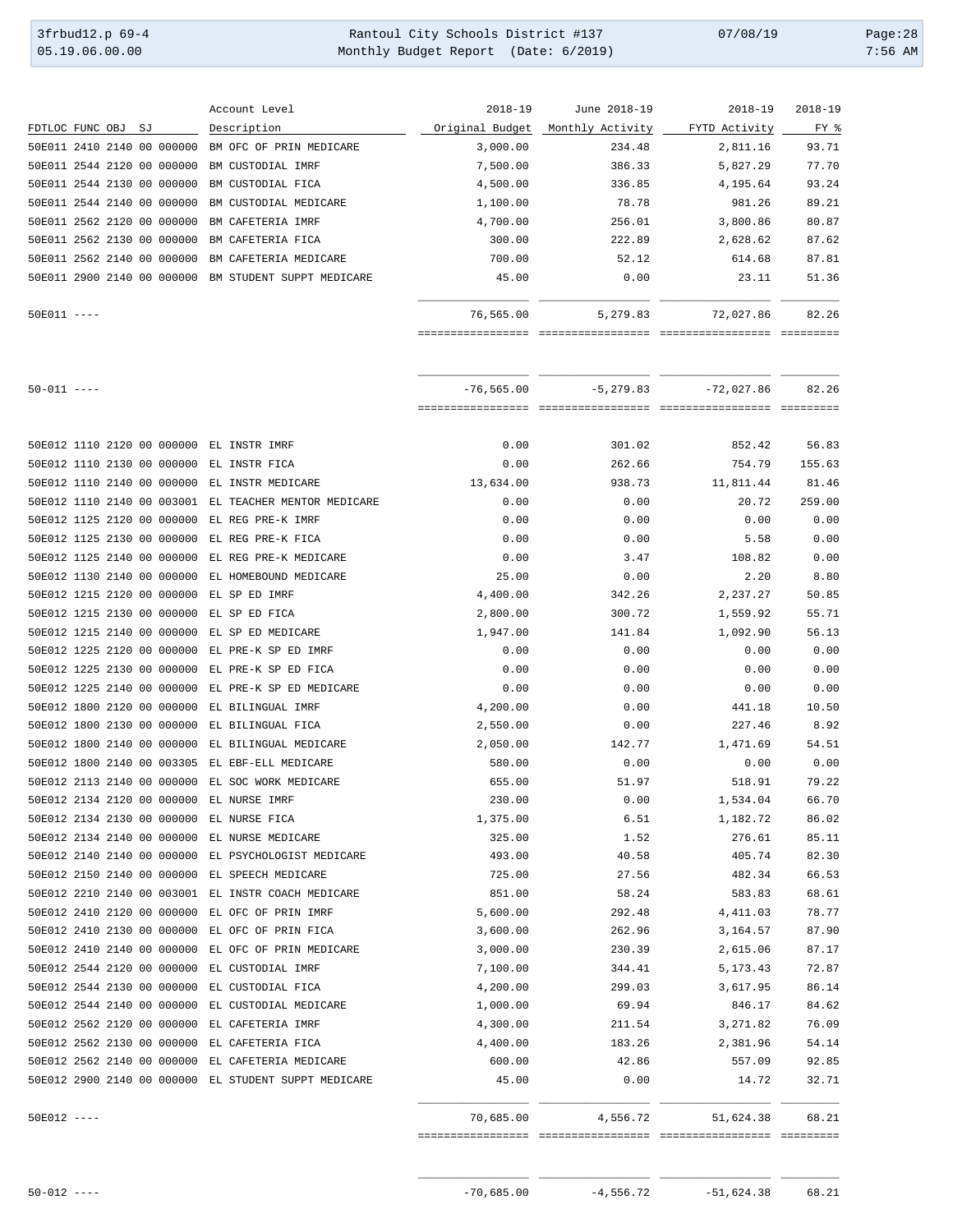3frbud12.p 69-4 <br>
35.19.06.00.00 Rantoul City Schools District #137 07/08/19 Page:29<br>
Monthly Budget Report (Date: 6/2019) 7:56 AM Monthly Budget Report (Date: 6/2019)

|                    |  |                            | Account Level                                         | $2018 - 19$       | June 2018-19     |               | 2018-19 2018-19 |
|--------------------|--|----------------------------|-------------------------------------------------------|-------------------|------------------|---------------|-----------------|
| FDTLOC FUNC OBJ SJ |  |                            | Description                                           | Original Budget   | Monthly Activity | FYTD Activity | FY %            |
|                    |  |                            |                                                       | ================= |                  |               | - =========     |
|                    |  |                            |                                                       |                   |                  |               |                 |
|                    |  |                            | 50E015 1110 2120 00 000000 NV INSTR IMRF              | 0.00              | 0.00             | 0.00          | 0.00            |
|                    |  | 50E015 1110 2130 00 000000 | NV INSTR FICA                                         | 0.00              | 1.90             | 46.24         | 0.00            |
|                    |  |                            | 50E015 1110 2140 00 000000 NV INSTRU MEDICARE         | 15,134.00         | 1,169.44         | 13,651.08     | 90.20           |
|                    |  |                            | 50E015 1110 2140 00 003001 NV TEACHER MENTOR MEDICARE | 0.00              | 0.00             | 8.40          | 210.00          |
|                    |  |                            | 50E015 1125 2120 00 000000 NV REG PRE-K IMRF          | 0.00              | 92.46            | 1,373.53      | 68.68           |
|                    |  | 50E015 1125 2130 00 000000 | NV REG PRE-K FICA                                     | 0.00              | 78.99            | 1,026.48      | 89.26           |
|                    |  | 50E015 1125 2140 00 000000 | NV REG PRE-K MEDICARE                                 | 0.00              | 44.28            | 501.78        | 83.63           |
|                    |  | 50E015 1130 2140 00 000000 | EL HOMEBOUND MEDICARE                                 | 10.00             | 0.00             | 0.00          | 0.00            |
|                    |  | 50E015 1215 2120 00 000000 | NV SP ED IMRF                                         | 21,500.00         | 1,063.53         | 12,166.89     | 56.59           |
|                    |  | 50E015 1215 2130 00 000000 | NV SP ED FICA                                         | 12,500.00         | 920.57           | 8,820.24      | 70.56           |
|                    |  | 50E015 1215 2140 00 000000 | NV SP ED MEDICARE                                     | 8,746.00          | 441.56           | 4,364.43      | 49.90           |
|                    |  | 50E015 1225 2120 00 000000 | NV PRE-K SP ED IMRF                                   | 1,625.00          | 0.00             | 0.00          | 0.00            |
|                    |  | 50E015 1225 2130 00 000000 | NV PRE-K SP ED FICA                                   | 1,000.00          | 0.00             | 2.79          | 0.28            |
|                    |  | 50E015 1225 2140 00 000000 | NV PRE-K SP ED MEDICARE                               | 225.00            | 25.67            | 260.10        | 74.31           |
|                    |  | 50E015 1800 2120 00 000000 | NV BILINGUAL IMRF                                     | 2,000.00          | 100.66           | 1,211.32      | 60.57           |
|                    |  | 50E015 1800 2130 00 000000 | NV BILINGUAL FICA                                     | 1,200.00          | 89.92            | 908.82        | 75.74           |
|                    |  | 50E015 1800 2140 00 000000 | NV BILINGUAL MEDICARE                                 | 1,730.00          | 139.32           | 1,412.93      | 81.67           |
|                    |  | 50E015 2112 2140 00 000000 | NV ATTENDANCE MEDICARE                                | 0.00              | 9.04             | 49.72         | 0.00            |
|                    |  | 50E015 2113 2140 00 000000 | NV SOC WORK MEDICARE                                  | 943.00            | 62.80            | 631.60        | 66.98           |
|                    |  | 50E015 2134 2120 00 000000 | NV NURSE IMRF                                         | 0.00              | 0.00             | 0.00          | 0.00            |
|                    |  | 50E015 2134 2130 00 000000 | NV NURSE FICA                                         | 0.00              | 2.48             | 134.23        | 99.43           |
|                    |  | 50E015 2134 2140 00 000000 | NV NURSE MEDICARE                                     | 877.00            | 57.00            | 680.68        | 77.61           |
|                    |  | 50E015 2140 2140 00 000000 | NV PSYCHOLOGIST MEDICARE                              | 653.00            | 50.50            | 504.43        | 77.25           |
|                    |  | 50E015 2150 2140 00 000000 | NV SPEECH MEDICARE                                    | 175.00            | 27.54            | 78.47         | 44.84           |
|                    |  |                            | 50E015 2210 2140 00 003001 NV INSTR COACH MEDICARE    | 1,165.00          | 106.40           | 1,064.00      | 91.33           |
|                    |  | 50E015 2410 2120 00 000000 | NV OFC OF PRIN IMRF                                   | 5,500.00          | 228.94           | 4,209.97      | 76.54           |
|                    |  | 50E015 2410 2130 00 000000 | NV OFC OF PRIN FICA                                   | 3,350.00          | 261.12           | 3,323.54      | 99.21           |
|                    |  | 50E015 2410 2140 00 000000 | NV OFC OF PRIN MEDICARE                               | 3,000.00          | 217.49           | 2,660.43      | 88.68           |
|                    |  | 50E015 2544 2120 00 000000 | NV CUSTODIAL IMRF                                     | 800.00            | 410.89           | 6,379.35      | 79.74           |
|                    |  | 50E015 2544 2130 00 000000 | NV CUSTODIAL FICA                                     | 5,000.00          | 358.79           | 4,417.84      | 88.36           |
|                    |  | 50E015 2544 2140 00 000000 | NV CUSTODIAL MEDICARE                                 | 1,200.00          | 83.91            | 1,033.18      | 86.10           |
|                    |  | 50E015 2562 2120 00 000000 | NV CAFETERIA IMRF                                     | 4,400.00          | 236.08           | 3,357.77      | 76.31           |
|                    |  |                            | 50E015 2562 2130 00 000000 NV CAFETERIA FICA          | 300.00            | 202.10           | 2,316.69      | 96.53           |
|                    |  |                            | 50E015 2562 2140 00 000000 NV CAFETERIA MEDICARE      | 650.00            | 47.25            | 541.75        | 83.35           |
|                    |  |                            | 50E015 2900 2140 00 000000 NV STUDENT SUPPT MEDICARE  | 45.00             | 14.70            | 58.33         | 129.62          |
| $50E015$ ----      |  |                            |                                                       | 93,728.00         | 6,545.33         | 77,197.01     | 72.12           |
|                    |  |                            |                                                       |                   |                  |               |                 |
|                    |  |                            |                                                       |                   |                  |               |                 |
| $50 - 015$ ----    |  |                            |                                                       | $-93,728.00$      | $-6,545.33$      | $-77,197.01$  | 72.12           |
|                    |  |                            |                                                       |                   |                  |               |                 |
|                    |  |                            | 50E016 1110 2120 00 000000 PA INSTR IMRF              | 0.00              | 88.58            | 663.21        | 106.11          |
|                    |  |                            | 50E016 1110 2130 00 000000 PA INSTR FICA              | 0.00              | 75.51            | 542.09        | 96.80           |
|                    |  |                            | 50E016 1110 2140 00 000000 PA INSTR MEDICARE          | 1,400.00          | 1,122.34         | 12, 111.99    | 86.51           |
|                    |  |                            | 50E016 1110 2140 00 003001 PA TEACHER MENTOR MEDICARE | 0.00              | 0.00             | 16.50         | 206.25          |
|                    |  |                            | 50E016 1125 2120 00 000000 PA REG PRE-K IMRF          | 0.00              | 0.00             | 0.00          | 0.00            |
|                    |  |                            | 50E016 1125 2130 00 000000 PA REG PRE-K FICA          | 0.00              | 0.00             | 18.75         | 0.00            |
|                    |  |                            | 50E016 1125 2140 00 000000 PA REG PRE-K MEDICARE      | 0.00              | 0.00             | 5.24          | 0.00            |
|                    |  |                            | 50E016 1130 2140 00 000000 PA HOMEBOUND MEDICARE      | 75.00             | 0.00             | 0.00          | 0.00            |
|                    |  |                            | 50E016 1215 2120 00 000000 PA SP ED IMRF              | 8,947.00          | 513.41           | 6,191.72      | 69.20           |
|                    |  |                            | 50E016 1215 2130 00 000000 PA SP ED FICA              | 6,000.00          | 447.28           | 4,496.02      | 74.93           |
|                    |  |                            | 50E016 1215 2140 00 000000 PA SP ED MEDICARE          | 4,100.00          | 269.24           | 2,706.49      | 66.01           |

50E016 1225 2120 00 000000 PA PRE-K SP ED IMRF 1,625.00 89.60 1,078.32 66.36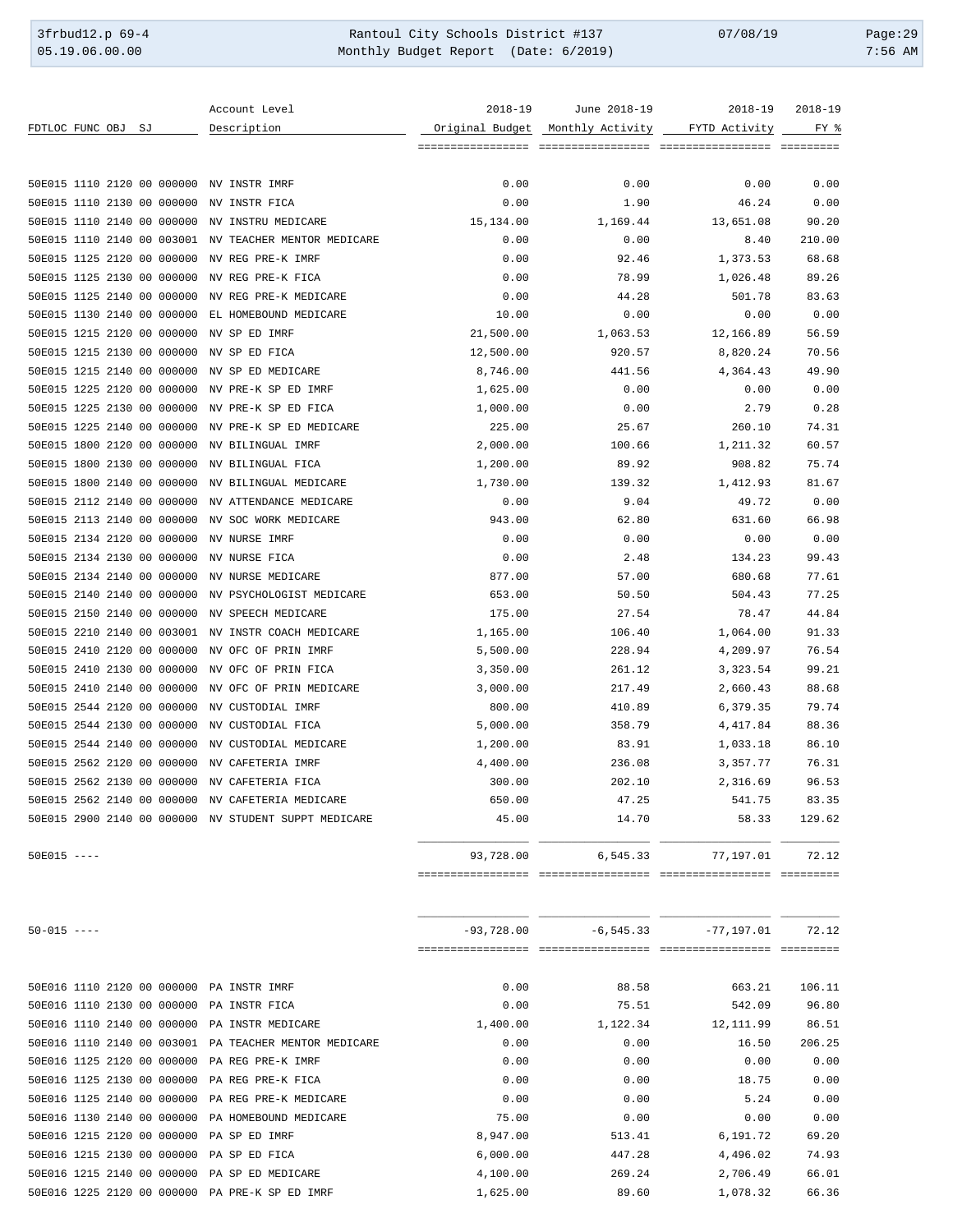3frbud12.p 69-4 Rantoul City Schools District #137 07/08/19 Page:30 05.19.06.00.00 Monthly Budget Report (Date: 6/2019) 7:56 AM

|                            |  |                            | Account Level                                        | $2018 - 19$     | June 2018-19     | 2018-19       | $2018 - 19$ |
|----------------------------|--|----------------------------|------------------------------------------------------|-----------------|------------------|---------------|-------------|
| FDTLOC FUNC OBJ SJ         |  |                            | Description                                          | Original Budget | Monthly Activity | FYTD Activity | FY %        |
|                            |  | 50E016 1225 2130 00 000000 | PA PRE-K SP ED FICA                                  | 2,170.00        | 80.06            | 800.60        | 36.89       |
|                            |  |                            | 50E016 1225 2140 00 000000 PA PRE-K SP ED MEDICARE   | 225.00          | 64.88            | 436.11        | 193.83      |
|                            |  | 50E016 1800 2120 00 000000 | PA BILINGUAL IMRF                                    | 0.00            | 280.71           | 3,192.19      | 102.97      |
|                            |  | 50E016 1800 2130 00 000000 | PA BILINGUAL FICA                                    | 0.00            | 250.76           | 2,408.66      | 104.72      |
|                            |  |                            | 50E016 1800 2140 00 000000 PA BILINGUAL MEDICARE     | 0.00            | 123.71           | 1,600.22      | 103.24      |
| 50E016 2113 2130 00 000000 |  |                            |                                                      | 0.00            | 21.70            | 189.88        | 0.00        |
|                            |  |                            | 50E016 2113 2140 00 000000 PA SOC WORK MEDICARE      | 1,966.00        | 59.22            | 588.99        | 29.96       |
|                            |  |                            | 50E016 2134 2120 00 000000 PA NURSE IMRF             | 1,925.00        | 113.76           | 1,688.93      | 87.74       |
|                            |  |                            | 50E016 2134 2130 00 000000 PA NURSE FICA             | 1,200.00        | 96.58            | 1,156.04      | 96.34       |
|                            |  |                            | 50E016 2134 2140 00 000000 PA NURSE MEDICARE         | 300.00          | 22.60            | 270.44        | 90.15       |
|                            |  |                            | 50E016 2140 2140 00 000000 PA PSYCHOLOGIST MEDICARE  | 625.00          | 50.50            | 504.50        | 80.72       |
|                            |  |                            | 50E016 2150 2140 00 000000 PA SPEECH MEDICARE        | 945.00          | 78.32            | 779.08        | 82.44       |
|                            |  |                            | 50E016 2210 2140 00 003001 PA INSTR COACH MEDICARE   | 900.00          | 72.81            | 727.30        | 80.81       |
|                            |  |                            | 50E016 2410 2120 00 000000 PA OFC OF PRIN IMRF       | 5,000.00        | 208.83           | 3,640.36      | 72.81       |
|                            |  |                            | 50E016 2410 2130 00 000000 PA OFC OF PRIN FICA       | 3,000.00        | 189.15           | 2,787.70      | 92.92       |
|                            |  | 50E016 2410 2140 00 000000 | PA OFC OF PRIN MEDICARE                              | 3,000.00        | 214.91           | 2,666.81      | 88.89       |
|                            |  | 50E016 2544 2120 00 000000 | PA CUSTODIAL IMRF                                    | 8,400.00        | 314.82           | 4,168.78      | 49.63       |
|                            |  | 50E016 2544 2130 00 000000 | PA CUSTODIAL FICA                                    | 8,200.00        | 274.02           | 3,158.22      | 38.51       |
|                            |  | 50E016 2544 2140 00 000000 | PA CUSTODIAL MEDICARE                                | 5,000.00        | 64.09            | 738.60        | 14.77       |
|                            |  |                            | 50E016 2562 2120 00 000000 PA CAFETERIA IMRF         | 4,300.00        | 186.86           | 3,573.43      | 83.10       |
|                            |  | 50E016 2562 2130 00 000000 | PA CAFETERIA FICA                                    | 2,600.00        | 155.82           | 2,443.05      | 93.96       |
|                            |  | 50E016 2562 2140 00 000000 | PA CAFETERIA MEDICARE                                | 610.00          | 36.45            | 571.43        | 93.68       |
|                            |  |                            | 50E016 2900 2140 00 000000 PA STUDENT SUPPT MEDICARE | 45.00           | 0.00             | 50.33         | 111.84      |
| $50E016$ ----              |  |                            |                                                      | 72,558.00       | 5,566.52         | 65,971.98     | 70.71       |
|                            |  |                            |                                                      |                 |                  |               |             |
|                            |  |                            |                                                      |                 |                  |               |             |
|                            |  |                            |                                                      |                 |                  |               |             |
| $50 - 016$ ----            |  |                            |                                                      | $-72,558.00$    | $-5,566.52$      | $-65,971.98$  | 70.71       |
|                            |  |                            |                                                      |                 |                  |               |             |
|                            |  |                            | 50E027 1120 2120 00 000000 JWE INSTR IMRF            | 700.00          | 0.00             | 2.09          | 0.30        |
|                            |  |                            | 50E027 1120 2130 00 000000 JWE INSTR FICA            | 1,636.00        | 219.15           | 2,708.65      | 165.57      |
|                            |  | 50E027 1120 2140 00 000000 | JWE INSTR MEDICARE                                   | 24,681.00       | 1,934.76         | 21,202.28     | 85.91       |
|                            |  |                            | 50E027 1120 2140 00 003001 JWE EBF TEACHER MEDICARE  | 1,280.00        | 105.60           | 1,066.64      | 83.33       |
|                            |  |                            | 50E027 1130 2140 00 000000 JWE HOMEBOUND MEDICARE    | 25.00           | 0.00             | 5.48          | 21.92       |
|                            |  | 50E027 1215 2120 00 000000 | JWE SP ED IMRF                                       | 23,347.00       | 1,486.13         | 15,745.98     | 67.44       |
|                            |  |                            | 50E027 1215 2130 00 000000 JWE SP ED FICA            | 14,000.00       | 1,304.06         | 11,617.07     | 82.98       |
|                            |  |                            | 50E027 1215 2140 00 000000 JWE SP ED MEDICARE        | 10,000.00       | 772.27           | 7,680.69      | 76.81       |
|                            |  |                            | 50E027 1500 2120 00 000000 JWE ATHLETIC IMRF         | 200.00          | 5.83             | 458.18        | 229.09      |
|                            |  | 50E027 1500 2130 00 000000 | JWE ATHLETIC FICA                                    | 3,720.00        | 5.08             | 664.95        | 17.88       |
|                            |  | 50E027 1500 2140 00 000000 | JWE ATHLETIC MEDICARE                                | 1,000.00        | 23.64            | 756.37        | 75.64       |
|                            |  | 50E027 1800 2120 00 000000 | JWE BILINGUAL IMRF                                   | 4,000.00        | 182.52           | 2,150.96      | 53.77       |
|                            |  | 50E027 1800 2130 00 000000 | JWE BILINGUAL FICA                                   | 600.00          | 160.94           | 1,583.47      | 113.11      |
|                            |  | 50E027 1800 2140 00 000000 | JWE BILINGUAL MEDICARE                               | 3,000.00        | 219.74           | 2,200.56      | 73.35       |
| 50E027 2113 2130 00 000000 |  |                            |                                                      | 0.00            | 32.55            | 195.30        | 0.00        |
|                            |  | 50E027 2113 2140 00 000000 | JWE SOC WORK MEDICARE                                | 1,280.00        | 60.23            | 674.88        | 52.73       |
|                            |  | 50E027 2134 2120 00 000000 | JWE NURSE IMRF                                       | 4,000.00        | 230.50           | 3,407.00      | 85.18       |
|                            |  | 50E027 2134 2130 00 000000 | JWE NURSE FICA                                       | 2,400.00        | 204.78           | 2,405.72      | 100.24      |
|                            |  | 50E027 2134 2140 00 000000 | JWE NURSE MEDICARE                                   | 600.00          | 47.90            | 562.68        | 93.78       |
|                            |  | 50E027 2140 2140 00 000000 | JWE PSYCHOLOGIST MEDICARE                            | 365.00          | 48.58            | 485.73        | 133.08      |
|                            |  |                            | 50E027 2150 2140 00 000000 JWE SPEECH MEDICARE       | 600.00          | 50.08            | 505.40        | 84.23       |
|                            |  |                            |                                                      |                 |                  |               |             |

50E027 2210 2140 00 003001 JWE INSTR COACH MEDICARE  $1,700.00$  136.48 1,362.56 80.15 50E027 2222 2140 00 000000 JWE LIBRARY MEDICARE 725.00 58.82 588.36 81.15 50E027 2410 2120 00 000000 JWE OFC OF PRIN IMRF 7,400.00 381.62 5,496.79 74.28 50E027 2410 2130 00 000000 JWE OFC OF PRIN FICA 4,600.00 295.80 3,536.00 76.87 50E027 2410 2140 00 000000 JWE OFC OF PRIN MEDICARE 4,300.00 325.88 4,127.13 95.98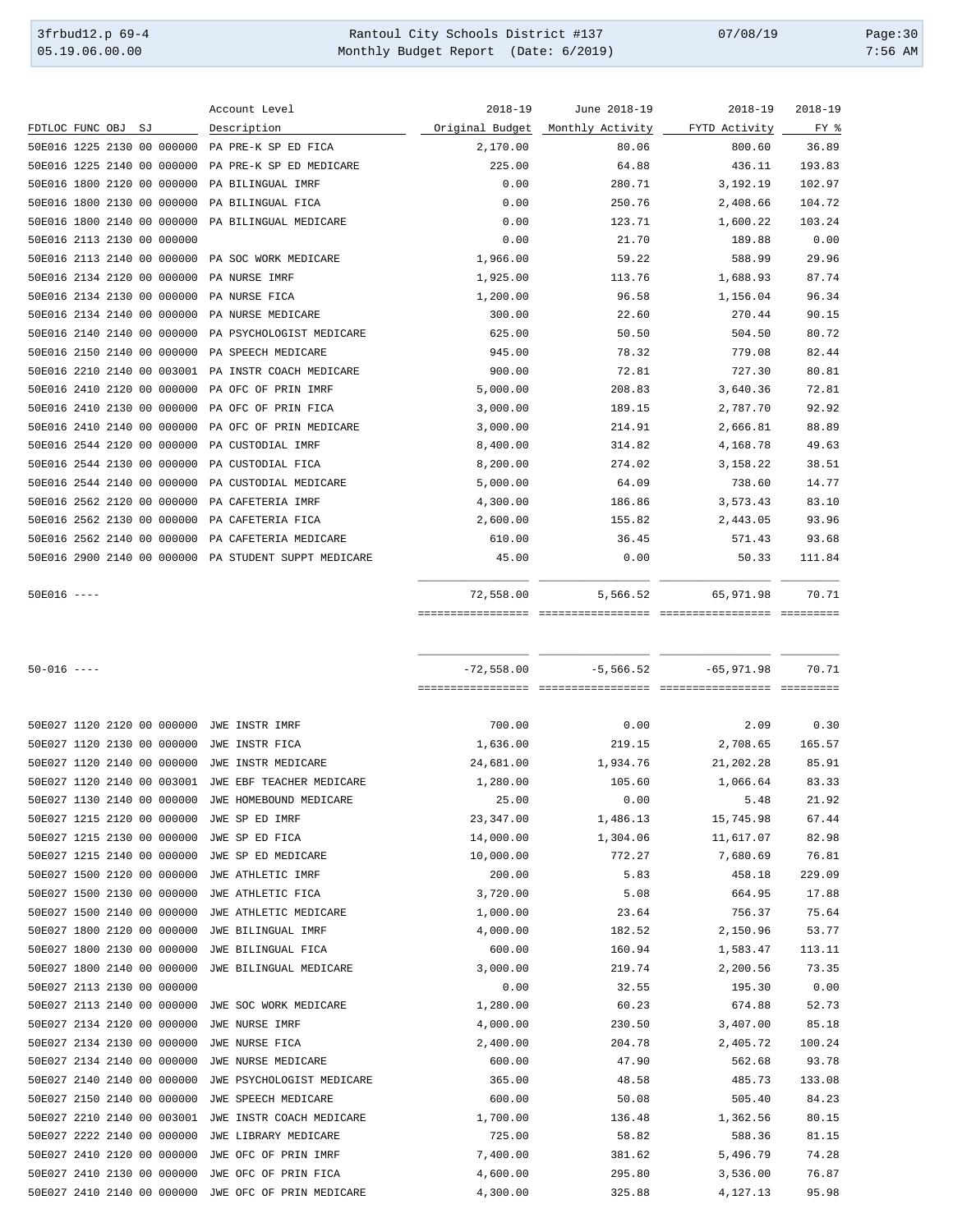| 3frbud12.p 69-4 | Rantoul City Schools District #137   | 07/08/19 | Page:31   |
|-----------------|--------------------------------------|----------|-----------|
| 05.19.06.00.00  | Monthly Budget Report (Date: 6/2019) |          | $7:56$ AM |

|                    |  |                            | Account Level              | $2018 - 19$       | June 2018-19      | $2018 - 19$        | $2018 - 19$ |
|--------------------|--|----------------------------|----------------------------|-------------------|-------------------|--------------------|-------------|
| FDTLOC FUNC OBJ SJ |  |                            | Description                | Original Budget   | Monthly Activity  | FYTD Activity      | FY %        |
|                    |  | 50E027 2544 2120 00 000000 | JWE CUSTODIAL IMRF         | 9,500.00          | 474.31            | 7,209.70           | 75.89       |
|                    |  | 50E027 2544 2130 00 000000 | JWE CUSTODIAL FICA         | 5,890.00          | 521.35            | 5,180.44           | 87.95       |
|                    |  | 50E027 2544 2140 00 000000 | JWE CUSTODIAL MEDICARE     | 1,400.00          | 121.92            | 1,211.50           | 86.54       |
|                    |  | 50E027 2562 2120 00 000000 | JWE CAFETERIA IMRF         | 4,900.00          | 344.90            | 3,484.23           | 71.11       |
|                    |  | 50E027 2562 2130 00 000000 | JWE CAFETERIA FICA         | 3,000.00          | 299.29            | 2,813.50           | 93.78       |
|                    |  | 50E027 2562 2140 00 000000 | JWE CAFETERIA MEDICARE     | 700.00            | 70.01             | 657.97             | 94.00       |
|                    |  | 50E027 2900 2140 00 000000 | JWE STUDENT SUPPT MEDICARE | 450.00            | 7.35              | 100.29             | 22.29       |
|                    |  |                            |                            |                   |                   |                    |             |
| $50E027$ ----      |  |                            |                            | 141,999.00        | 10,132.07         | 111,848.55         | 78.33       |
|                    |  |                            |                            | ================= | ================= | ------------------ | =========   |
|                    |  |                            |                            |                   |                   |                    |             |
| $50 - 027$ ----    |  |                            |                            | $-141.999.00$     | $-10, 132.07$     | $-111,848.55$      | 78.33       |
|                    |  |                            |                            |                   |                   |                    |             |
| $50--- - -$        |  |                            |                            | 42,109.00         | 93,204.16         | $-83,007,30$       | 291.01      |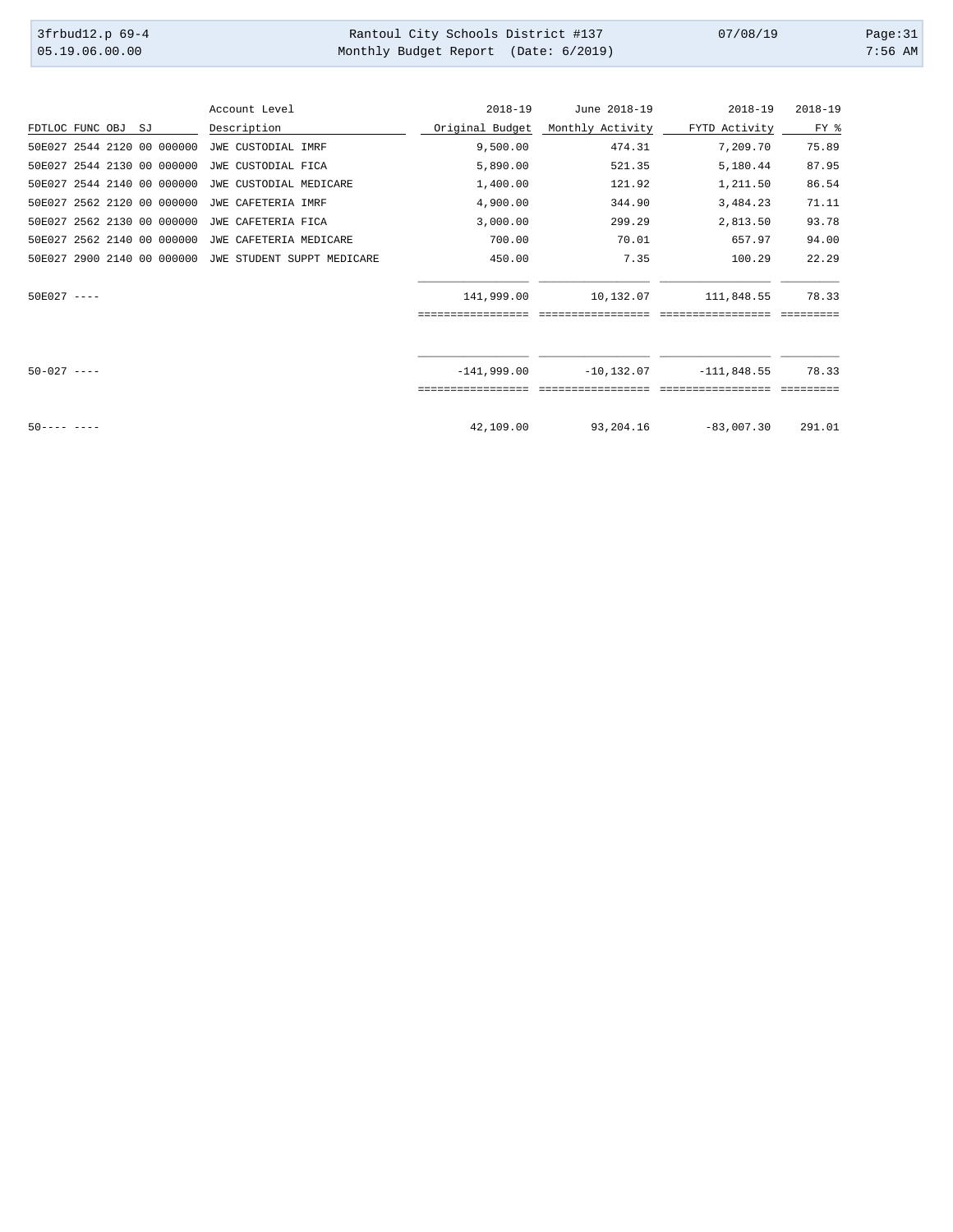| 3frbud12.p 69-4 | Rantoul City Schools District #137   | 07/08/19 | Page:32   |
|-----------------|--------------------------------------|----------|-----------|
| 05.19.06.00.00  | Monthly Budget Report (Date: 6/2019) |          | $7:56$ AM |

|                    |  |                            | Account Level                                             | $2018 - 19$     | June 2018-19      | $2018 - 19$          | $2018 - 19$ |
|--------------------|--|----------------------------|-----------------------------------------------------------|-----------------|-------------------|----------------------|-------------|
| FDTLOC FUNC OBJ SJ |  |                            | Description                                               | Original Budget | Monthly Activity  | FYTD Activity        | FY %        |
|                    |  | 60R000 0000 0000 00 000000 |                                                           | 0.00            | 0.00              | 0.00                 | 0.00        |
|                    |  | 60R000 1510 0000 00 000000 | INTEREST EARNED-INVESTMENT                                | 0.00            | 0.00              | 0.00                 | 0.00        |
|                    |  | 60R000 1515 0000 00 000000 | INTEREST EARNED NOW ACCOUNT                               | 1,000.00        | 101.40            | 1,296.80             | 129.68      |
|                    |  | 60R000 1983 0000 00 000000 | SCHOOL FACILITY OCCUPATION TAX                            | 100,000.00      | 110,525.02        | 110,525.02           | 110.53      |
|                    |  | 60R000 3099 0000 00 000000 | STATE OF ILLINOIS SCHOOL MAINT                            | 0.00            | 0.00              | 0.00                 | 0.00        |
| $60R000$ ----      |  |                            |                                                           | 101,000.00      | 110,626.42        | 111,821.82           | 110.71      |
|                    |  |                            |                                                           |                 | seesseesseesseess |                      |             |
|                    |  |                            | 60E000 2530 3180 00 000000 BUILDING IMPROVEMENTS LEGAL SE | 0.00            | 0.00              | 0.00                 | 0.00        |
|                    |  | 60E000 2530 3190 00 000000 | BUILDING IMPROVEMENTS PROFESSI                            | 0.00            | 0.00              | 0.00                 | 0.00        |
|                    |  | 60E000 2530 3510 00 000000 | BUILDING IMPROVE ADVERTISING                              | 0.00            | 0.00              | 0.00                 | 0.00        |
|                    |  | 60E000 2530 5500 00 000000 | BUILDING IMPROVEMENTS CAPITALI                            | 100,000.00      | 0.00              | 1,954.44             | 1.95        |
| $60E000$ ----      |  |                            |                                                           | 100,000.00      | 0.00              | 1,954.44             | 1.95        |
|                    |  |                            |                                                           |                 |                   |                      |             |
|                    |  |                            |                                                           |                 |                   |                      |             |
| $60 - 000 = - -$   |  |                            |                                                           | 1,000.00        | 110,626.42        | 109,867.38 10,986.74 |             |
|                    |  |                            |                                                           |                 |                   |                      |             |
| $60--- - ---$      |  |                            |                                                           | 1,000.00        | 110,626.42        | 109,867.38 10,986.74 |             |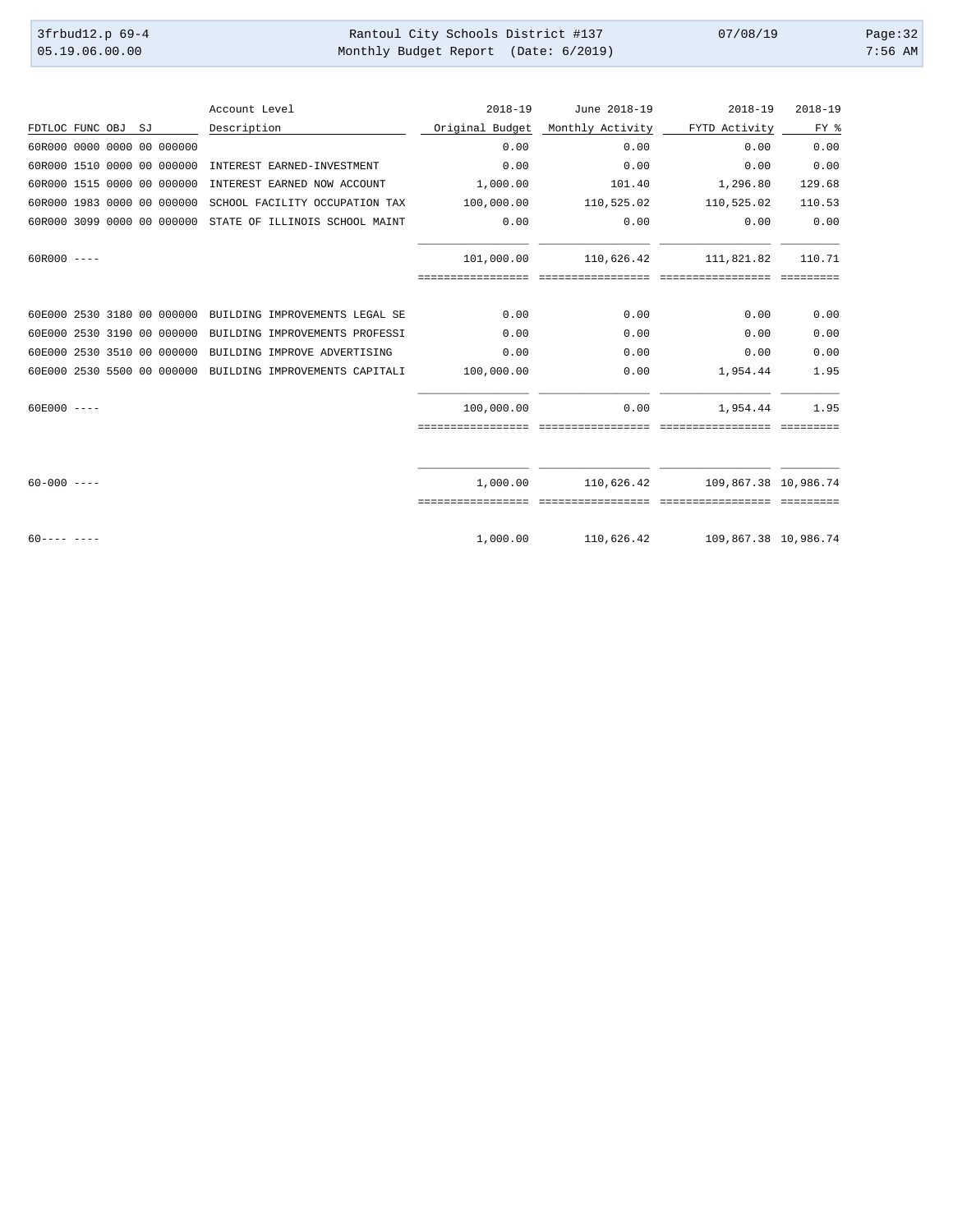| 3frbud12.p 69-4 | Rantoul City Schools District #137   | 07/08/19 | Page:33   |
|-----------------|--------------------------------------|----------|-----------|
| 05.19.06.00.00  | Monthly Budget Report (Date: 6/2019) |          | $7:56$ AM |

|                            |  |    |                            | Account Level                                           | $2018 - 19$                    | June 2018-19                   | $2018 - 19$                   | $2018 - 19$        |
|----------------------------|--|----|----------------------------|---------------------------------------------------------|--------------------------------|--------------------------------|-------------------------------|--------------------|
| FDTLOC FUNC OBJ            |  | SJ |                            | Description                                             | Original Budget                | Monthly Activity               | FYTD Activity                 | FY %               |
| 70R000 0000 0000 00 000000 |  |    |                            |                                                         | 0.00                           | 0.00                           | 0.00                          | 0.00               |
|                            |  |    | 70R000 1111 0000 00 000000 | CURRENT YEAR TAX LEVY                                   | 10,343.00                      | 1,956.02                       | 6,634.06                      | 64.14              |
|                            |  |    | 70R000 1112 0000 00 000000 | FIRST PRIOR YR TAX LEVY                                 | 25.00                          | 0.00                           | 0.00                          | 0.00               |
|                            |  |    | 70R000 1210 0000 00 000000 | MOBILE HOME PRIVILEGE TAX                               | 25.00                          | 0.00                           | 22.15                         | 88.60              |
|                            |  |    | 70R000 1220 0000 00 000000 | PAYMENT/LOCAL HOUSING                                   | 30.00                          | 0.00                           | 27.15                         | 90.50              |
|                            |  |    | 70R000 1510 0000 00 000000 | INTEREST EARNED-INVESTMNT                               | 0.00                           | 0.00                           | 0.00                          | 0.00               |
|                            |  |    | 70R000 1515 0000 00 000000 | INTEREST EARNED -NOW ACCT                               | 600.00                         | 48.83                          | 682.85                        | 113.81             |
| $70R000$ ----              |  |    |                            |                                                         | 11,023.00<br>================= | 2,004.85<br>================== | 7,366.21<br>seesseesseesseess | 66.83<br>eeeeeeee  |
|                            |  |    |                            | 70E000 1000 0000 00 000000 TRANSFER FUNDS TO EDUC. FUND | 0.00                           | 0.00                           | 0.00                          | 0.00               |
| $70E000 - - -$             |  |    |                            |                                                         | 0.00                           | 0.00                           | 0.00                          | 0.00               |
|                            |  |    |                            |                                                         |                                |                                |                               |                    |
| $70 - 000 = - -$           |  |    |                            |                                                         | 11,023.00                      | 2,004.85                       | 7,366.21                      | 66.83<br>========= |
| $70--- - -$                |  |    |                            |                                                         | 11,023.00                      | 2,004.85                       | 7,366.21                      | 66.83              |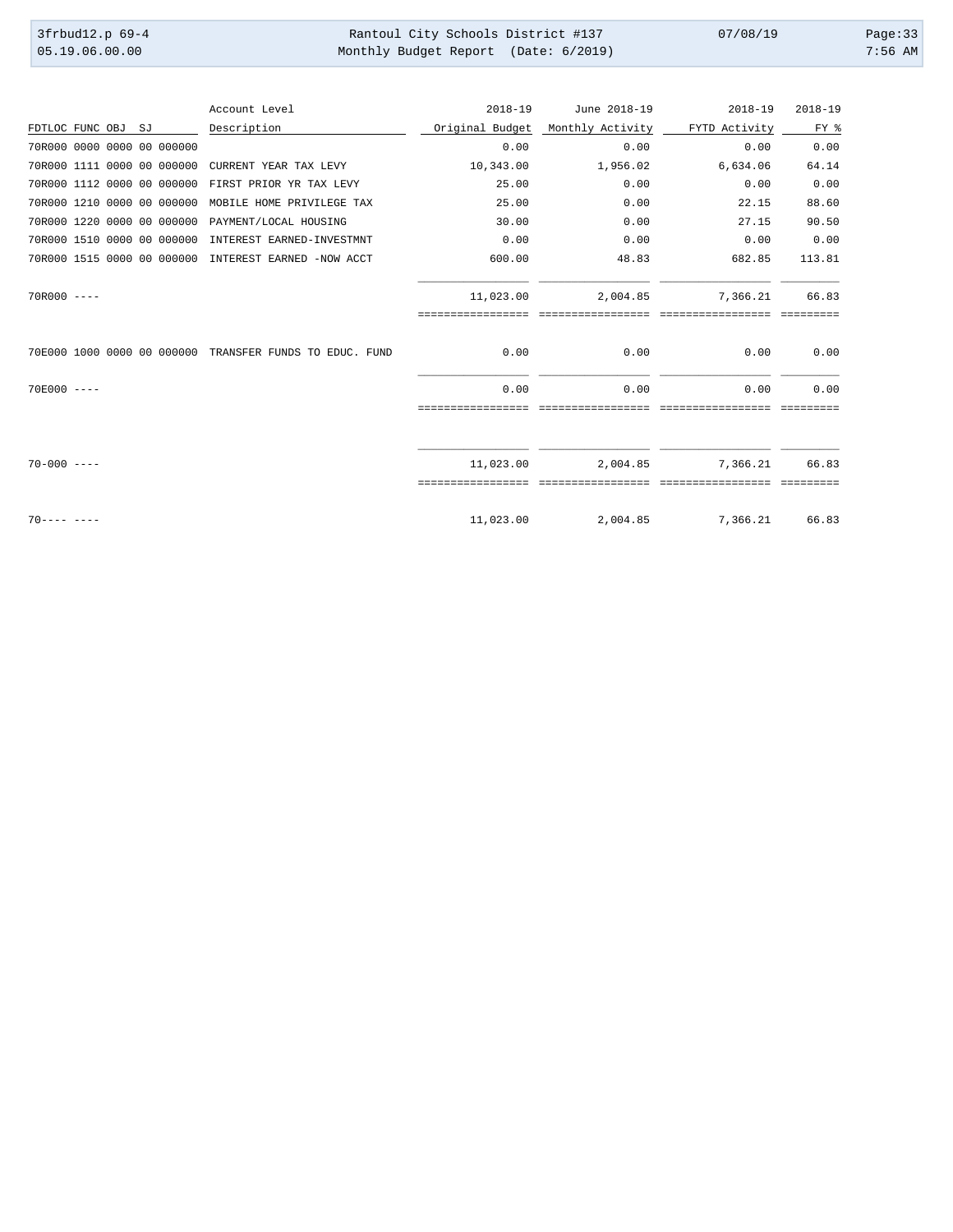| $3$ frbud $12.p 69-4$ | Rantoul City Schools District #137   | 07/08/19 | Page: $34$ |
|-----------------------|--------------------------------------|----------|------------|
| 05.19.06.00.00        | Monthly Budget Report (Date: 6/2019) |          | $7:56$ AM  |

|                    |  |                            | Account Level                                | $2018 - 19$     | June 2018-19     | $2018 - 19$   | $2018 - 19$ |
|--------------------|--|----------------------------|----------------------------------------------|-----------------|------------------|---------------|-------------|
| FDTLOC FUNC OBJ SJ |  |                            | Description                                  | Original Budget | Monthly Activity | FYTD Activity | FY %        |
|                    |  | 80R000 0000 0000 00 000000 |                                              | 0.00            | 0.00             | 0.00          | 0.00        |
|                    |  | 80R000 1112 0000 00 000000 | PRIOR YEAR TAX LEVY                          | 0.00            | 0.00             | 0.00          | 0.00        |
|                    |  | 80R000 1121 0000 00 000000 | TORT-CURRENT YEAR TAX LEVY                   | 293,100.00      | 52,559.24        | 187,108.96    | 63.84       |
|                    |  | 80R000 1210 0000 00 000000 | MOBILE HOME PRIVILEGE TAX                    | 600.00          | 0.00             | 637.08        | 106.18      |
|                    |  | 80R000 1220 0000 00 000000 | PAYMENT/LOCAL HOUSING                        | 800.00          | 0.00             | 780.86        | 97.61       |
|                    |  | 80R000 1510 0000 00 000000 | INTEREST EARNED-INVESTMENT                   | 0.00            | 0.00             | 0.00          | 0.00        |
|                    |  | 80R000 1515 0000 00 000000 | INTEREST EARNED - NOW ACCOUNT                | 150.00          | 19.62            | 237.17        | 158.11      |
|                    |  | 80R000 1999 0000 00 000000 | TORT MISC                                    | 0.00            | 0.00             | 15,100.00     | 101.40      |
| $80R000$ ----      |  |                            |                                              | 294,650.00      | 52,578.86        | 203,864.07    | 65.86       |
|                    |  |                            |                                              |                 |                  |               | ----------  |
|                    |  | 80E000 2362 3860 00 000000 | WORKMAN'S COMPENSATION INSURAN               | 67,135.00       | 0.00             | 67,135.00     | 100.00      |
|                    |  | 80E000 2363 3870 00 000000 | IDES UNEMPLOYMENT PAYMENTS                   | 15,000.00       | 0.00             | 1,116.00      | 7.44        |
|                    |  | 80E000 2364 3880 00 000000 | OTHER RISK INSURANCE                         | 10,000.00       | 0.00             | 2,101.00      | 21.01       |
|                    |  | 80E000 2365 3190 00 000000 | RISK MGT PROF SERVICES                       | 50,000.00       | 0.00             | 13,597.00     | 90.65       |
|                    |  | 80E000 2367 3900 00 000000 | PROF SERVICES                                | 95,000.00       | 0.00             | 91,970.60     | 96.81       |
|                    |  | 80E000 2369 3180 00 000000 | LEGAL SERVICES                               | 0.00            | 0.00             | 0.00          | 0.00        |
|                    |  | 80E000 2371 3820 00 000000 | PROPERTY INSURANCE                           | 38,019.00       | 0.00             | 38,019.00     | 100.00      |
|                    |  |                            | 80E000 2372 3810 00 000000 VEHICLE INSURANCE | 3,118.00        | 0.00             | 3,118.00      | 100.00      |
| $80E000$ ----      |  |                            |                                              | 278, 272.00     | 0.00             | 217,056.60    | 89.22       |
|                    |  |                            |                                              |                 |                  |               |             |
| $80 - 000$ ----    |  |                            |                                              | 16,378.00       | 52,578.86        | $-13, 192.53$ | $-19.91$    |
| $80--- - - - - -$  |  |                            |                                              | 16,378.00       | 52,578.86        | $-13, 192.53$ | $-19.91$    |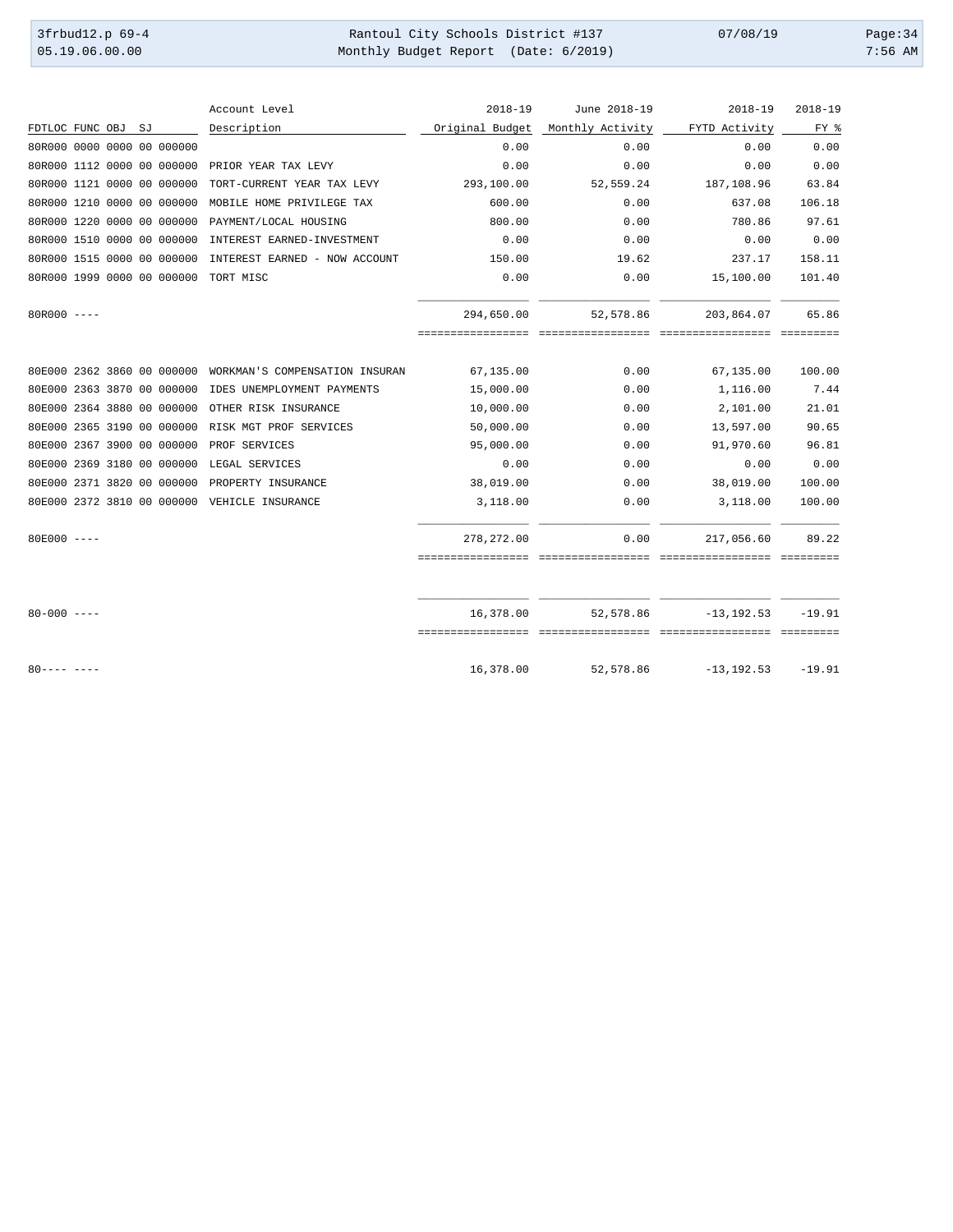| 3frbud12.p 69-4 | Rantoul City Schools District #137   | 07/08/19 | Page: $35$ |
|-----------------|--------------------------------------|----------|------------|
| 05.19.06.00.00  | Monthly Budget Report (Date: 6/2019) |          | $7:56$ AM  |

|                            |  |    |                            | Account Level                                       | $2018 - 19$       | June 2018-19     | $2018 - 19$   | $2018 - 19$ |
|----------------------------|--|----|----------------------------|-----------------------------------------------------|-------------------|------------------|---------------|-------------|
| FDTLOC FUNC OBJ            |  | SJ |                            | Description                                         | Original Budget   | Monthly Activity | FYTD Activity | FY %        |
| 90R000 0000 0000 00 000000 |  |    |                            |                                                     | 0.00              | 0.00             | 0.00          | 0.00        |
|                            |  |    | 90R000 1111 0000 00 000000 | CURRENT YEAR YAX LEVY                               | 48,785.00         | 0.00             | 22,499.20     | 46.12       |
|                            |  |    | 90R000 1112 0000 00 000000 | FIRST PRIOR YR TAX LEVY                             | 125.00            | 0.00             | 0.00          | 0.00        |
|                            |  |    | 90R000 1210 0000 00 000000 | MOBILE HOME PRIVILEGE TAX                           | 120.00            | 0.00             | 106.54        | 88.78       |
|                            |  |    | 90R000 1220 0000 00 000000 | PAYMENT/LOCAL HOUSING                               | 140.00            | 0.00             | 130.57        | 93.26       |
|                            |  |    | 90R000 1510 0000 00 000000 | INTEREST EARNED-INVESTMENT                          | 0.00              | 0.00             | 0.00          | 0.00        |
|                            |  |    |                            | 90R000 1515 0000 00 000000 INTEREST EARNED-NOW ACCT | 150.00            | 15.65            | 215.01        | 143.34      |
| $90R000$ ----              |  |    |                            |                                                     | 49,320.00         | 15.65            | 22,951.32     | 46.54       |
|                            |  |    |                            |                                                     | ================= |                  |               |             |
|                            |  |    |                            | 90E000 2542 3190 00 000000 H/L/S PROF SERVICES      | 0.00              | 0.00             | 0.00          | 0.00        |
|                            |  |    |                            | 90E000 2542 3230 00 000000 H/L/S R & M              | 0.00              | 0.00             | 0.00          | 0.00        |
|                            |  |    |                            | 90E000 2542 4910 00 000000 H/L/S SUPPLIES           | 0.00              | 0.00             | 0.00          | 0.00        |
|                            |  |    |                            | 90E000 2542 5500 00 000000 H/L/S EQUIPMENT          | 0.00              | 0.00             | 0.00          | 0.00        |
| $90E000 - - -$             |  |    |                            |                                                     | 0.00              | 0.00             | 0.00          | 0.00        |
|                            |  |    |                            |                                                     |                   |                  |               |             |
| $90 - 000$ ----            |  |    |                            |                                                     | 49,320.00         | 15.65            | 22,951.32     | 46.54       |
|                            |  |    |                            |                                                     |                   |                  |               |             |
| $90--- - -$                |  |    |                            |                                                     | 49,320.00         | 15.65            | 22,951.32     | 46.54       |